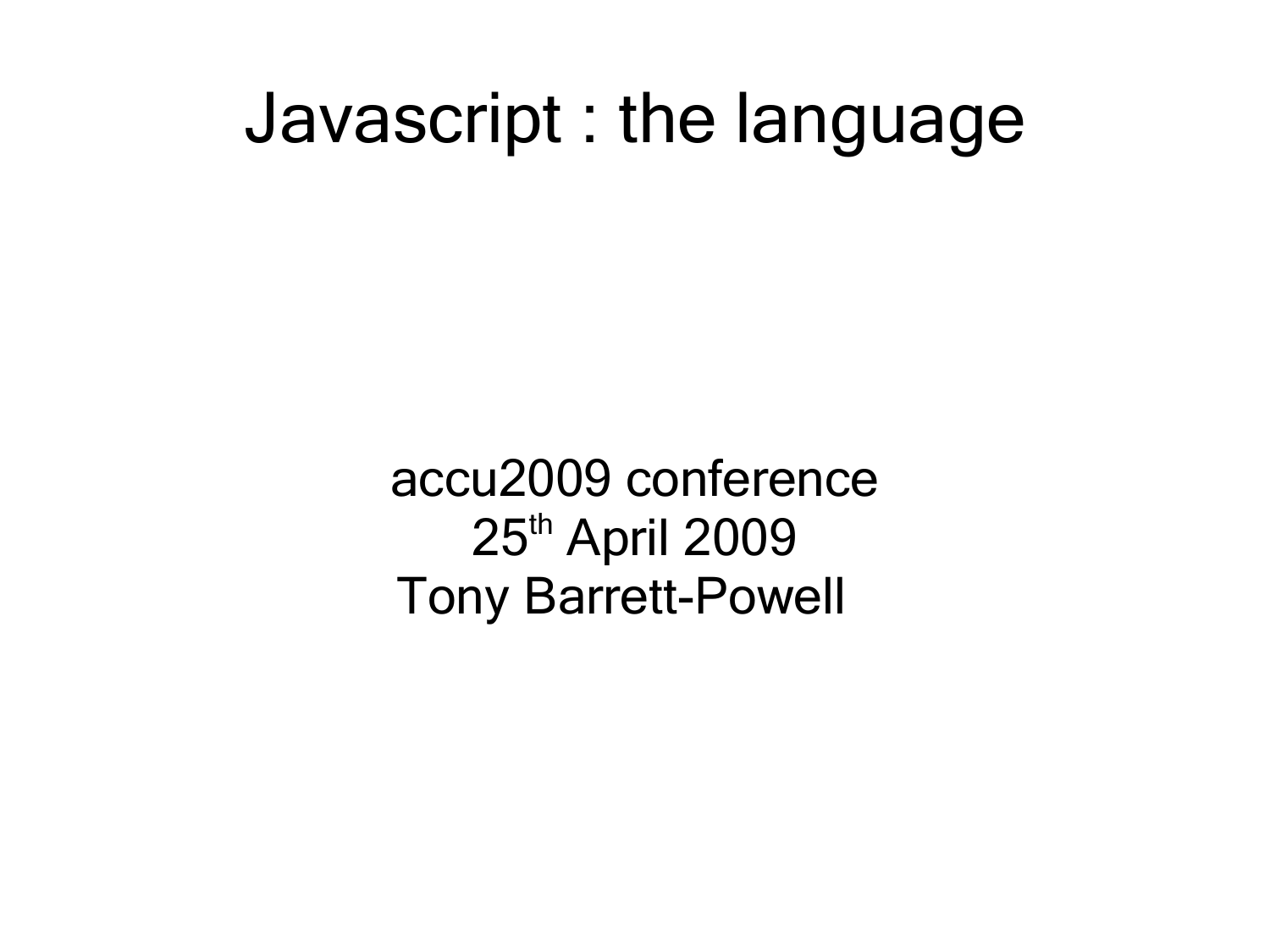## Introduction

- Exploring aspects of the language
- Considering styles
	- Procedural
	- Object-oriented
	- Functional
- Some bad parts of the language along the way
- Some of the tools available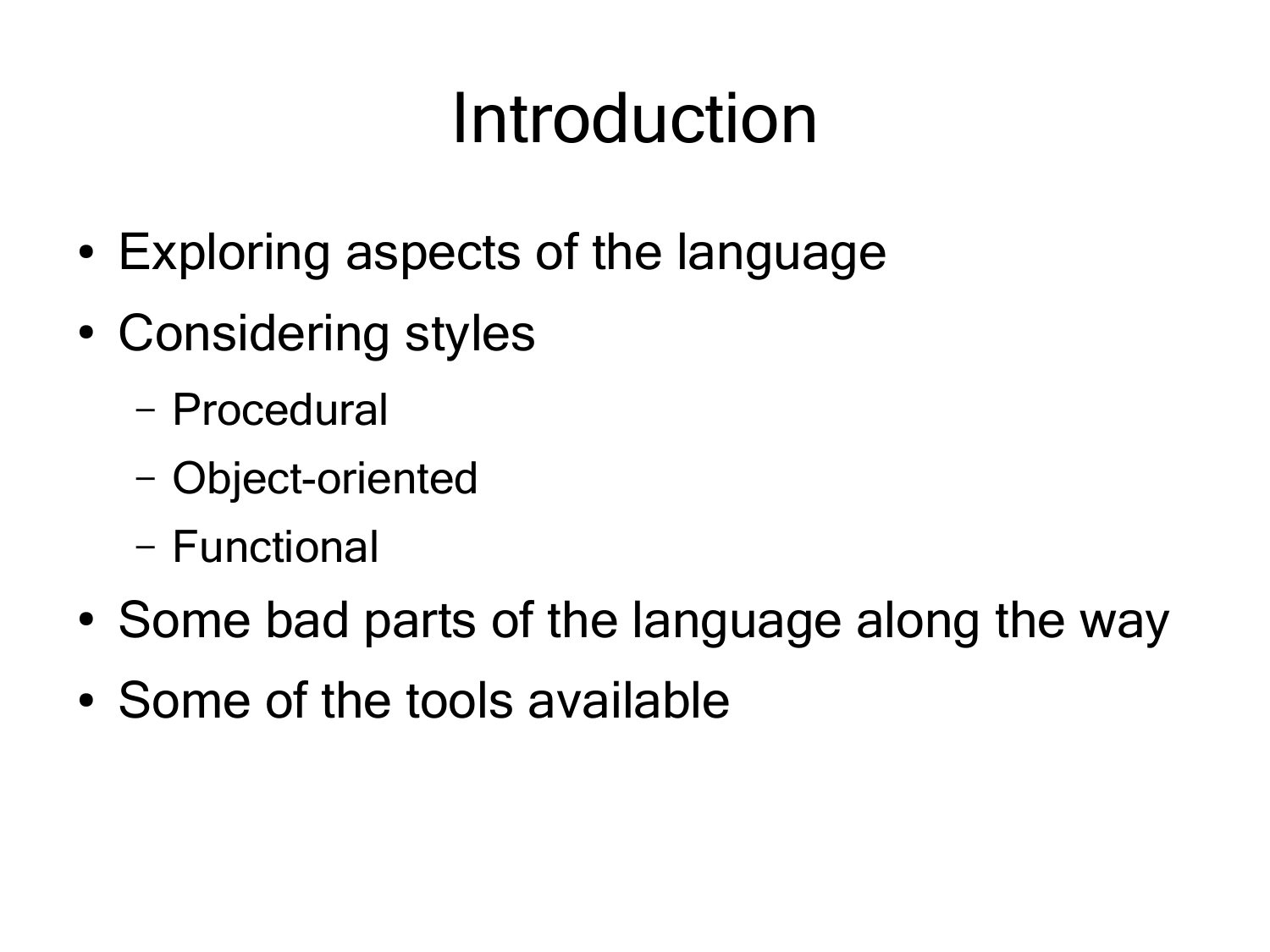# Who am 1?

- Programmer at Oracle
	- Business Intelligence Tools
	- C++, Java and Javascript
- ACCU
	- Committee member
	- Web site editor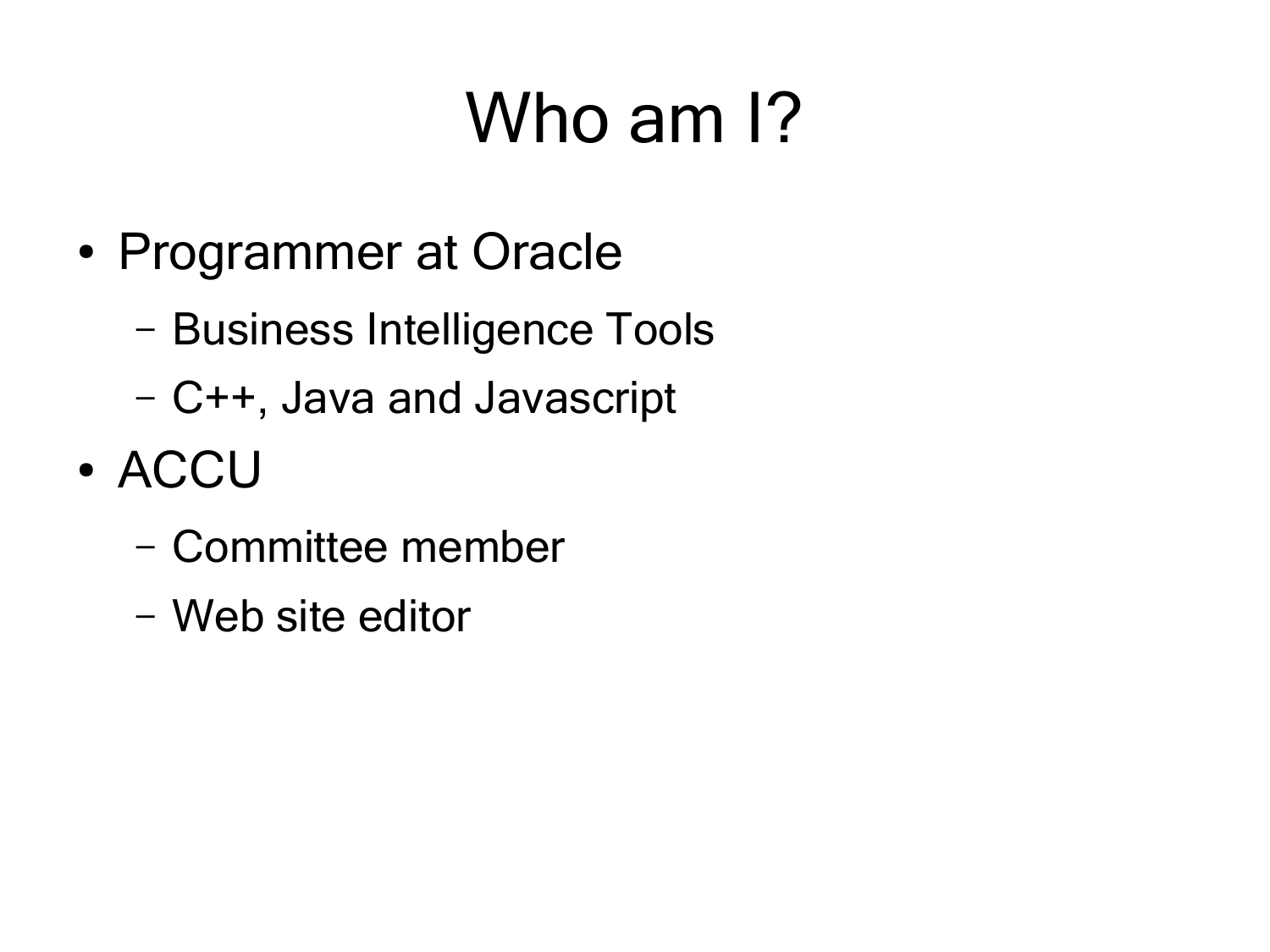## Motivation

- A lot of moaning about Javascript
	- From a strong typing point of view
- Very widely used language
- Suspicion that it is being used from wrong point of view
- A way to solve the problem of code that is repeated in applications with web front-end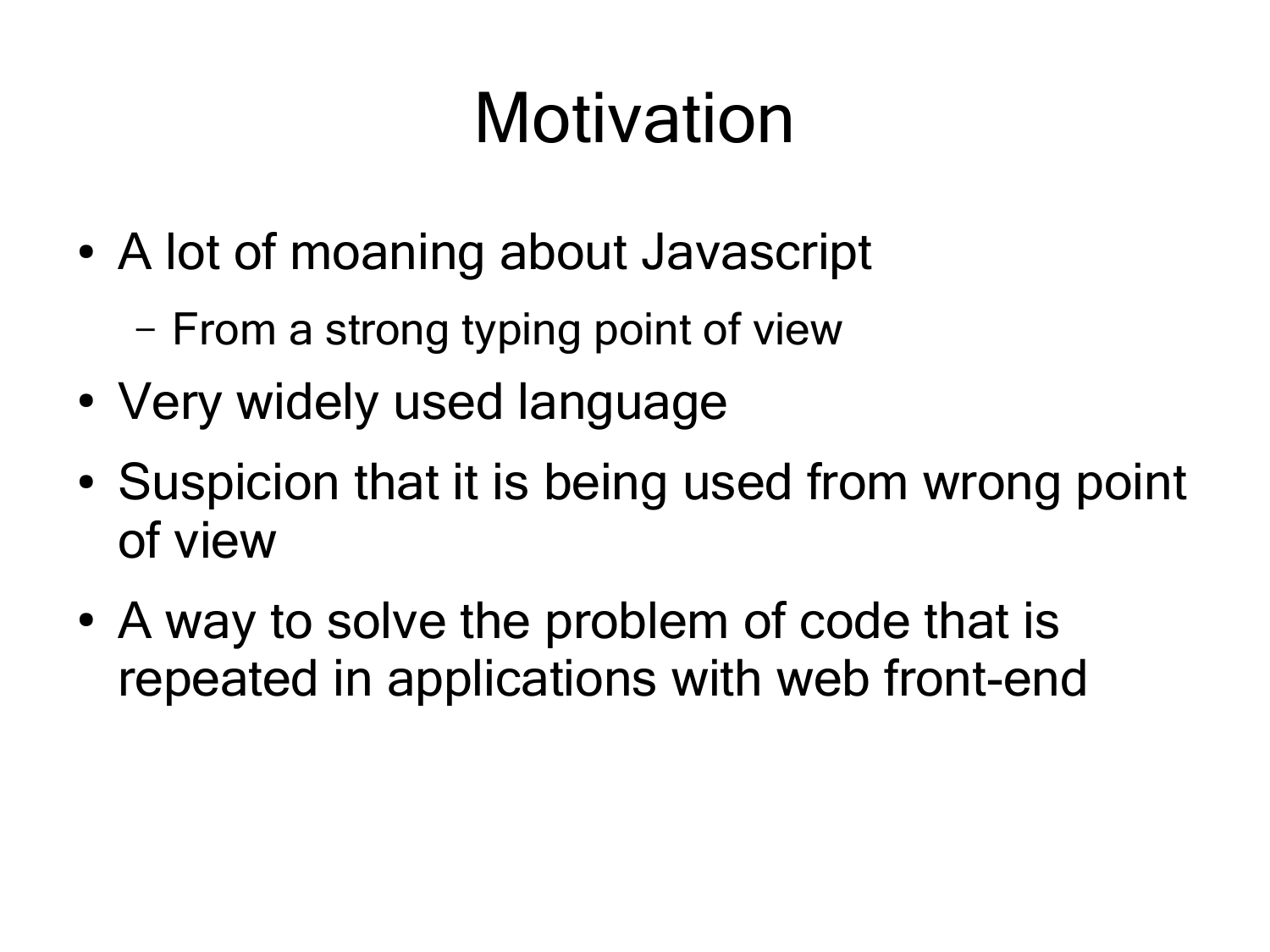# A potted history

- Developed at Netscape
	- To provide what java didn't
	- Called mocha, livescript then javascript
- Copied by Microsoft as jscript
- Standardised in an attempt to regain control
	- ECMAscript
	- Errors in jscript kept in standard
- New ambitious standard abandoned for something less so – now in final draft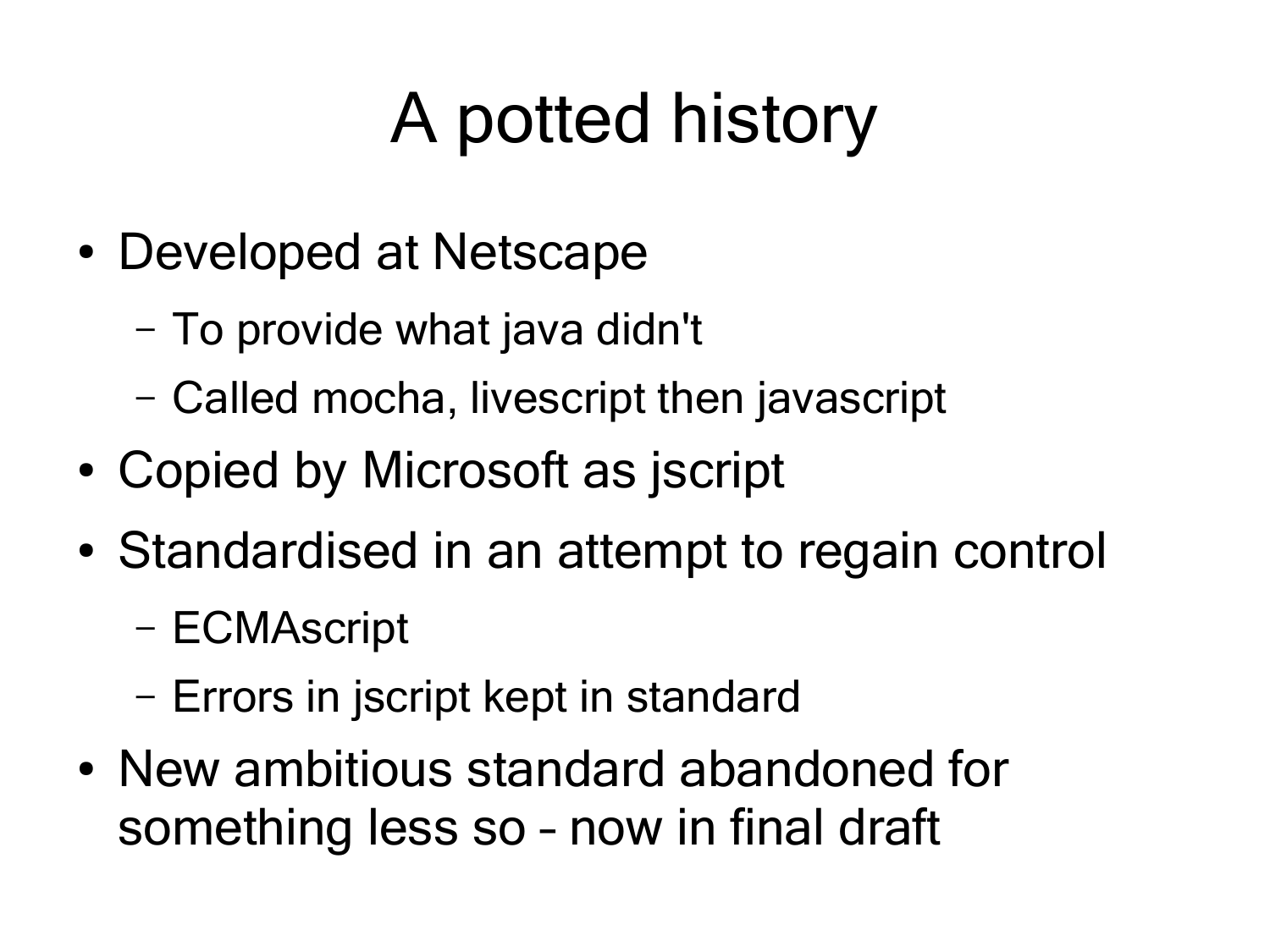## **Basics**

- Dynamically typed
- Objects are containers
- Functions are first class entities (lambda)
- Prototype based
- Simple linkage
- Interpreted
- Thread neutral
- Garbage collected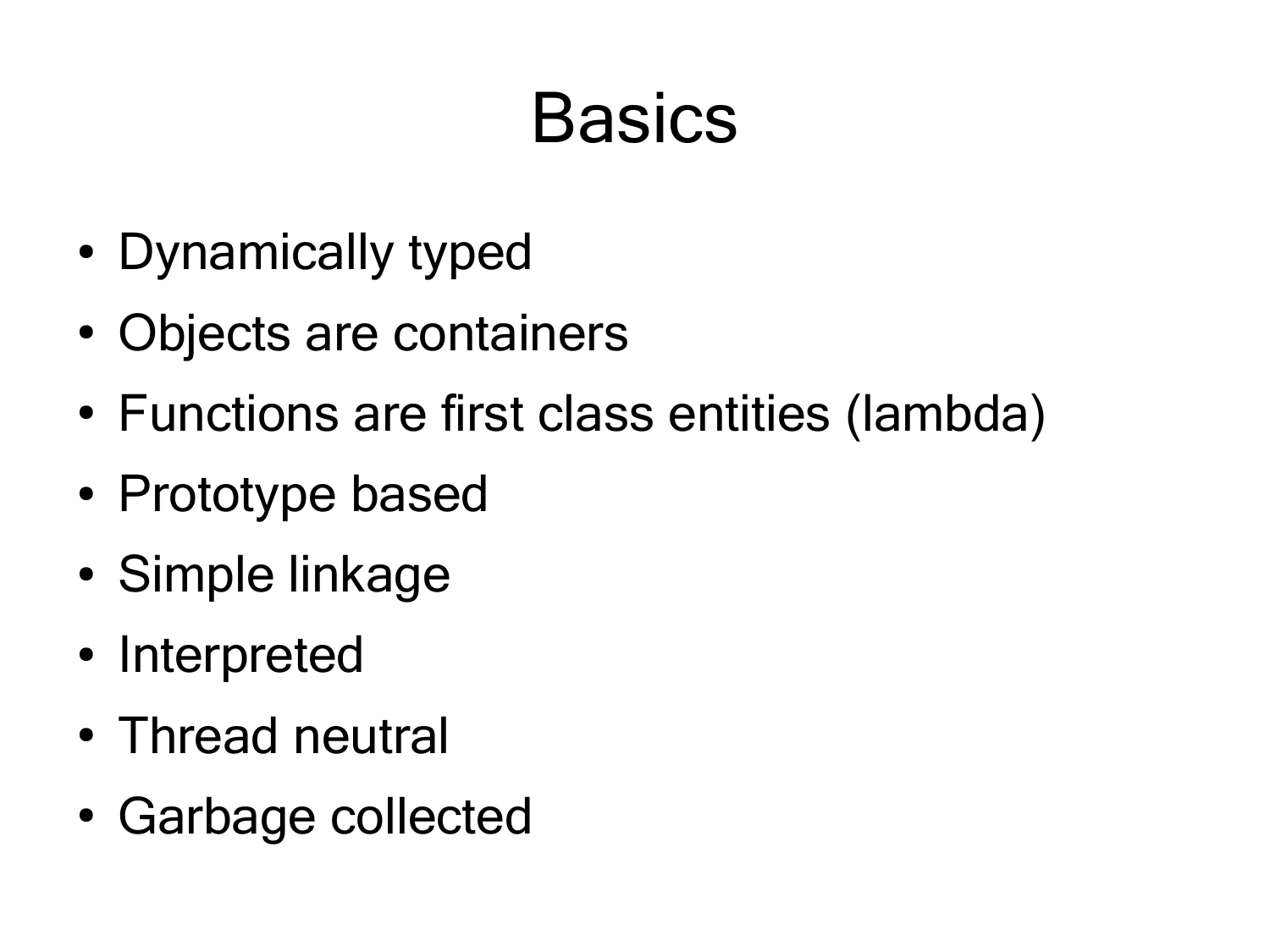# Types

- Number
	- floats no integer type
- Strings
	- immutable, not UTF-16
- Boolean
- Objects
- null and undefined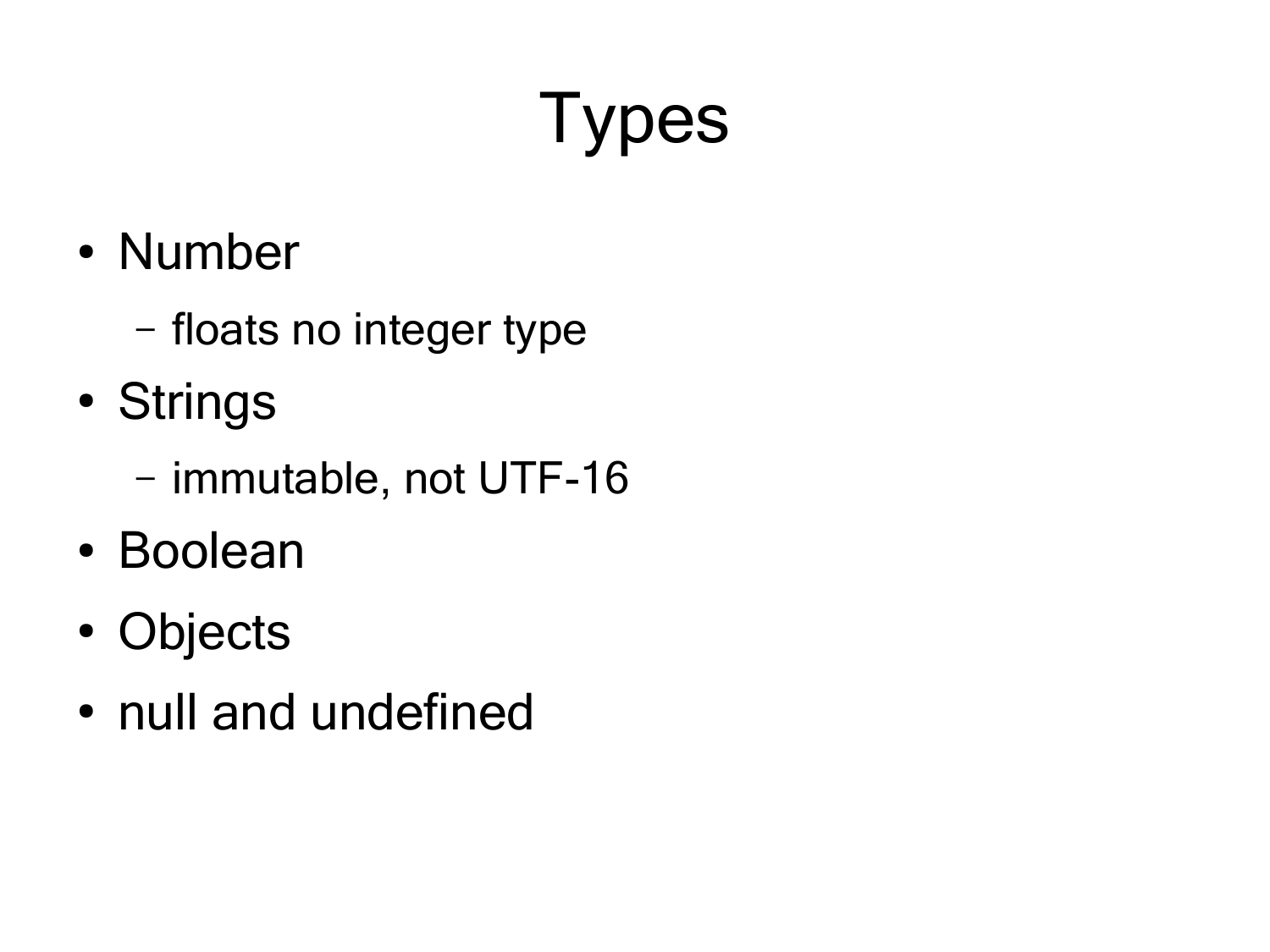## Procedural javascript

- How much javascript is written
- Example:

function add (x, y) { return x + y; }

var a =  $add(1,2)$ ; // a = 3 var  $b = add('1', '2'); // b = '12'$ var c = add('3',3); // c = '33'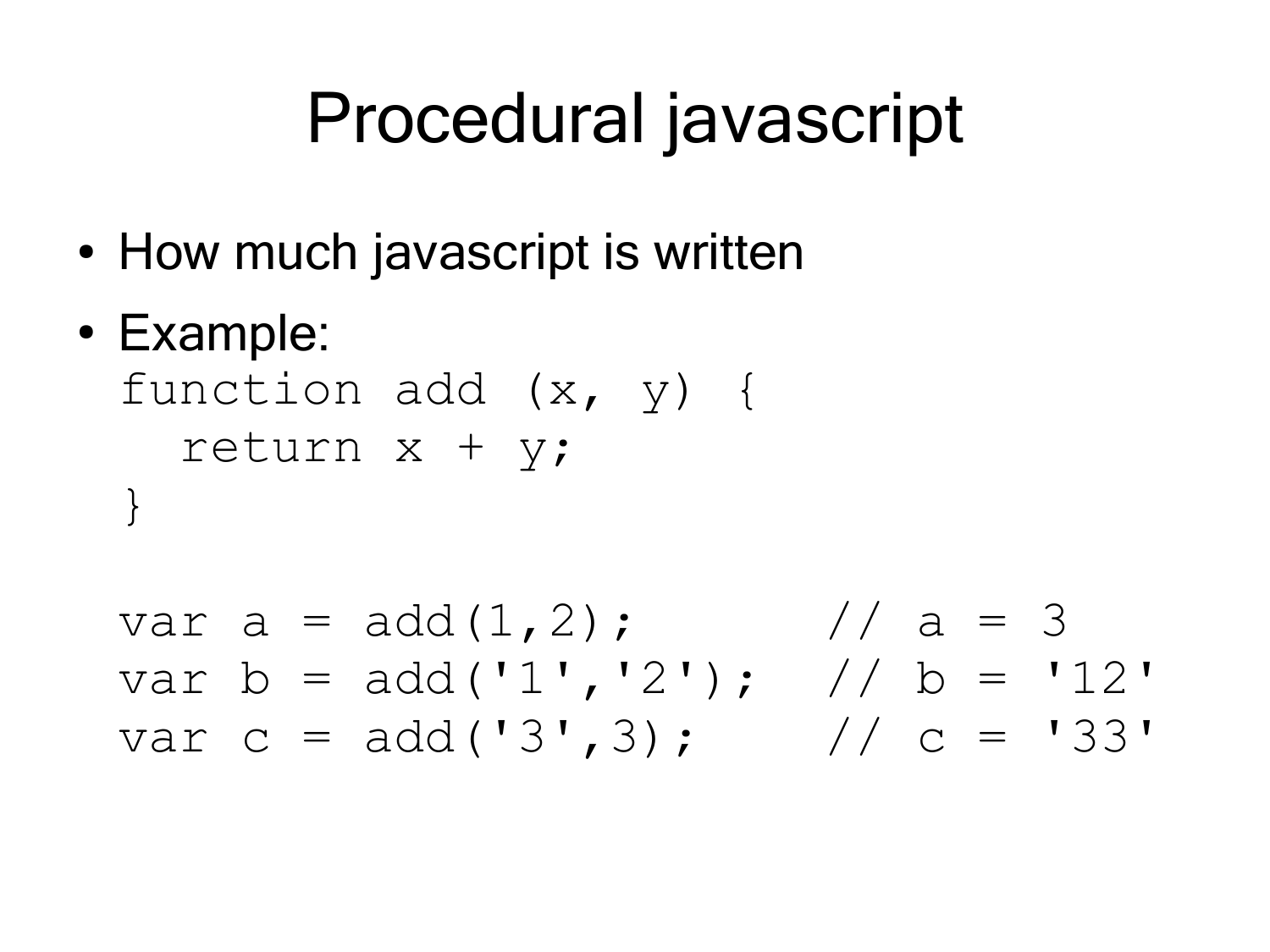#### Scope

- Limited number of scopes in javascript
- $\bullet$   $\{\}$  is not a scope
- Example: Function foo () { var i =  $0$ ;  $\{$ var i =  $1;$  } return i; }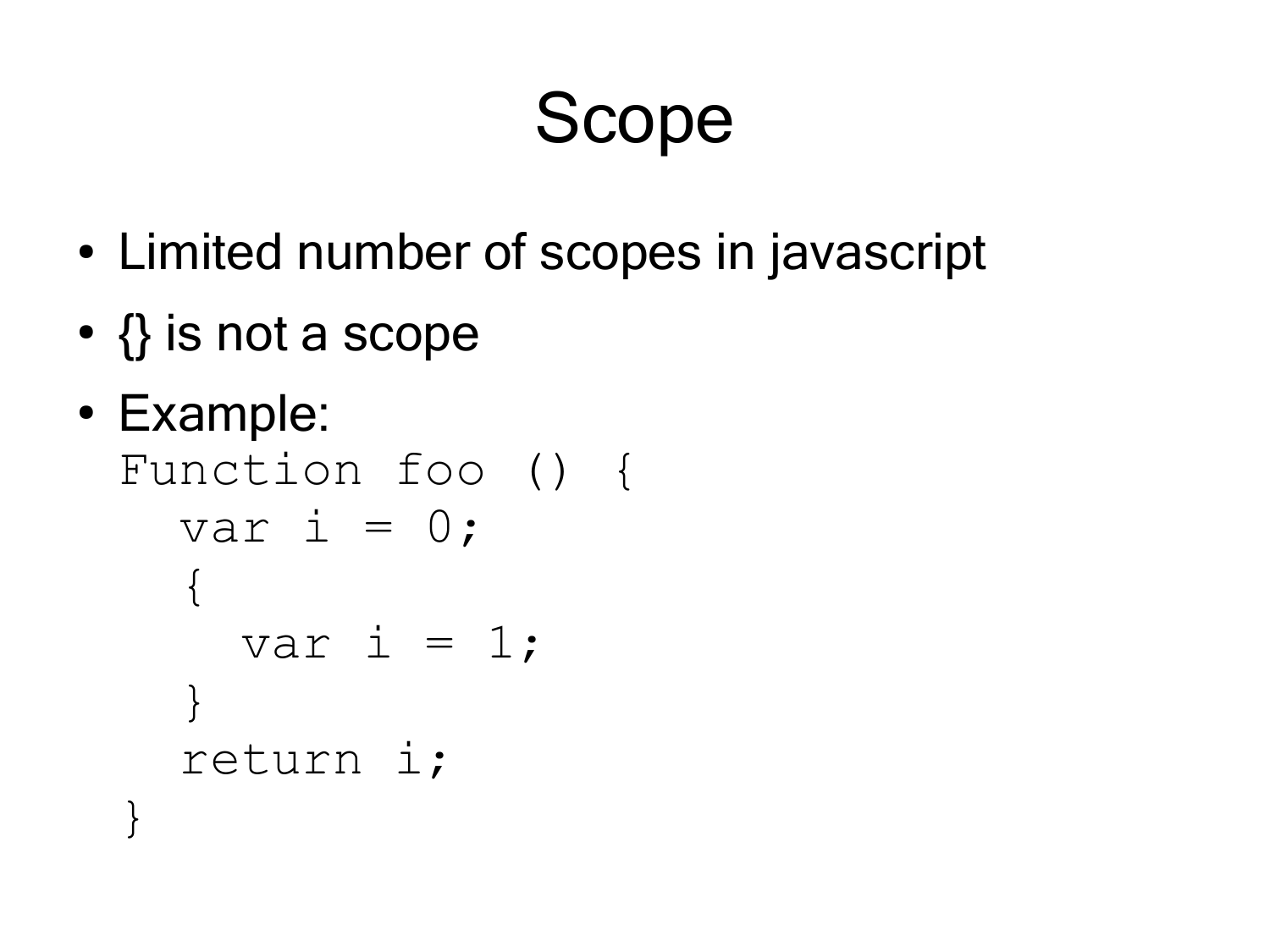## objects

- Javascript is a prototype based language
	- (self, Javascript and a few others)
	- There are no classes
	- Objects are dynamic (they can be modified at runtime)
	- Containers of name/value pairs
	- Objects are created based on other objects
	- Javascript has pseudo-classical features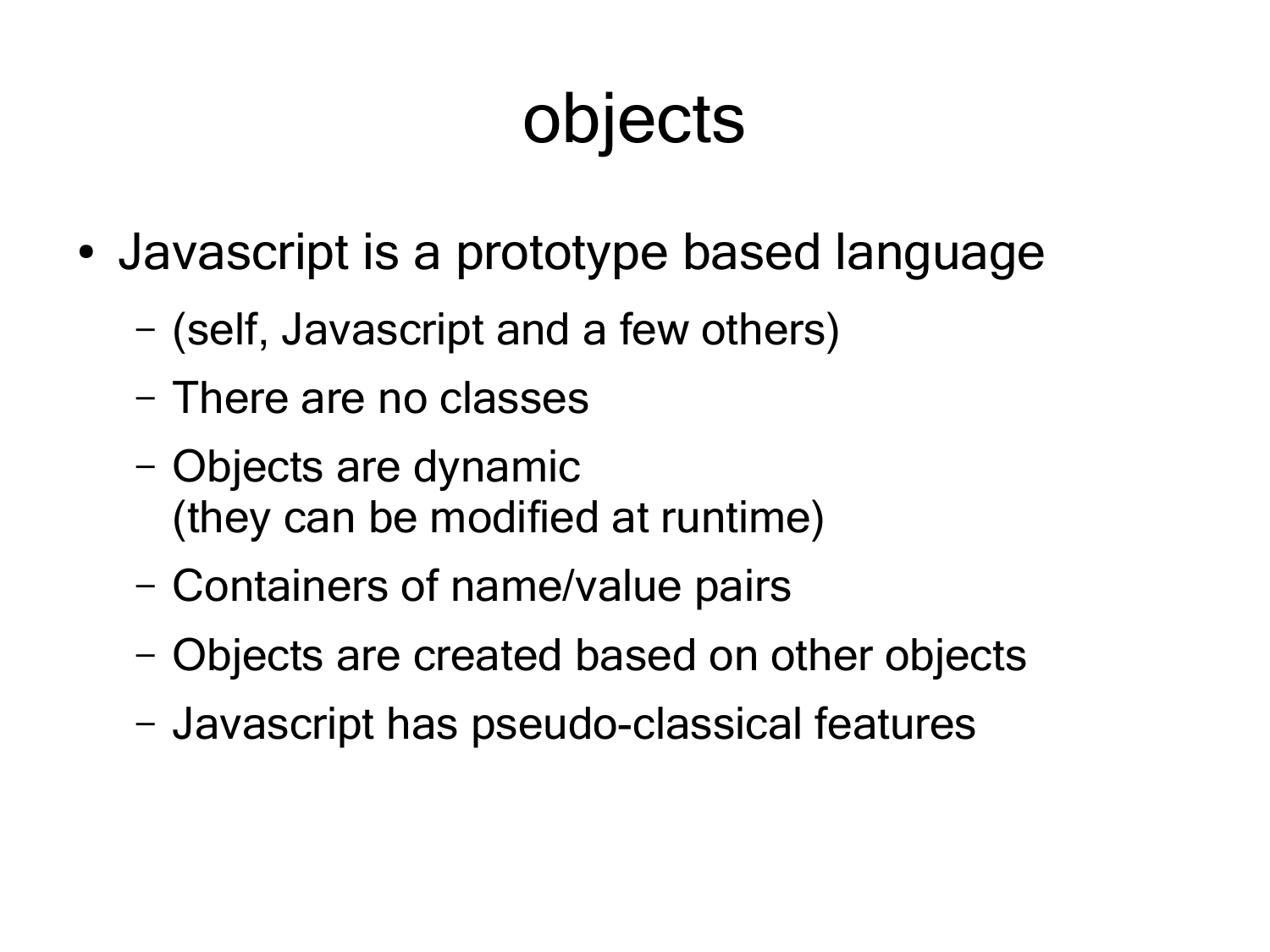## Object creation

- Examples:
	- var foo =  $\{\}$ ;
- And the equivalent var foo = new Object();
- These are created based on the Object object
	- Provides minimal methods
		- toString() / toLocaleString()
		- ValueOf()
		- hasOwnProperty() / IsPropertyOf() / propertyIsEnumerable()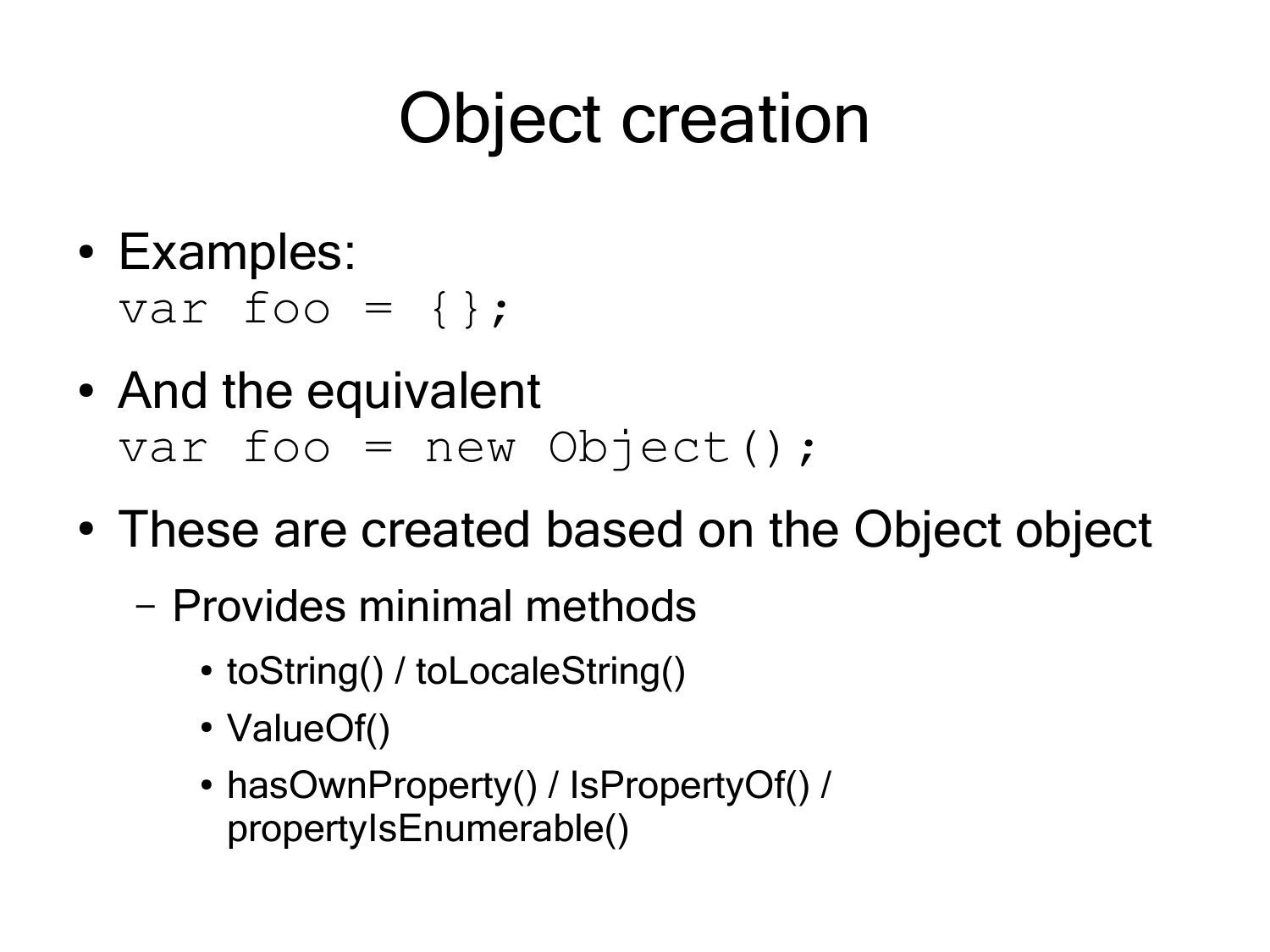## Object augmentation

• Example:

var foo =  $\{\}$ ;

- Adding a member:  $foo.x = 0;$  $foo['y'] = 1;$
- Adding a method: foo.add = function  $(x, y)$  { return x + y; };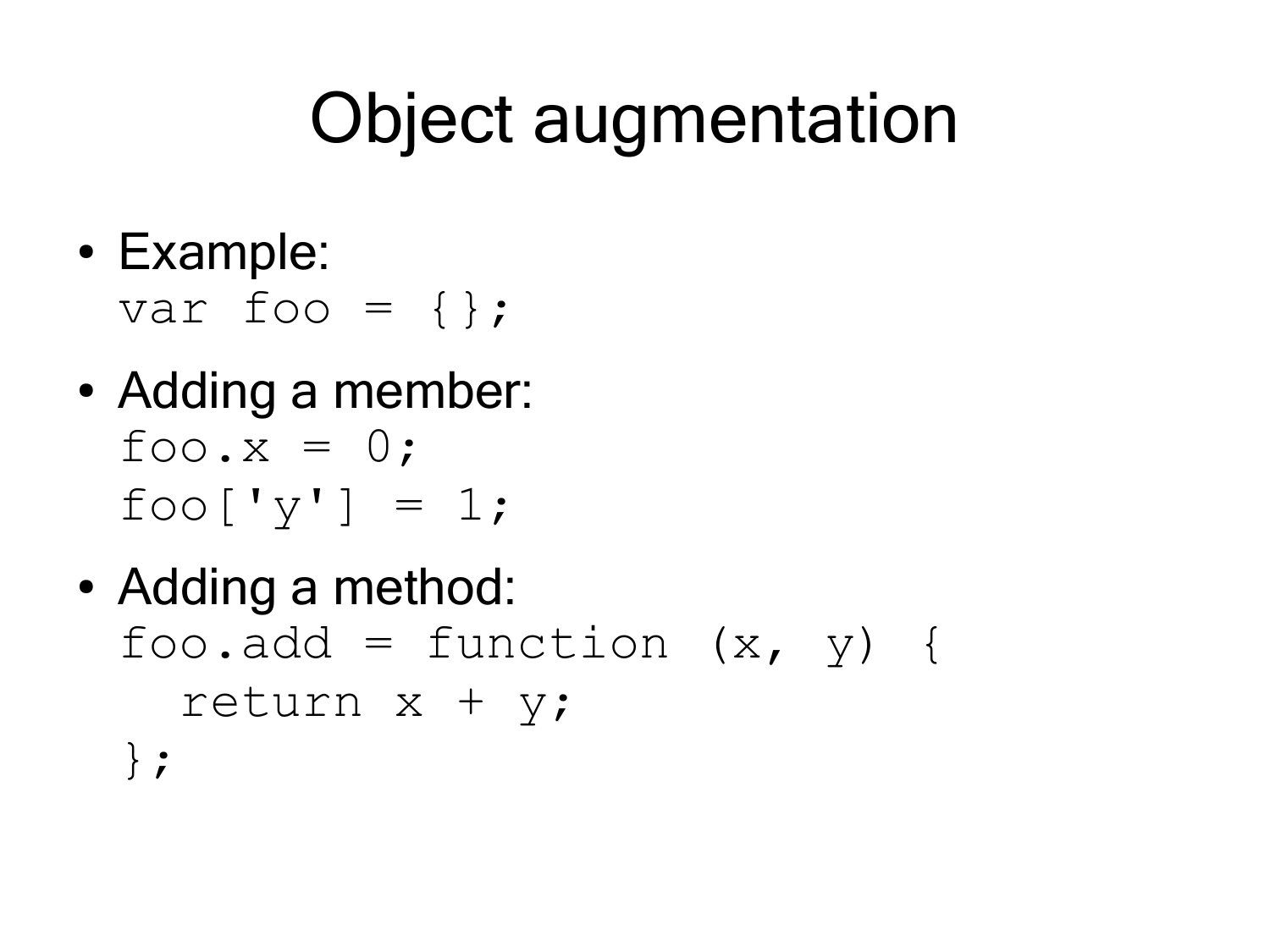## Object literal

• Instead of augmenting the object it can be defined as a literal:

```
var foo = 
   { x : 0,
     add : function (x, y) {
             return x + y;
 }
   };
```
• This is the basis of JSON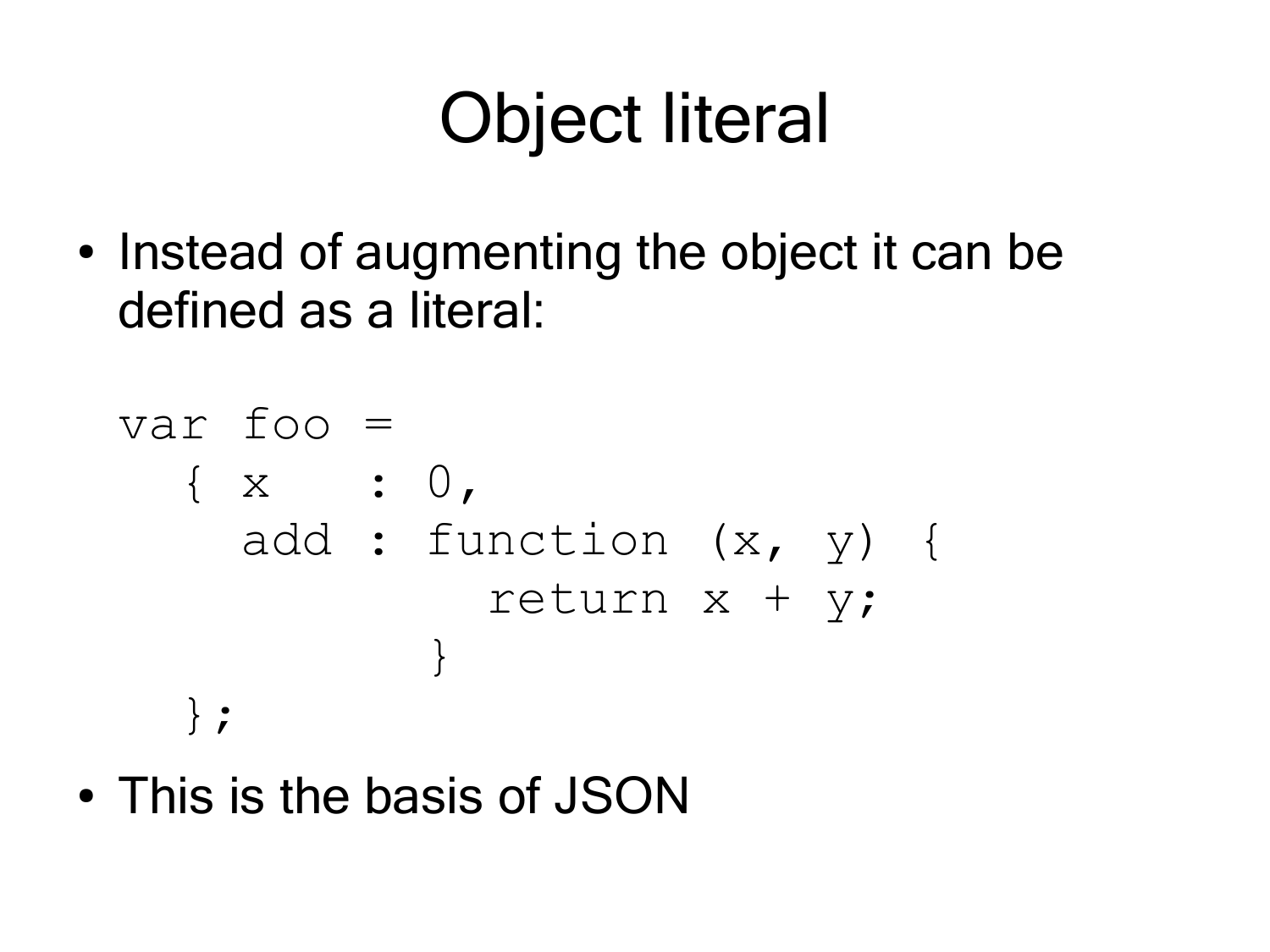## Object diminution

• What has been added can be taken away:

delete foo.x; delete foo['y']; delete foo.add;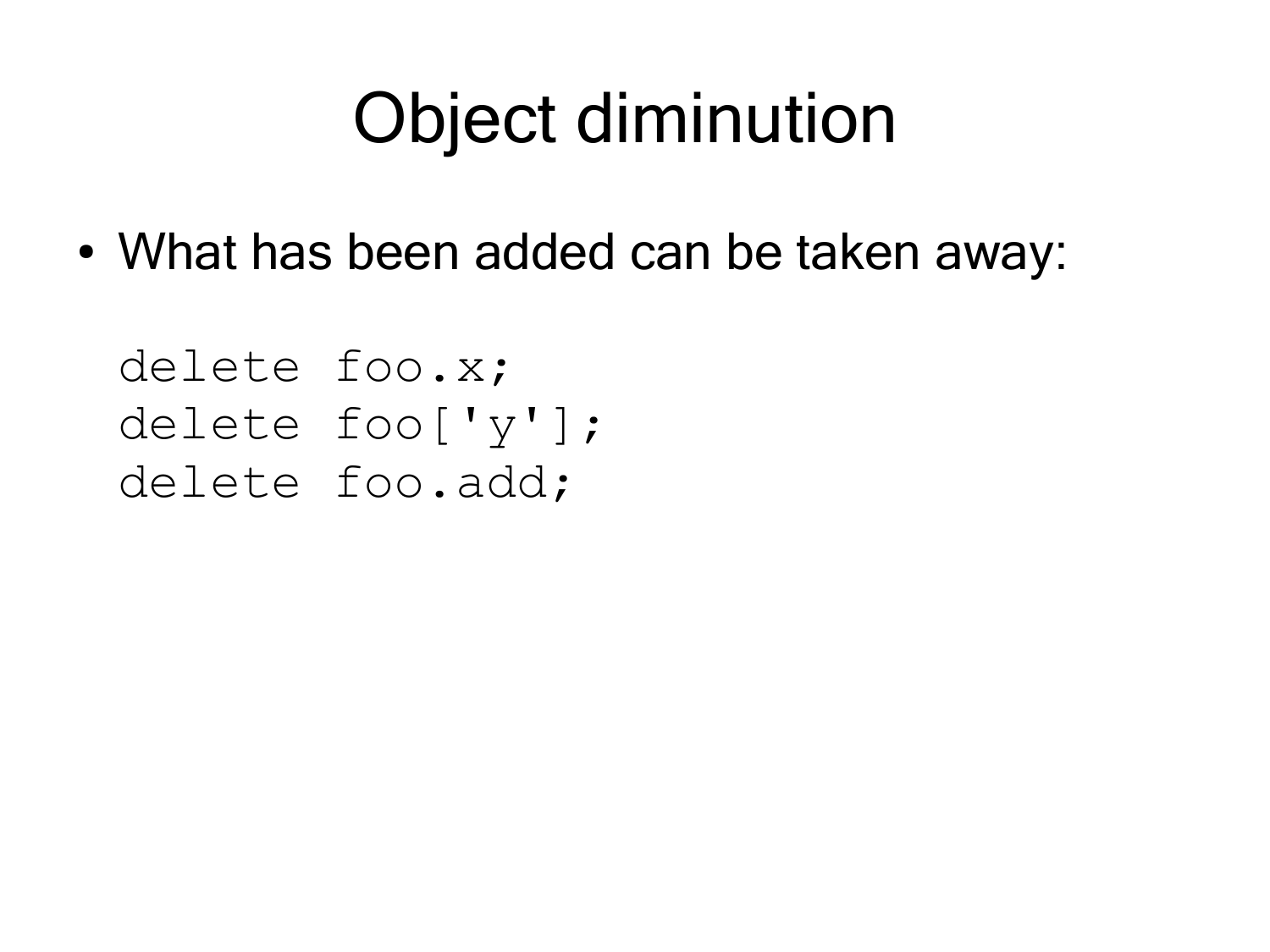#### pseudo-classical

- The designers of javascript seemed to have been uncomfortable with the prototype based approach
- They added features that look like class based languages:
	- new keyword
	- Constructor functions
	- instanceof operator
	- Prototype member of user defined functions
- Not really one or the other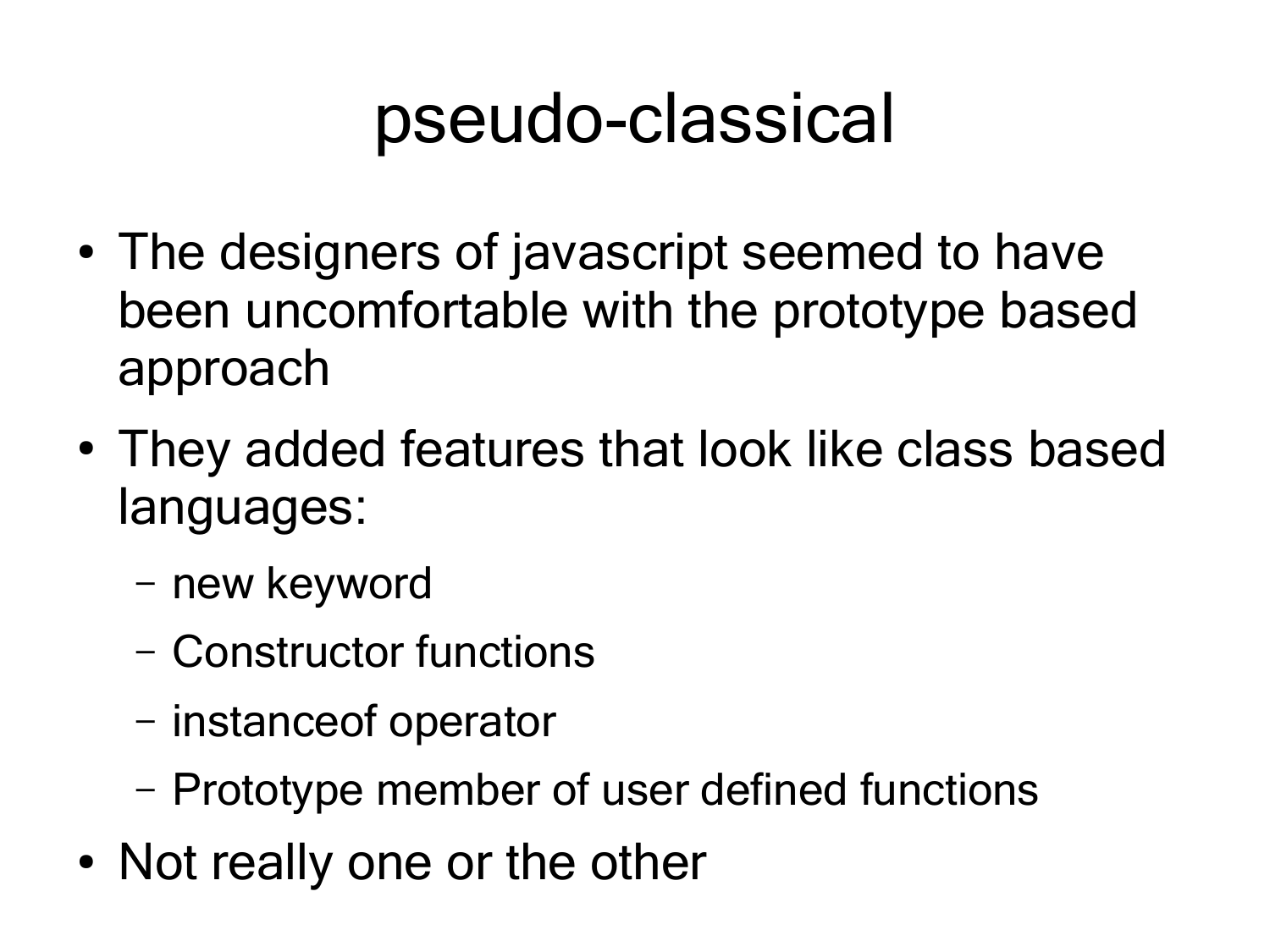## A javascript 'class'

#### ● Example:

function Lendable(title) { this.title = title; return this; // optional } Lendable.prototype.getTitle() { return this.title; };

var myLendable = new Lendable('Javascript – The Book');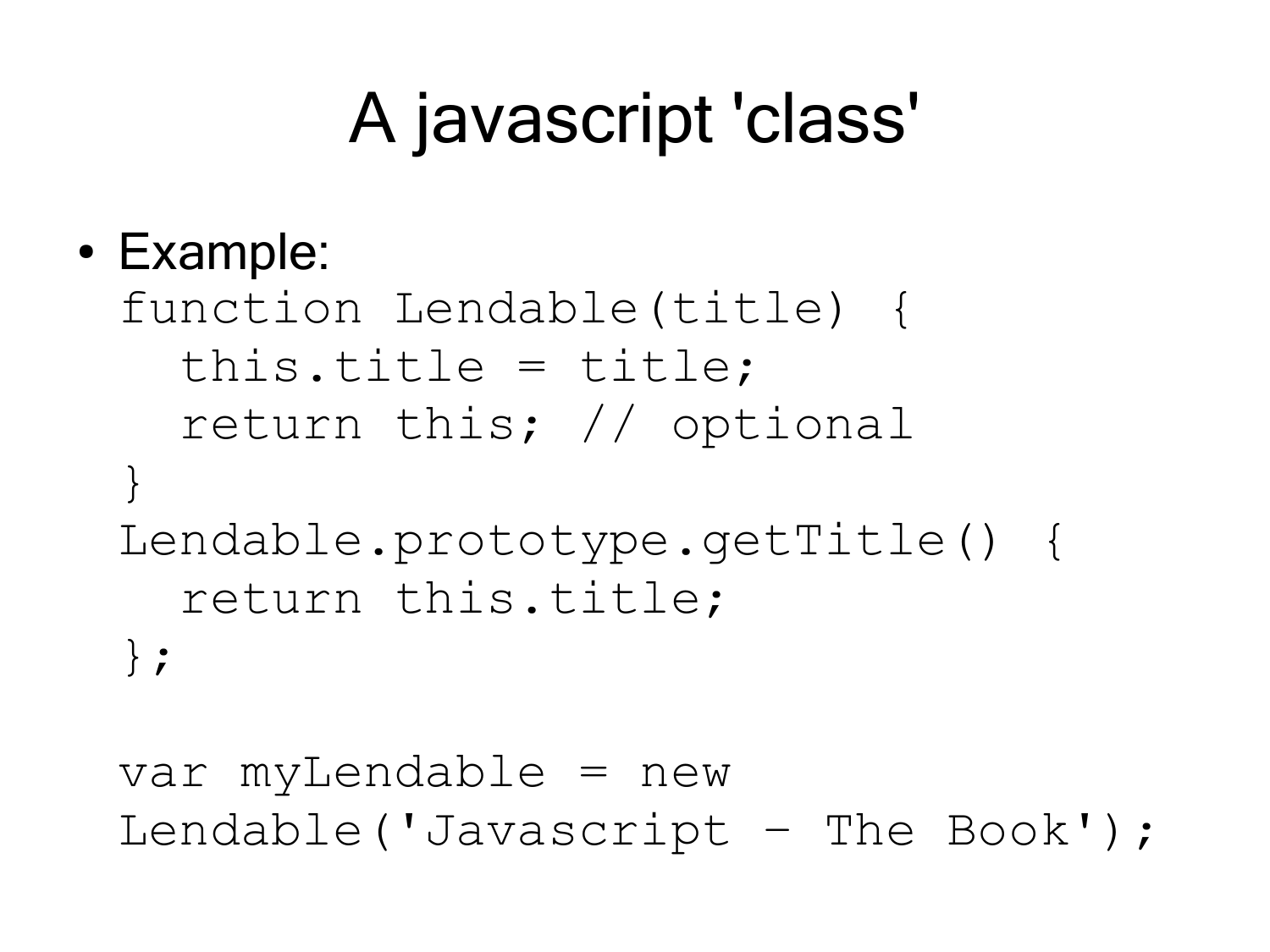#### Looking under the covers

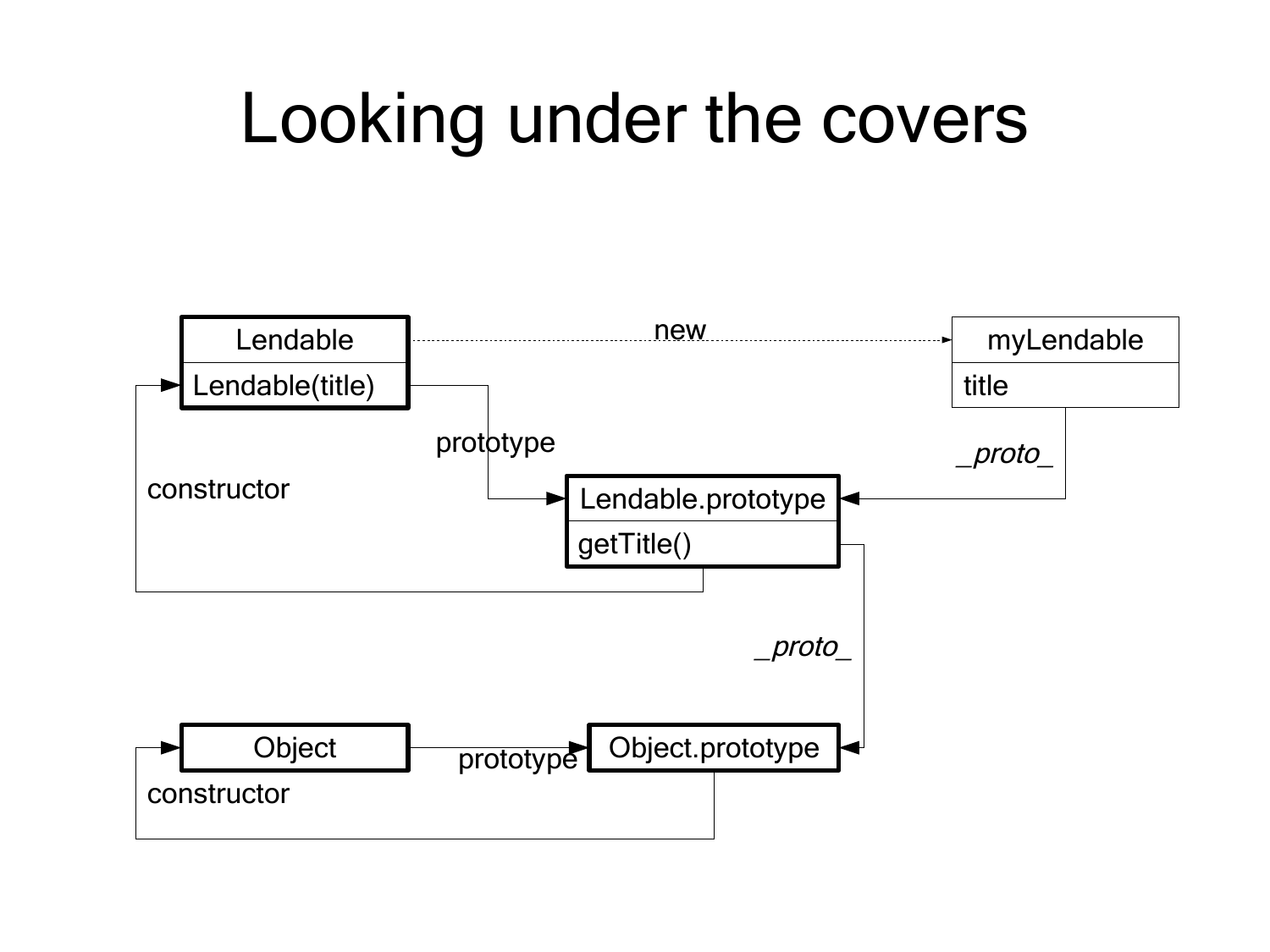#### Issues

- Calling a constructor without new
	- this is the global object
	- The global object is returned
	- No error
	- Tools combined with coding style can help
- The object is unlike one produced in a classical language
	- Data is public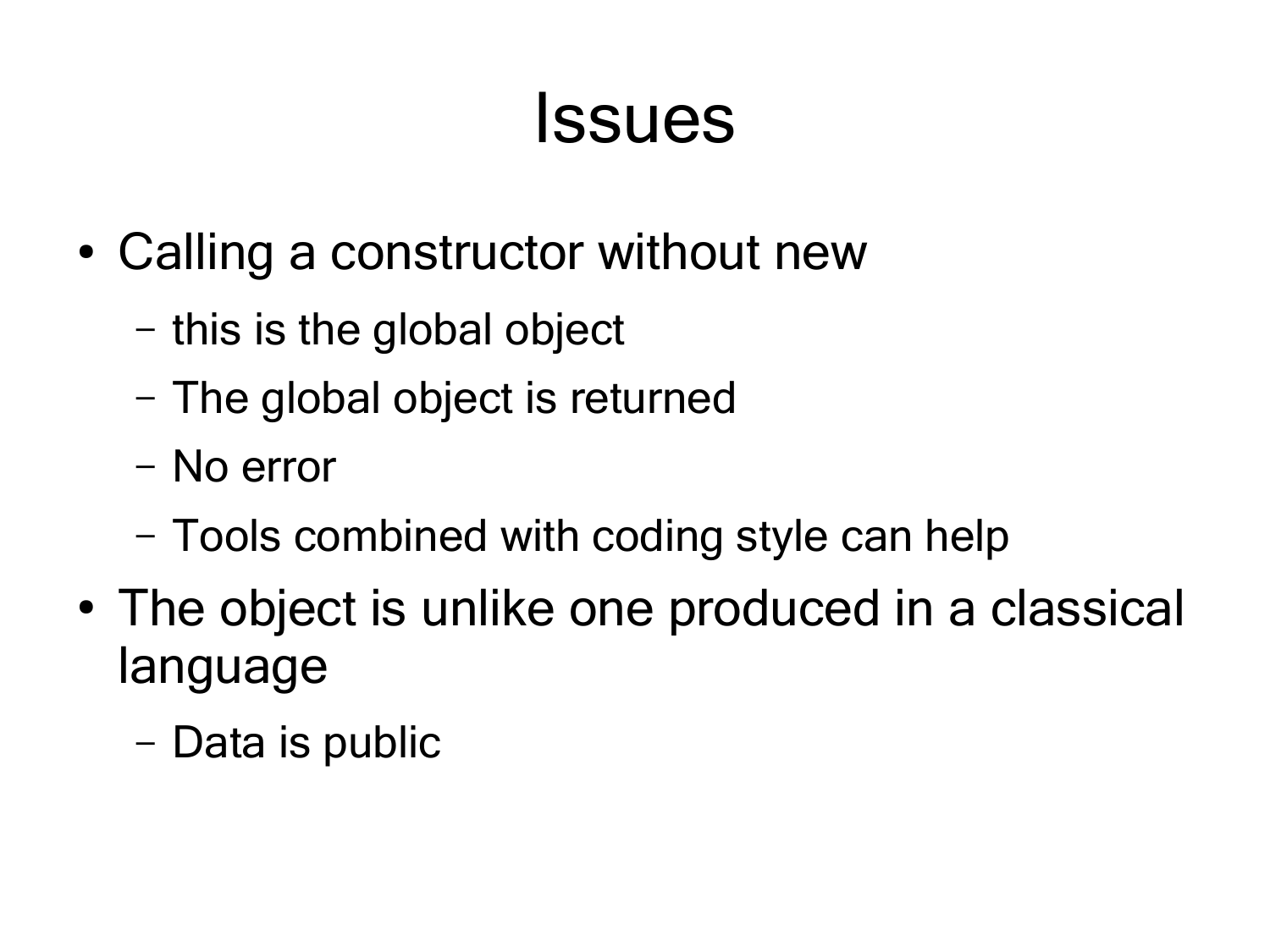## Name lookup

- When a method is invoked on myLendable
	- It is looked up in the Lendable object
	- It is then looked up in the Lendable.prototype object
	- And finally in Object.prototype object
- This is called the prototype chain
- A method or member can be added to any of these objects at runtime
- Name lookup occurs at the point of invocation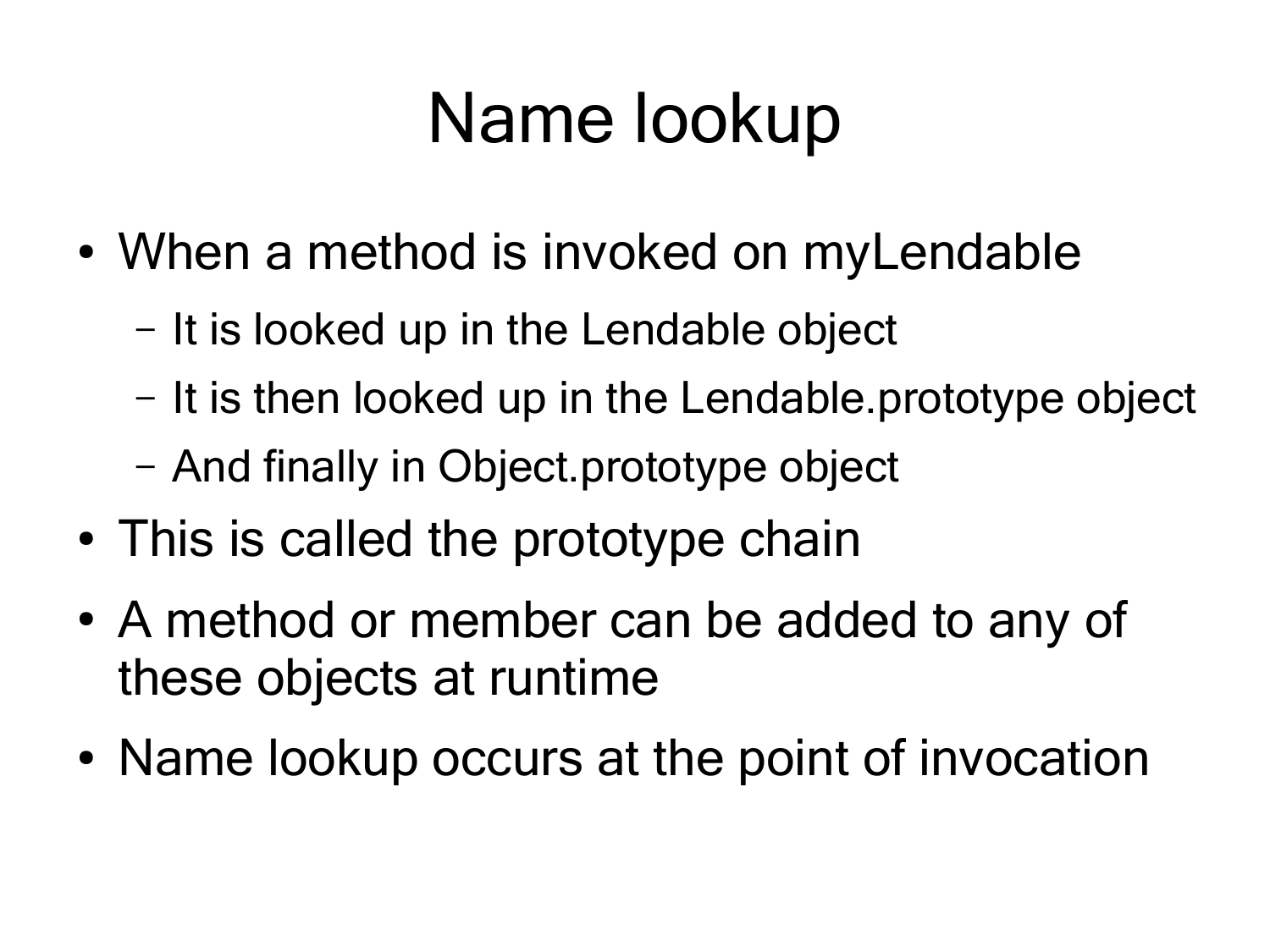## Mutating state

- A property can exist in the prototype object
	- These are read only from the instance
	- Mutation of these properties creates the property in the instance
	- Deletion of the property in the instance exposes the property in the prototype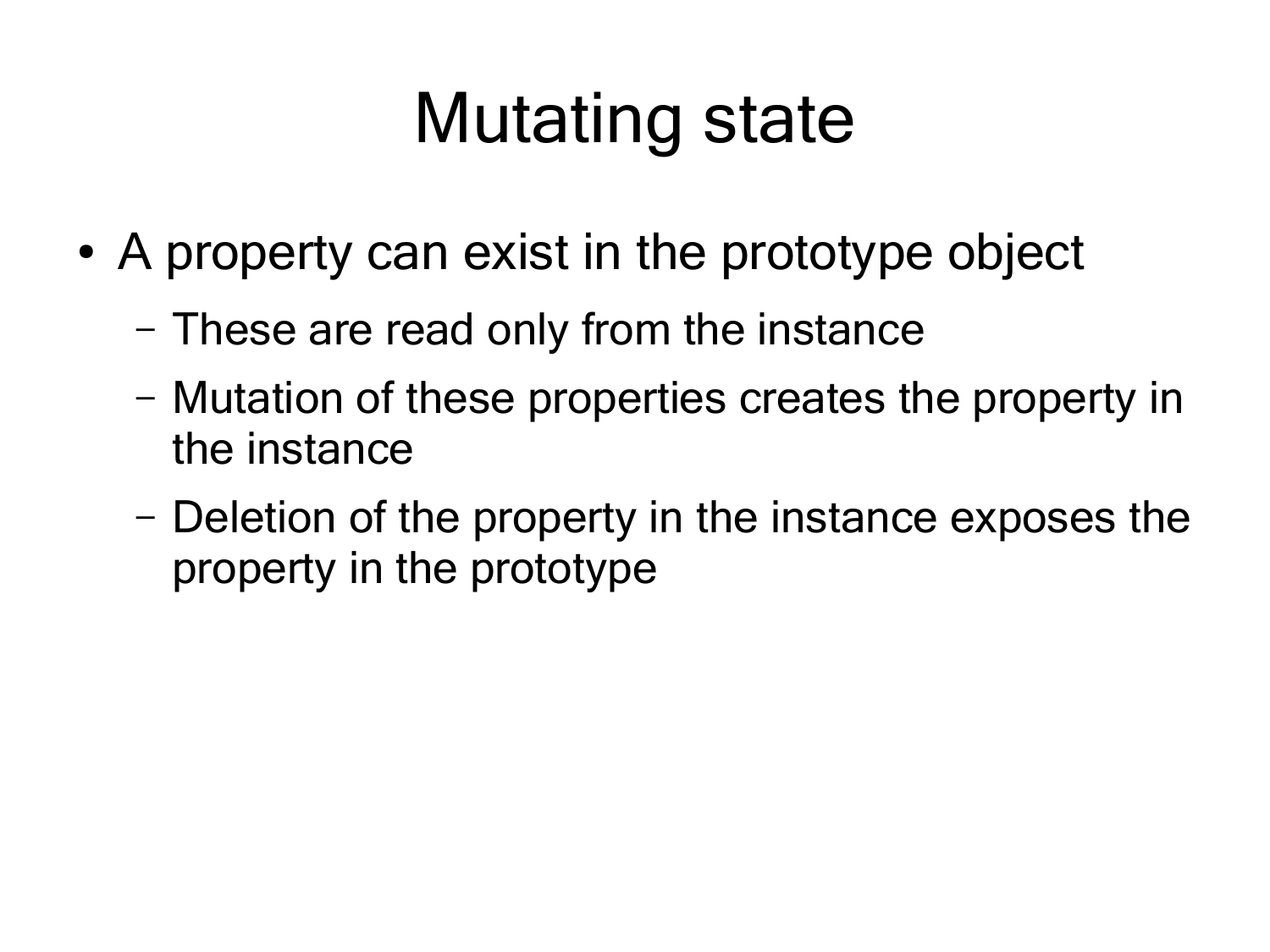#### Inheritance

- Given we have classes (of sorts) we should be able to support inheritance
	- Questionable in a dynamic language
		- If it does it is
	- Only needed for code re-use
		- Is this enough?
		- Is it a good idea at all?
- We'll look at it anyway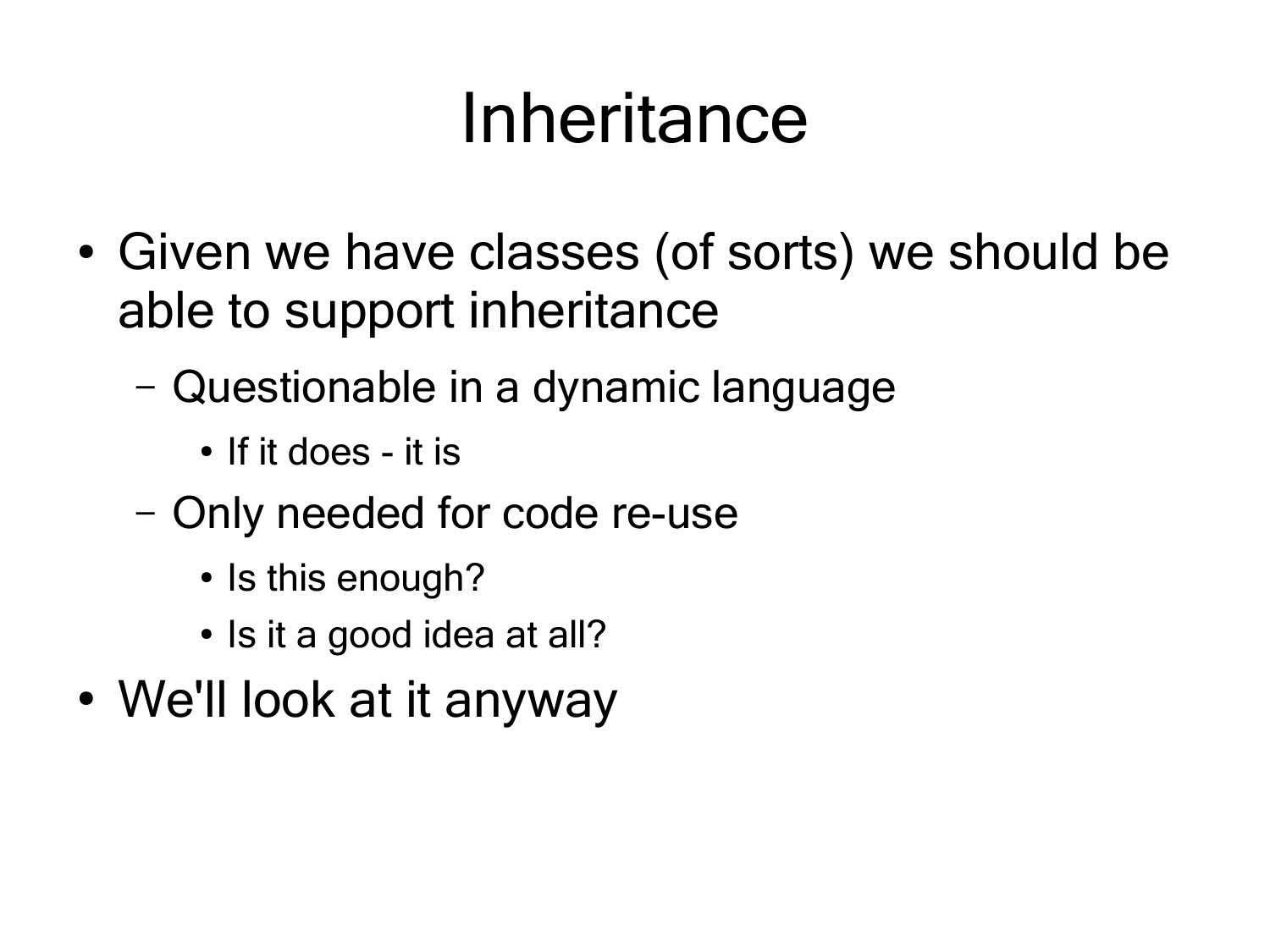- Inheritance isn't straight forward
- We can simulate class inheritance by replacing the prototype of a class with an instance of the base class:

```
function Book(isbn, title) {
 ...
}
```
 $Book.prototype = new Lendable()$ ;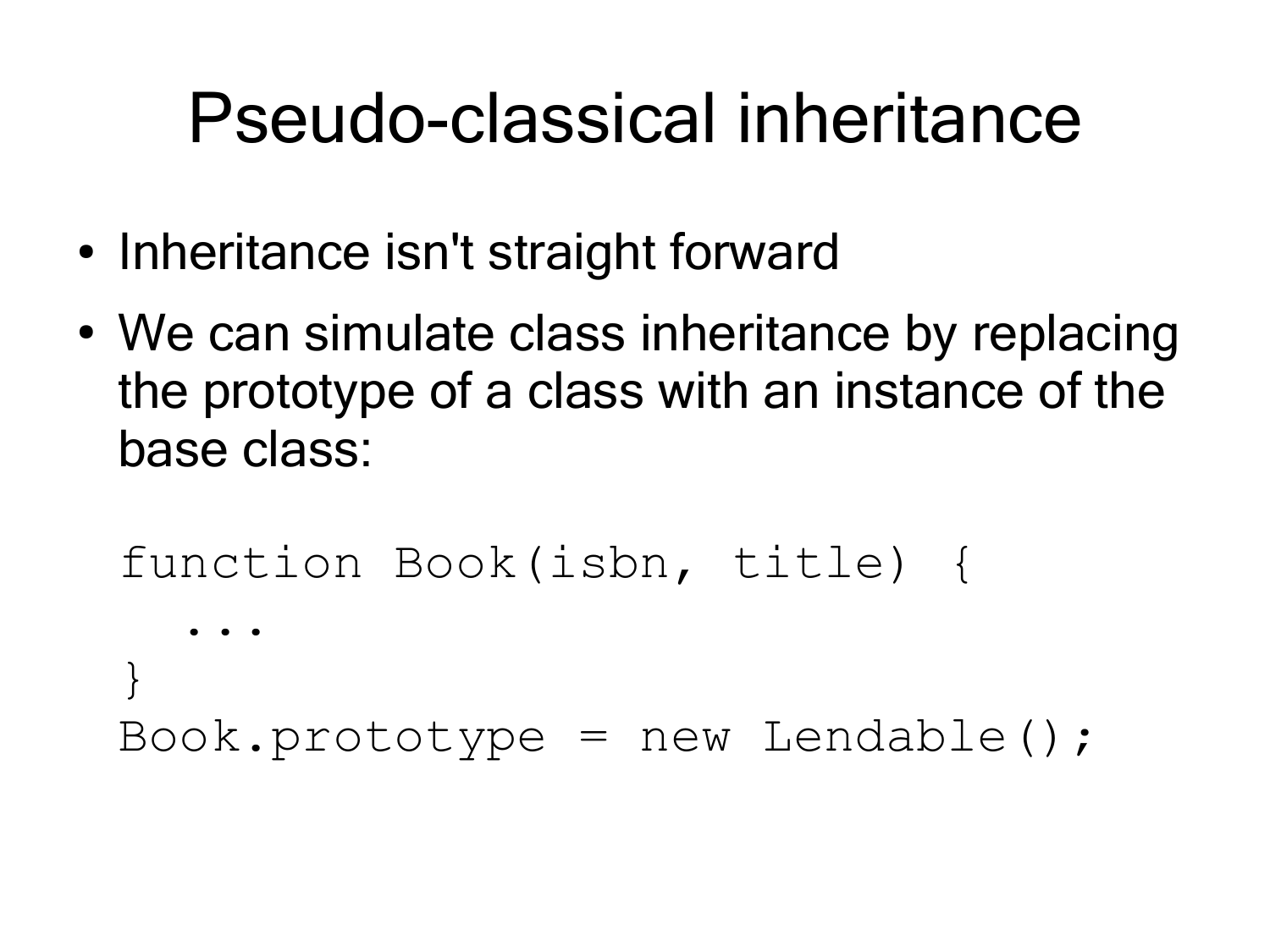#### ● But

- The constructor attribute is pointing at Lendable
- We have to assign the new prototype before adding any methods to the prototype
- We haven't inherited the members
- We can all this by creating a prototype object and adding a call in the child's constructor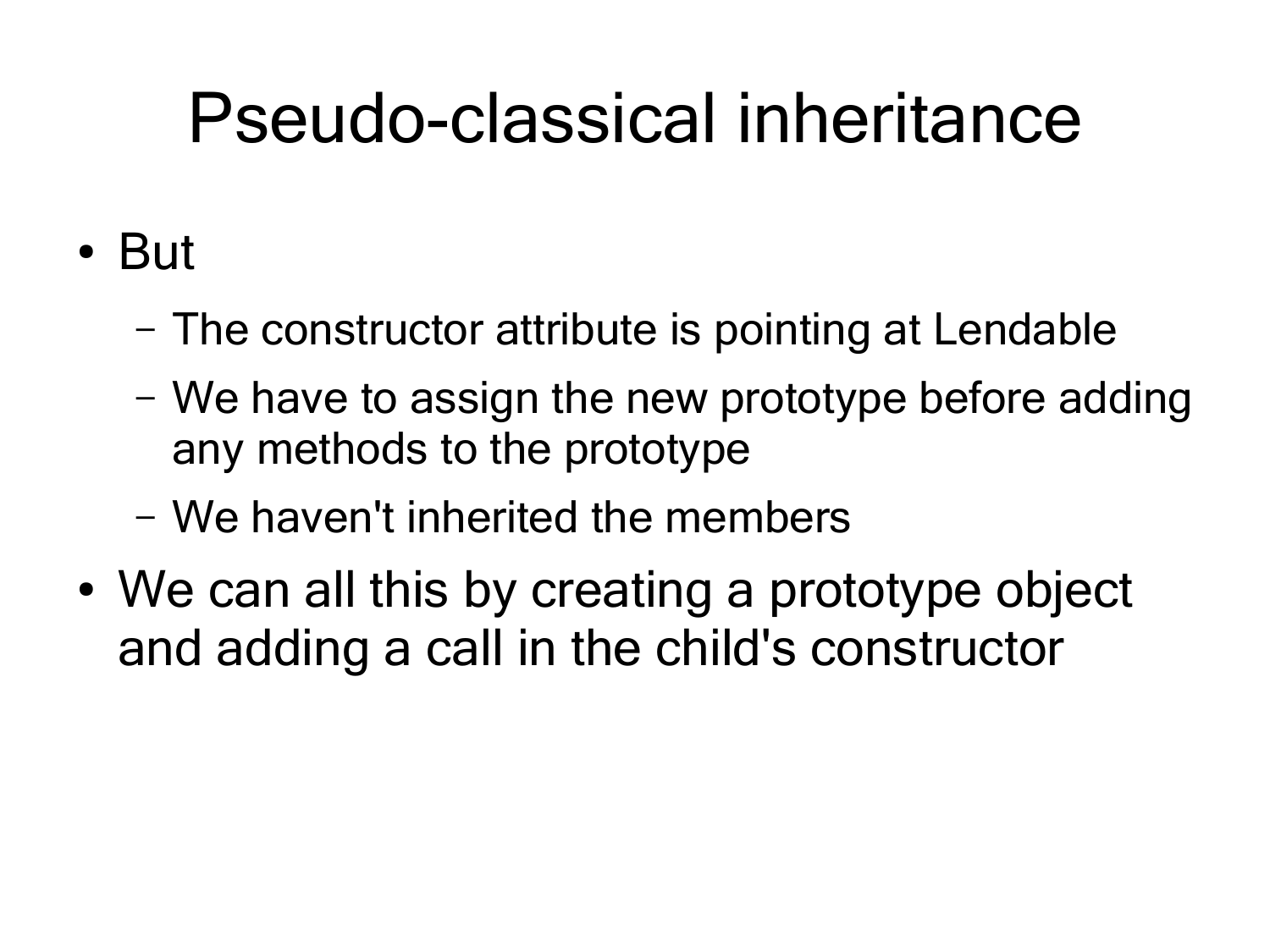- So we handle all these with the following code: function obj() {} obj.prototype = Lendable.prototype;  $Book.prototype = new obj()$ ;  $Book.prototype.constantvector = Book;$
- And add a call to the base constructor: function Book(isbn, title) {

```
 ...
  Lendable.call(this,title);
...
```
}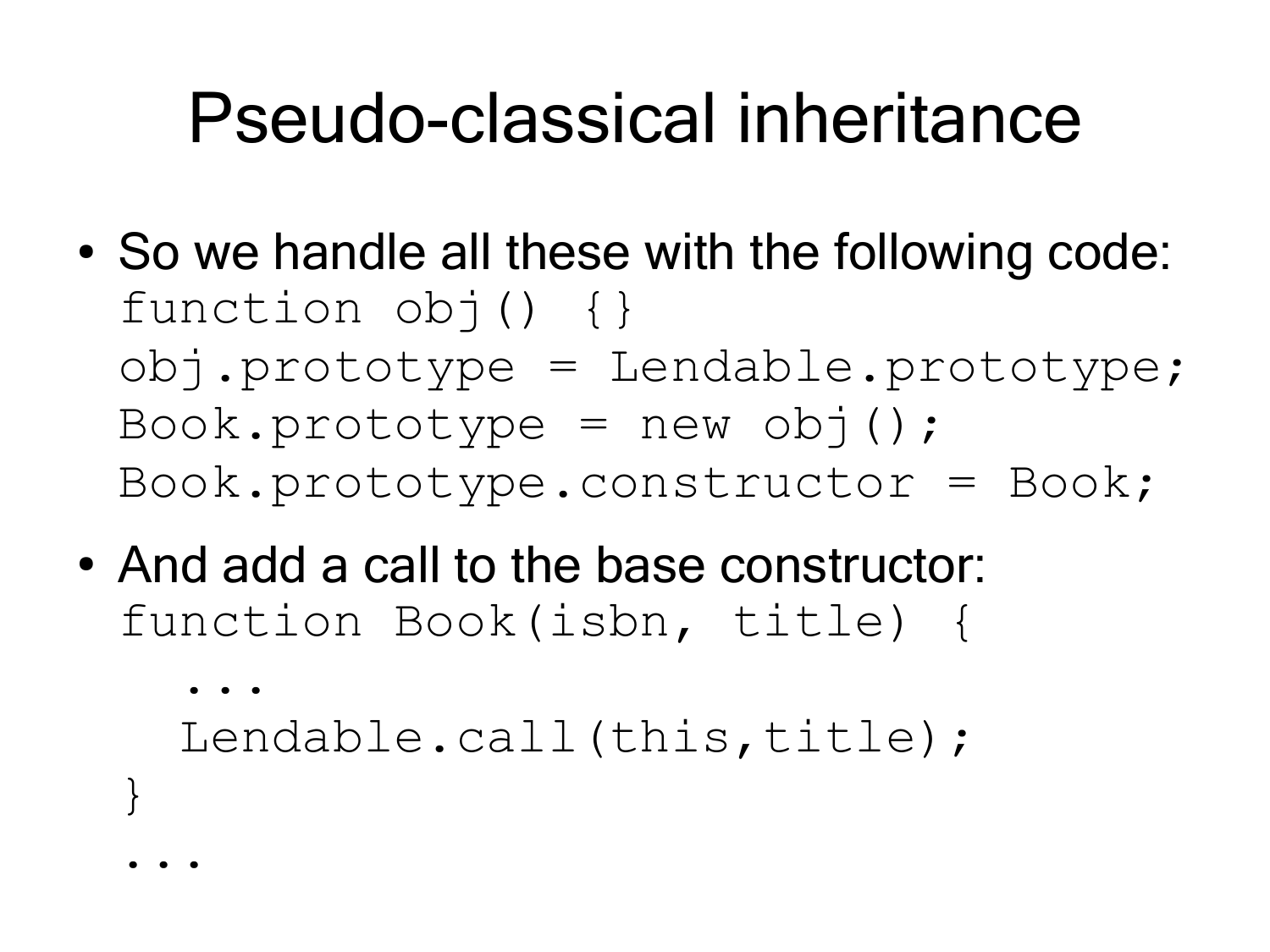• We can make this a function to reuse it: extend = function(subClass, baseClass) { function inheritance() {} inheritance.prototype = baseClass.prototype; subClass.prototype = new inheritance(); subClass.prototype.constructor = subClass; subClass.baseConstructor = baseClass; subClass.superClass = baseClass.prototype; }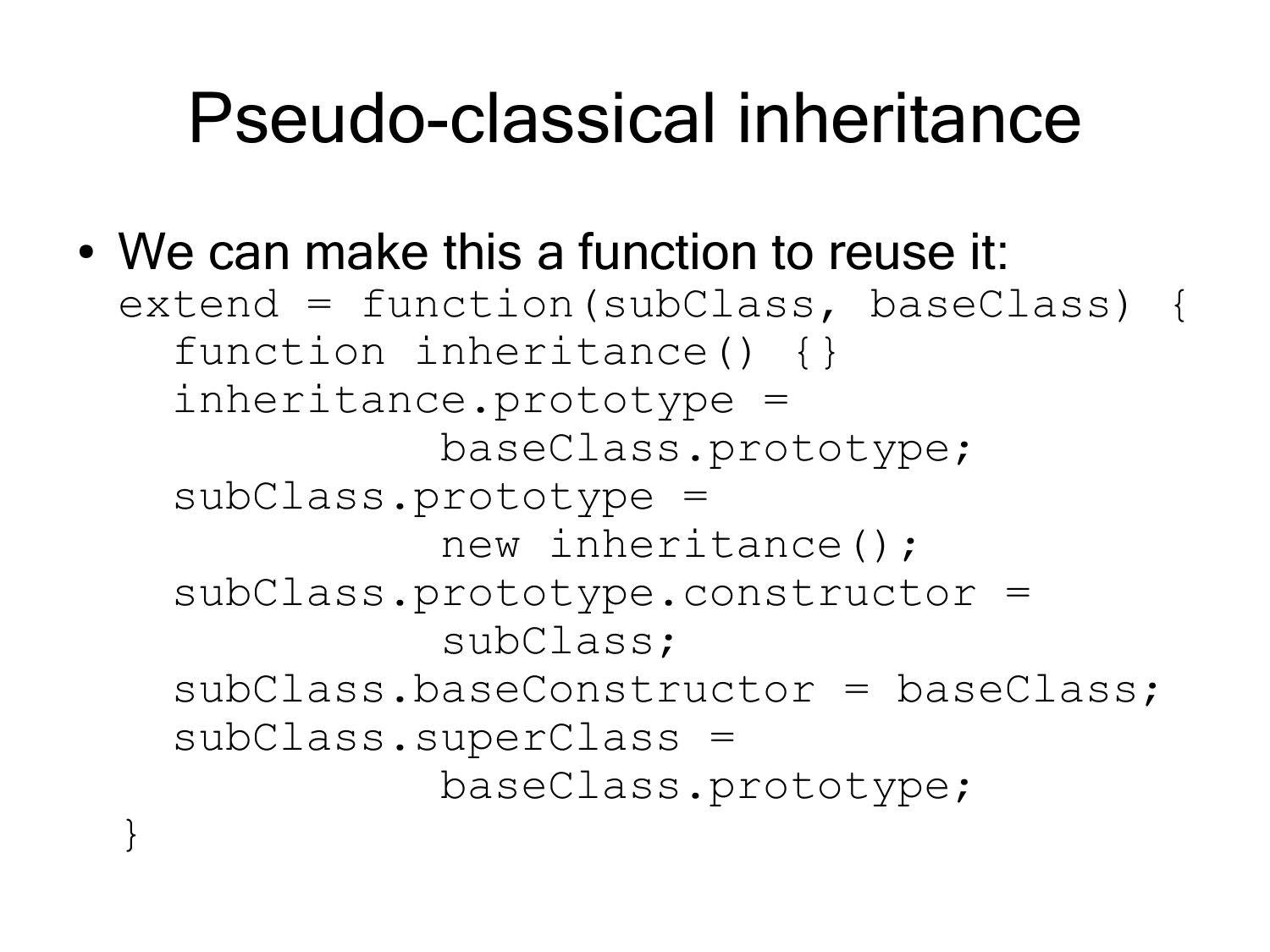• And use it like:

```
Book = function(isbn, title)\{ Book.baseConstructor.call(this, 
                               title);
   this.isbn = isbn;
}
extend(Book, Lendable);
```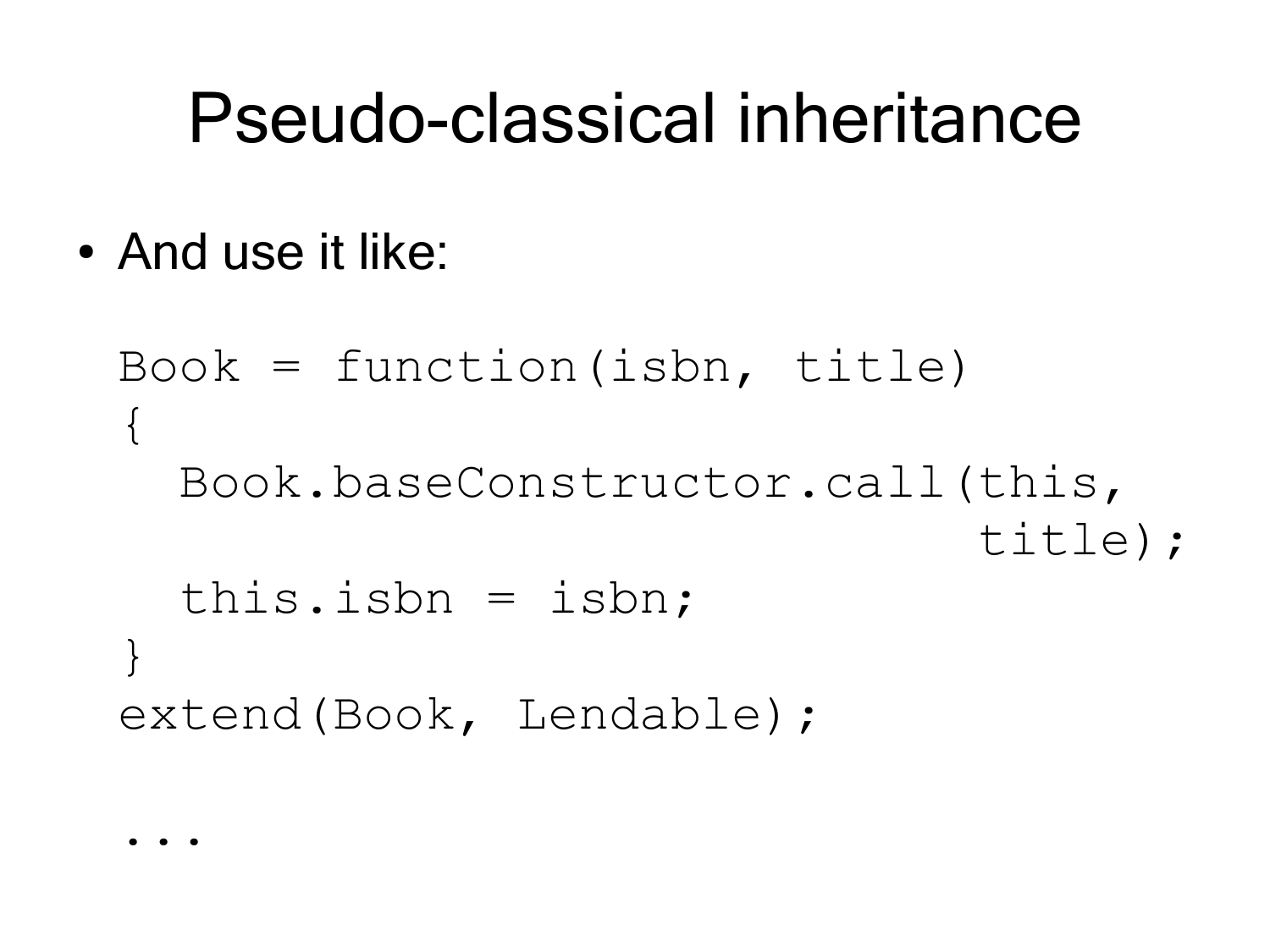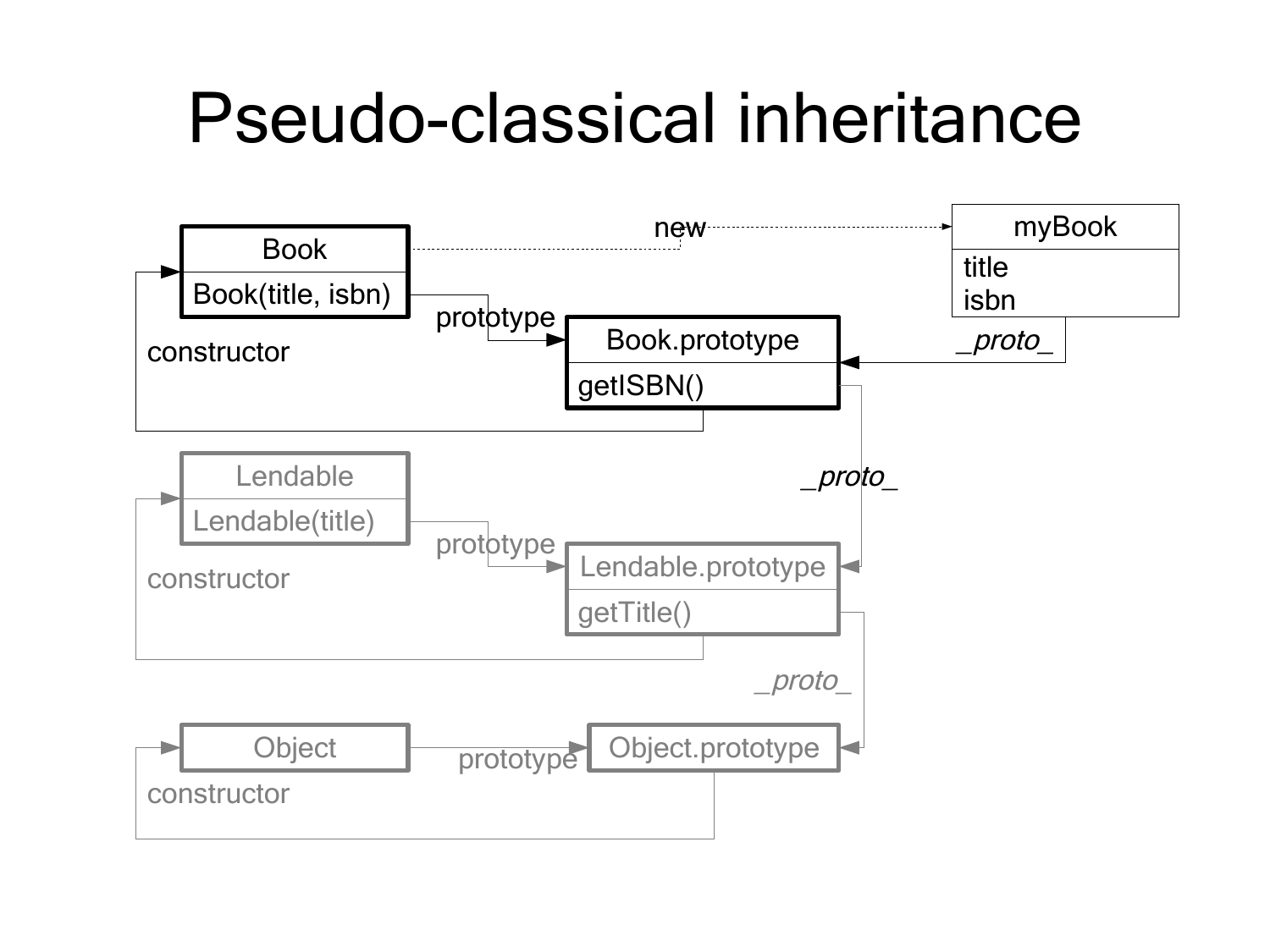#### Pseudo-classical

- But still not very classical:
	- No data hiding
		- Members are public
- We can fix this too, but we need to understand closures...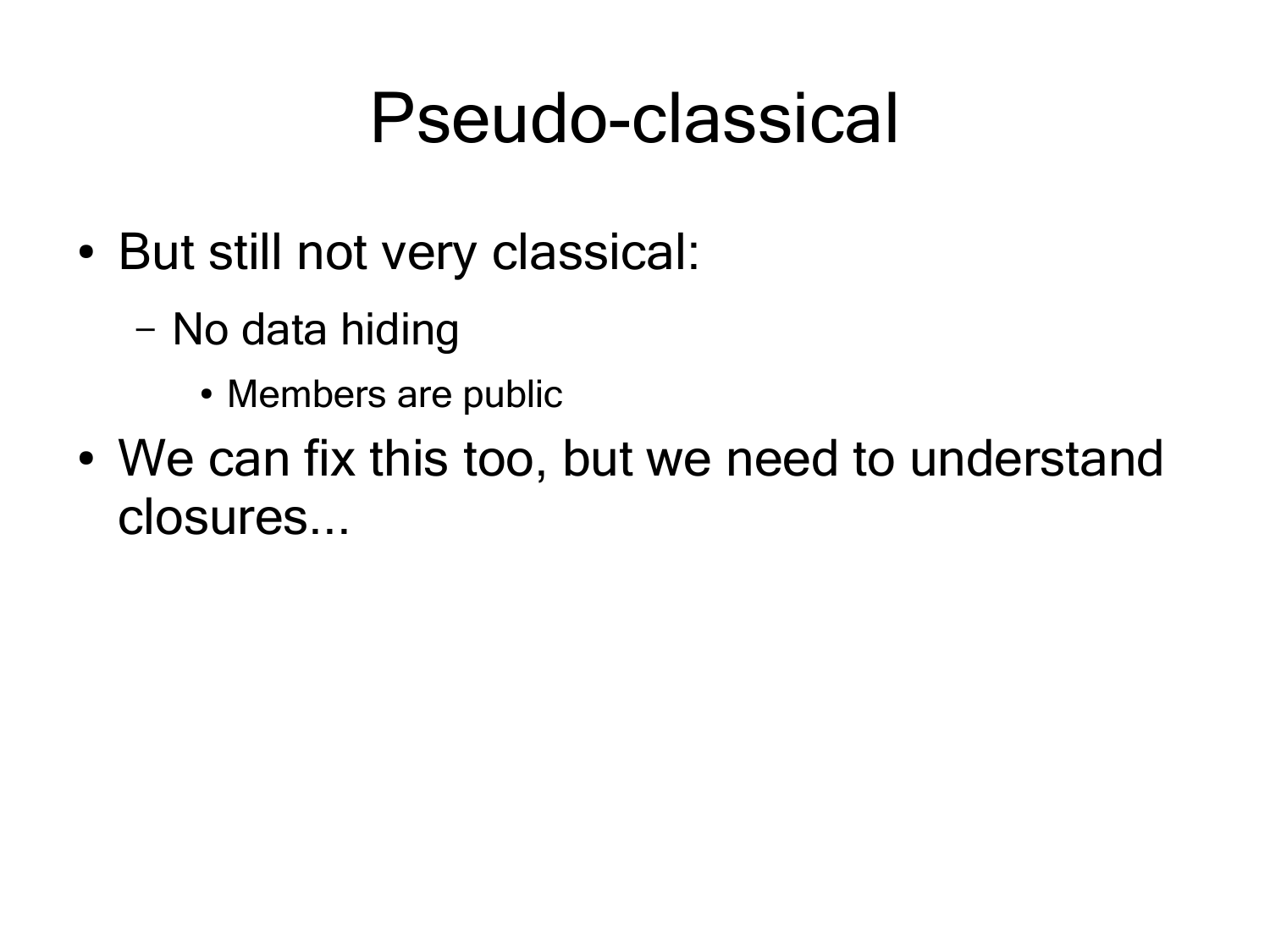- We can nest functions
- Nested functions
	- Can access variables from the outer scope
		- Lexical scoping
	- Can be referenced beyond the lifetime of the outer scope
- Let's look at some code...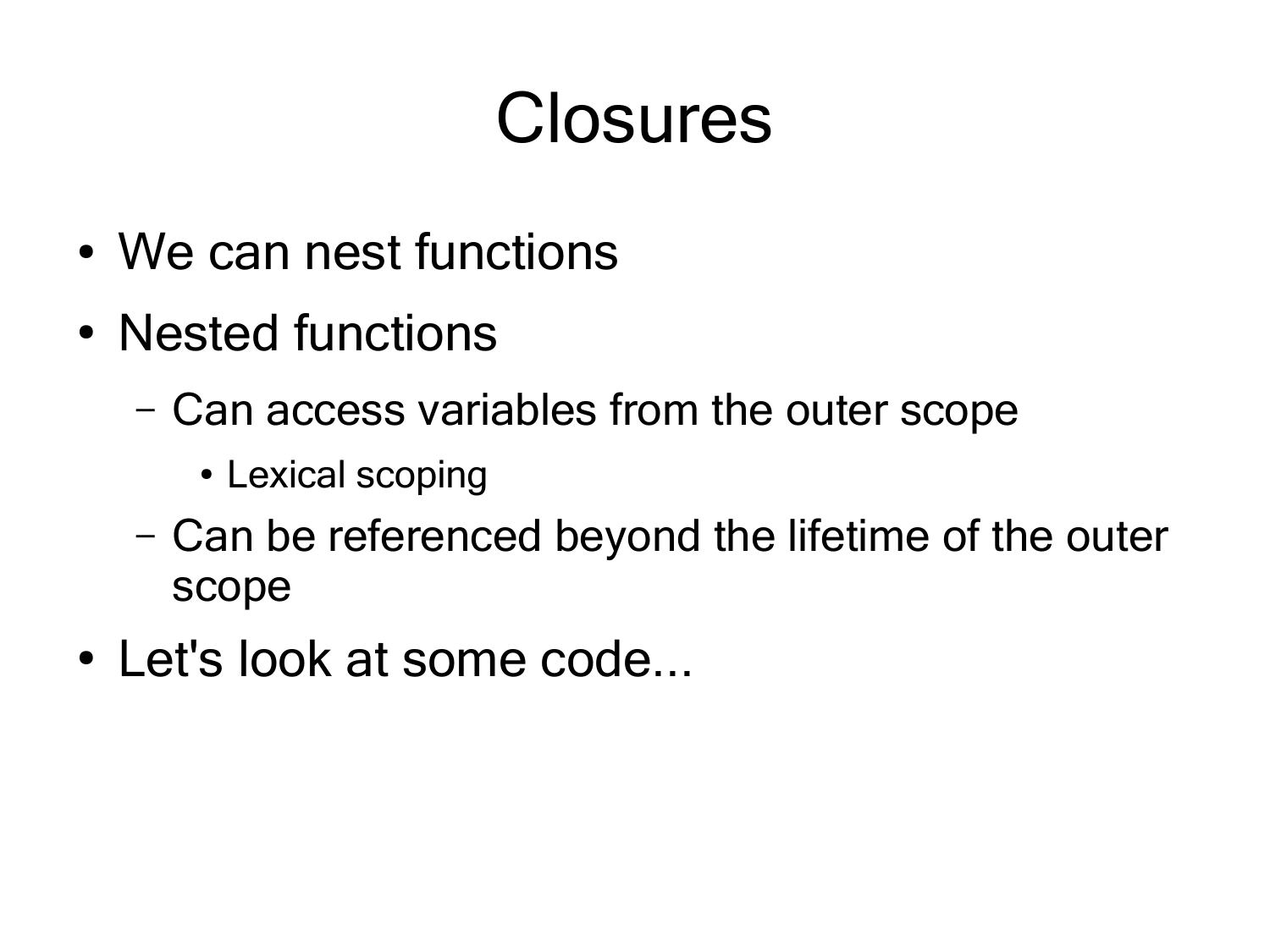• An example closure: function scope(param1) { var var $1 = 10$ ; function closure(param2) { return param1 + var1 + param2; } return closure; }

var closure =  $score(5)$ ; closure.call(11); // equals 26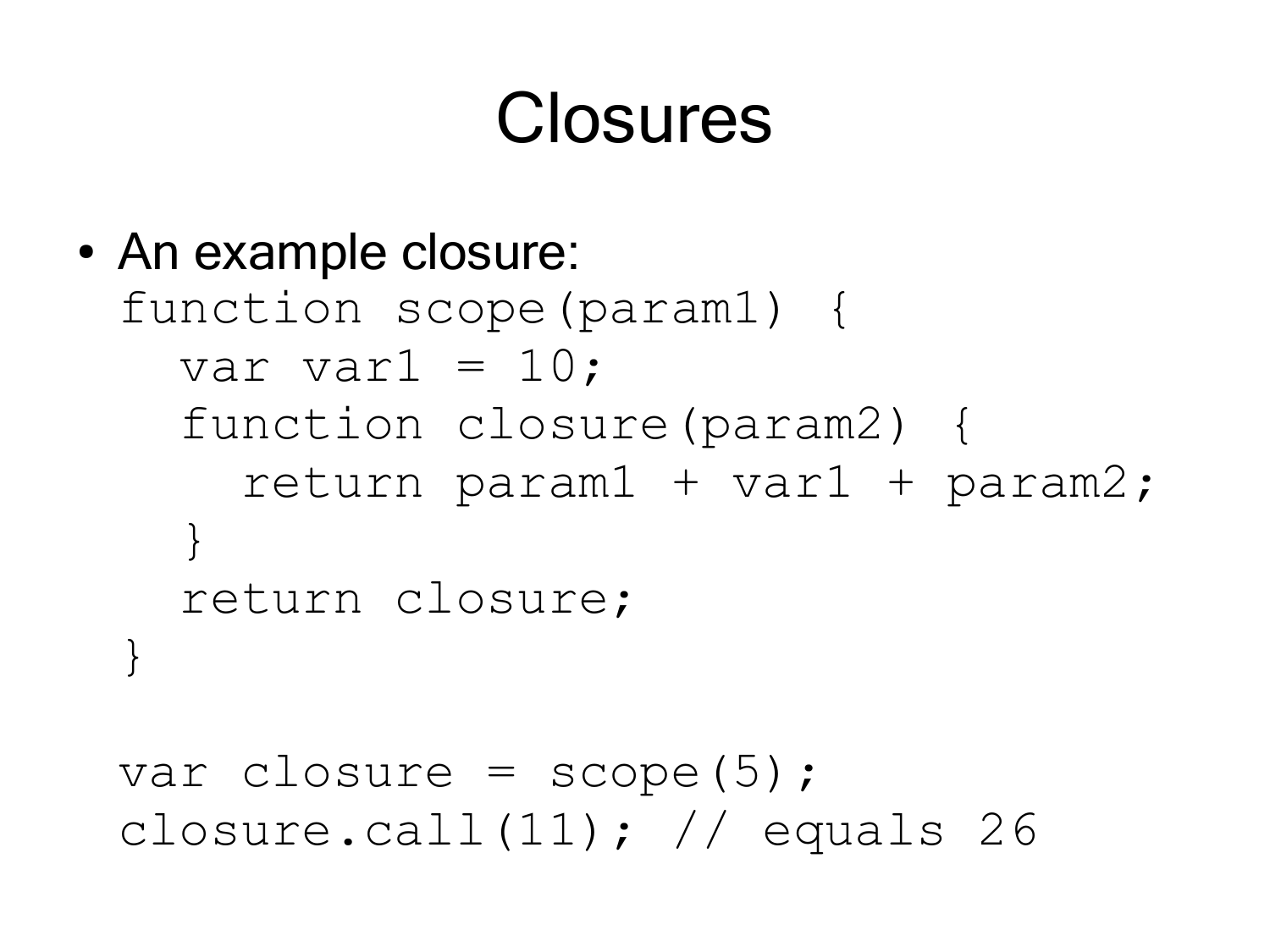• We can also construct closures as a return from a factory function:

```
var closure = function() {
  var var1 = 10;
   return {
     closure: function() {
       return var1; 
 }
 }
}();
```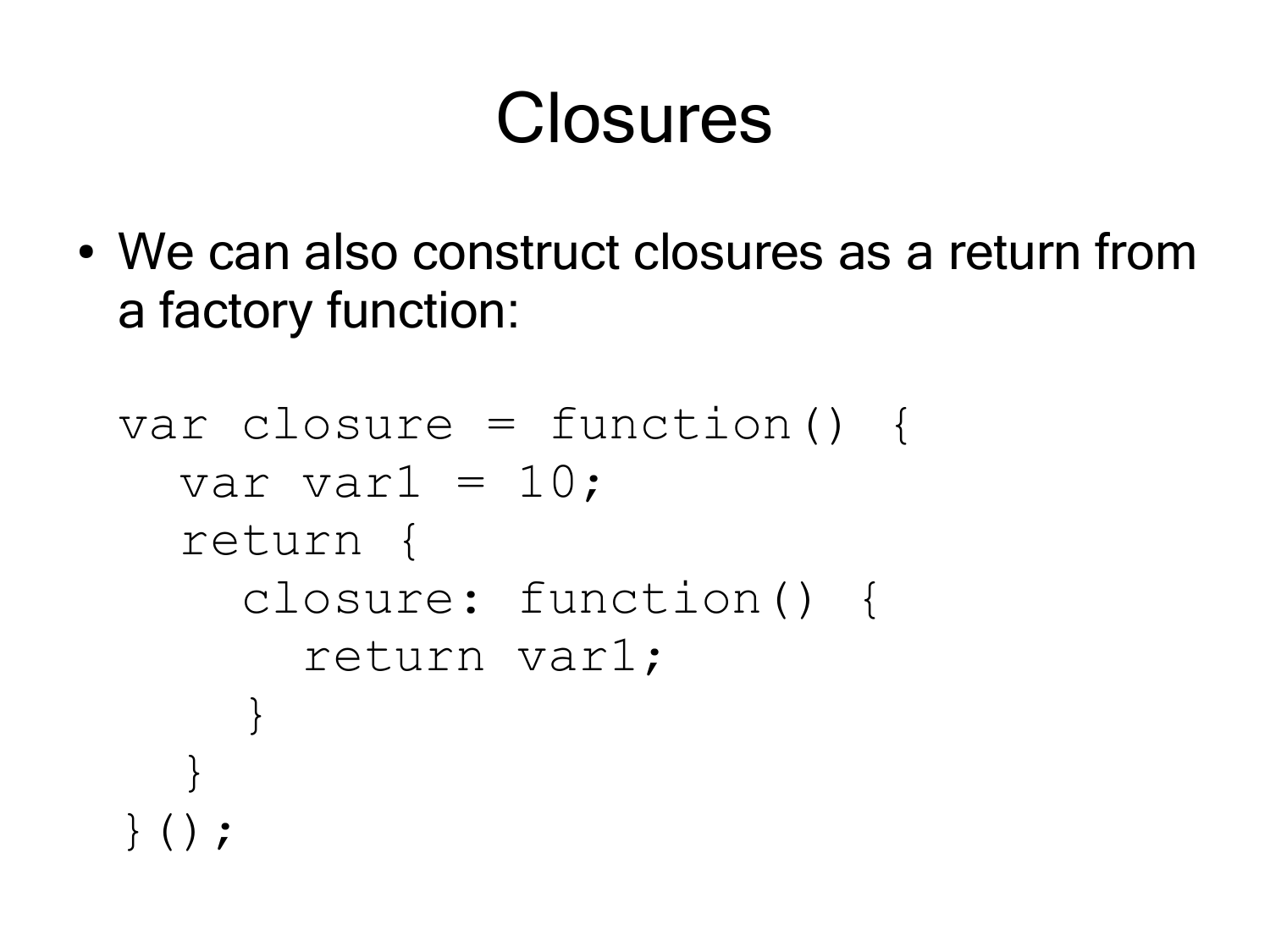• Variables from the scope have value in the closure as at the end of the outside scope: function scope() { var var $1 = 10$ ; function closure() { return var1; } var $1 = 21$ ; return closure; }

// closure() returns 21;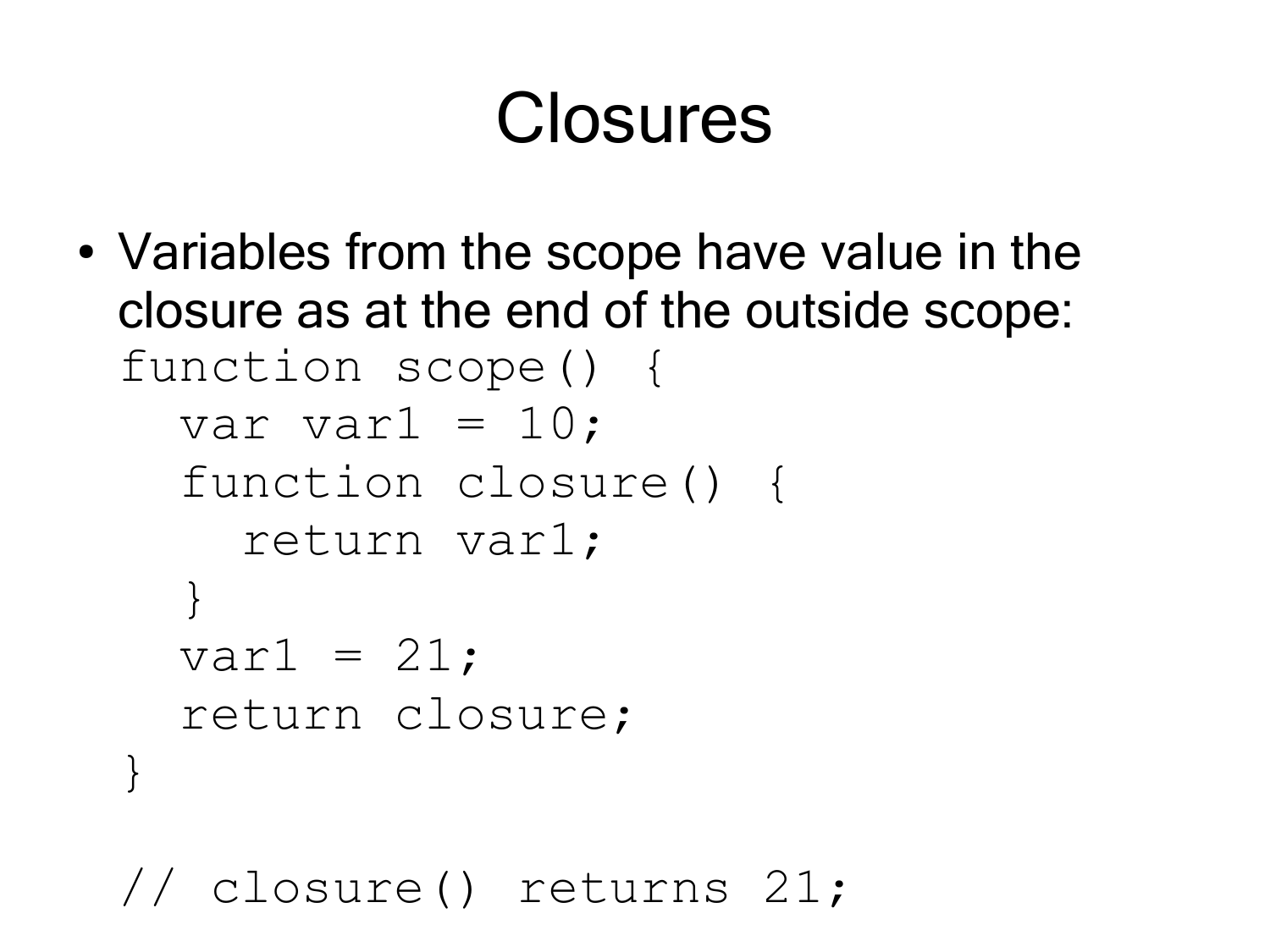#### Private data

- We can use closures to create private data in our classes
- If we start with the data:

function Lendable(title) { var privateTitle = title; }

- private Title is inaccessible after the constructor has exited
	- But we can capture it in a closure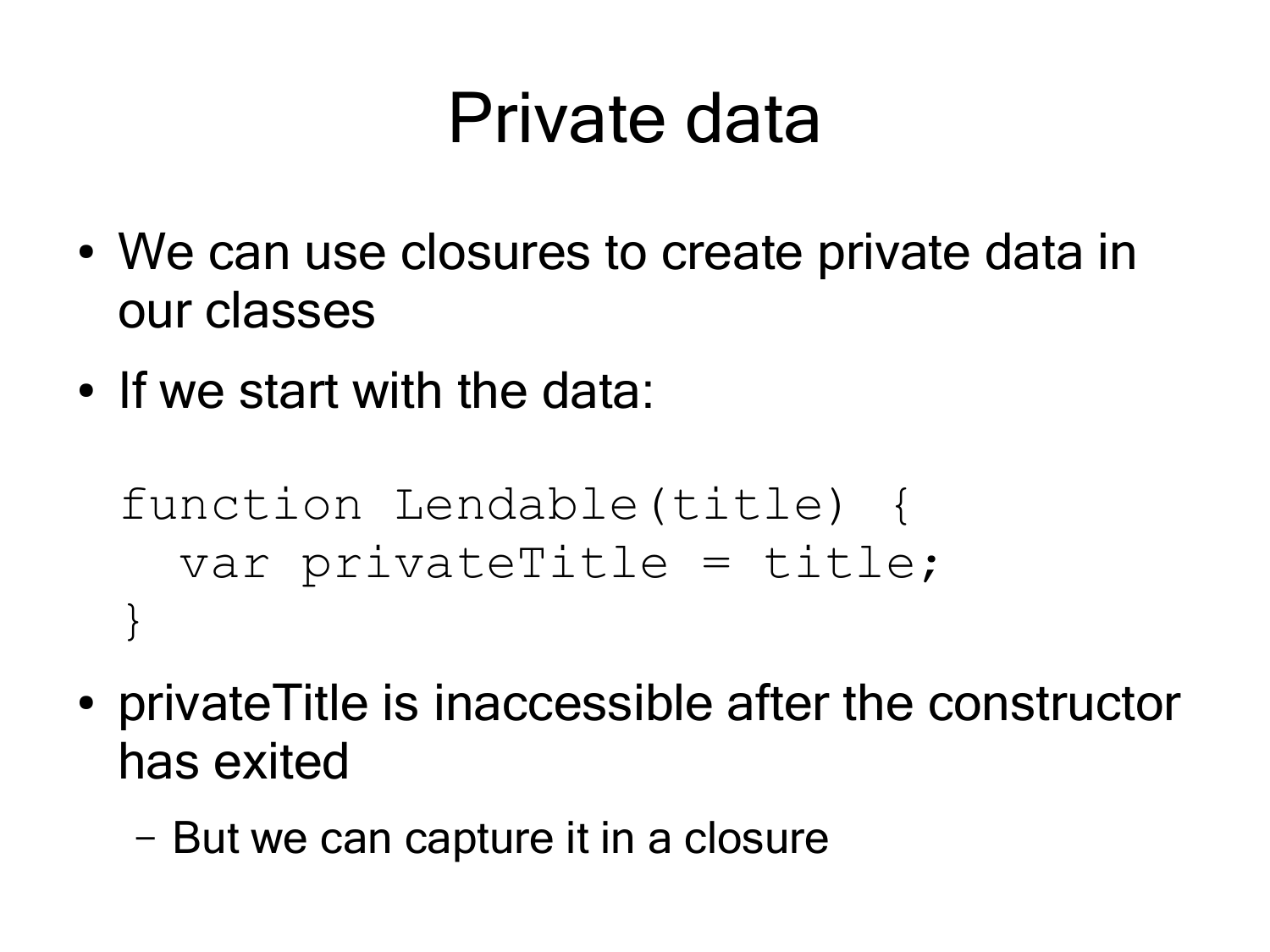#### Private data

```
• Adding a function:
 function Lendable(title) {
    var privateTitle = title;
   this.getTitle = function()\{ return privateTitle;
  } 
 }
```
• The only problem is that each instance of Lendable gets its own copy of getTitle()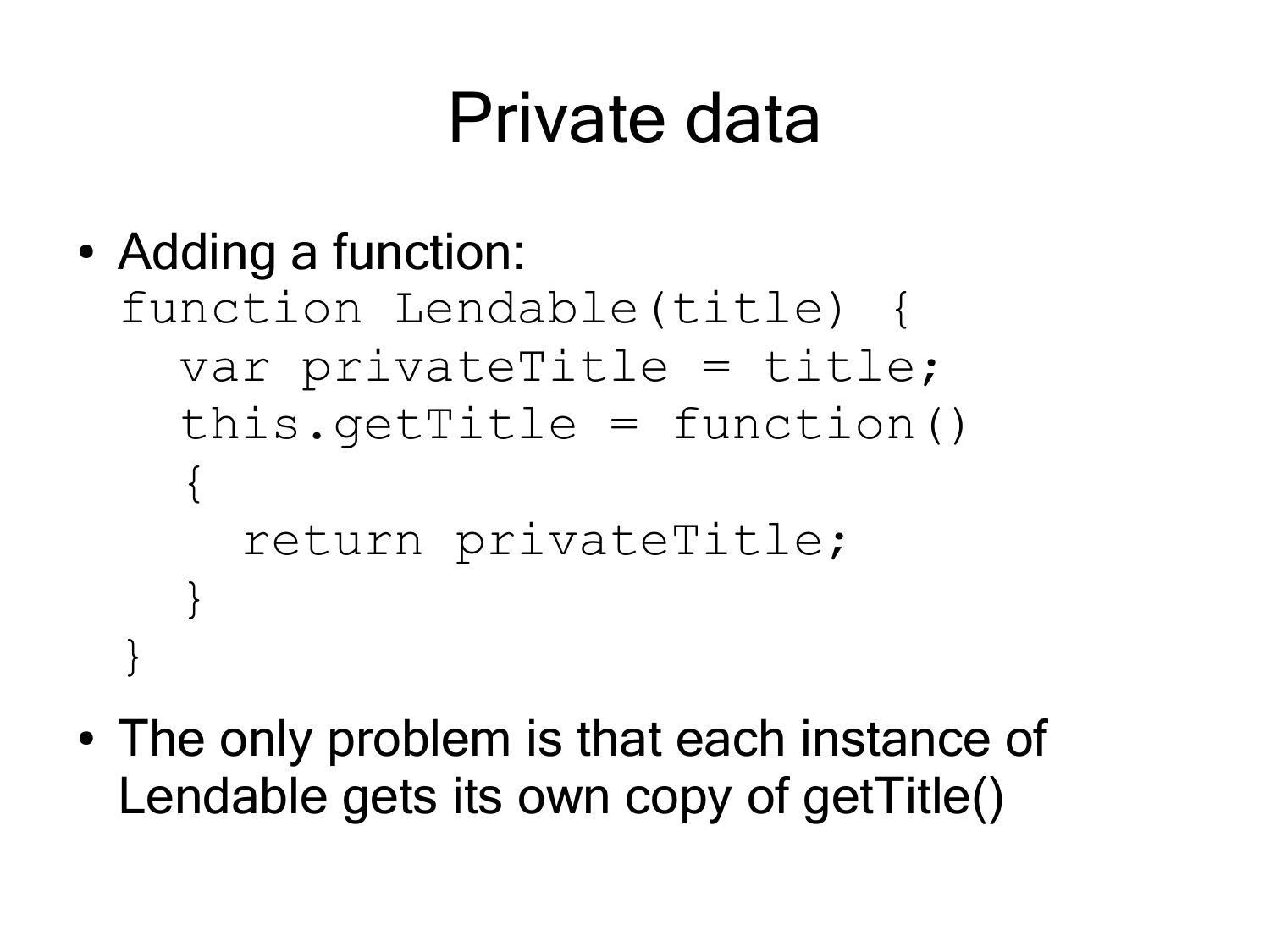#### Private methods

• In a similar way we can have private methods: function Lendable(value) { this.val =  $value$ ; var that  $=$  this; function privateCalc() { return (that.title % 2); } this.getResult = function() { return privateCalc(); } }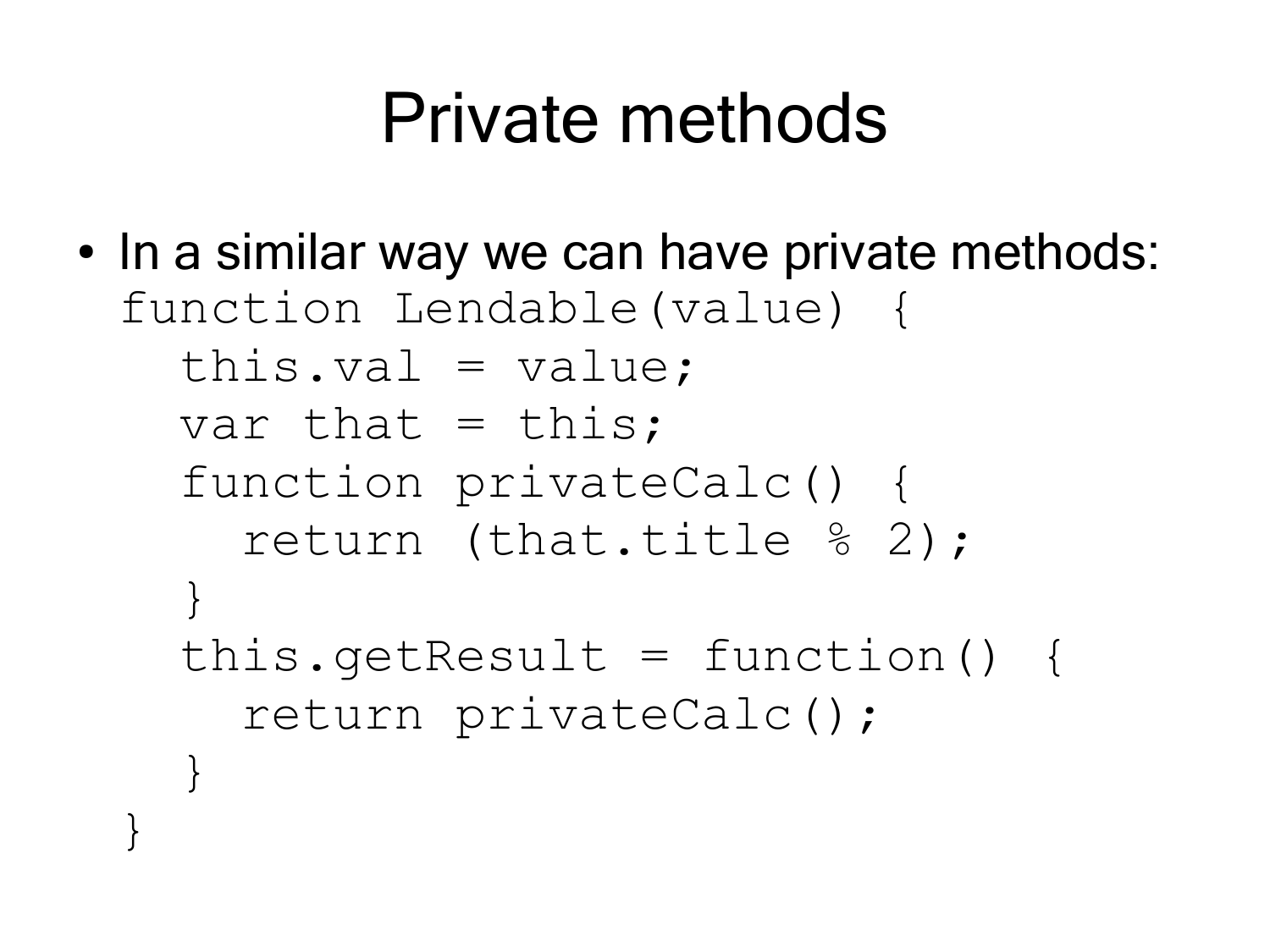#### Private methods

- Each instance has a copy of privateCalc() and getResult()
- In the private data and private method examples, the public method is termed 'privileged' as it is able to access private data
- The syntax is subtle
- 'that' required for workaround to specification issue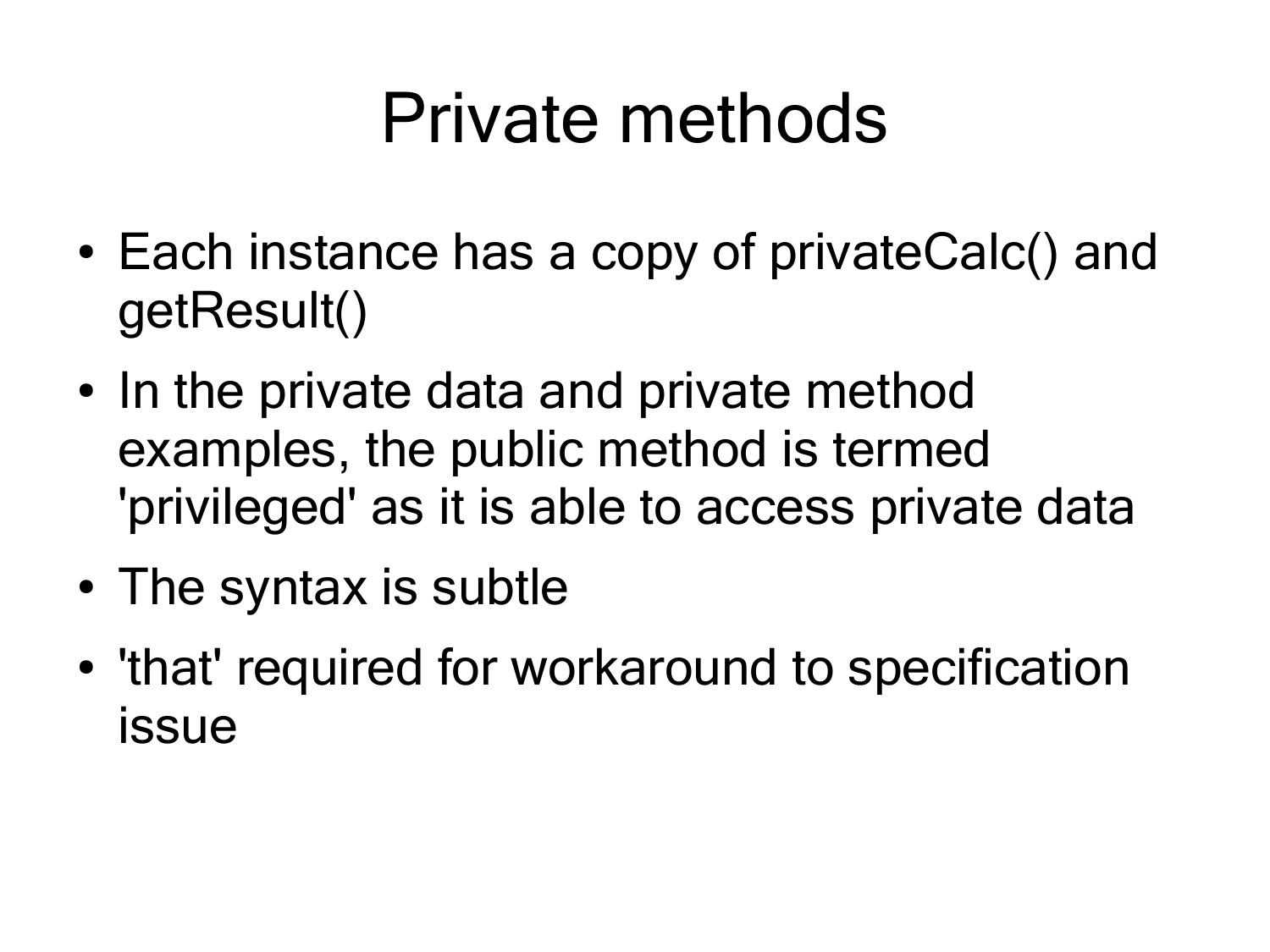## Classical approach

- We've looked at javascript's pseudo classical nature
	- We've got a long way
		- constructors, methods, members
		- inheritance
		- data hiding
	- Making it more palatable for programmers from classical languages
	- Shows javascript adaptability
	- But I think there might be a better way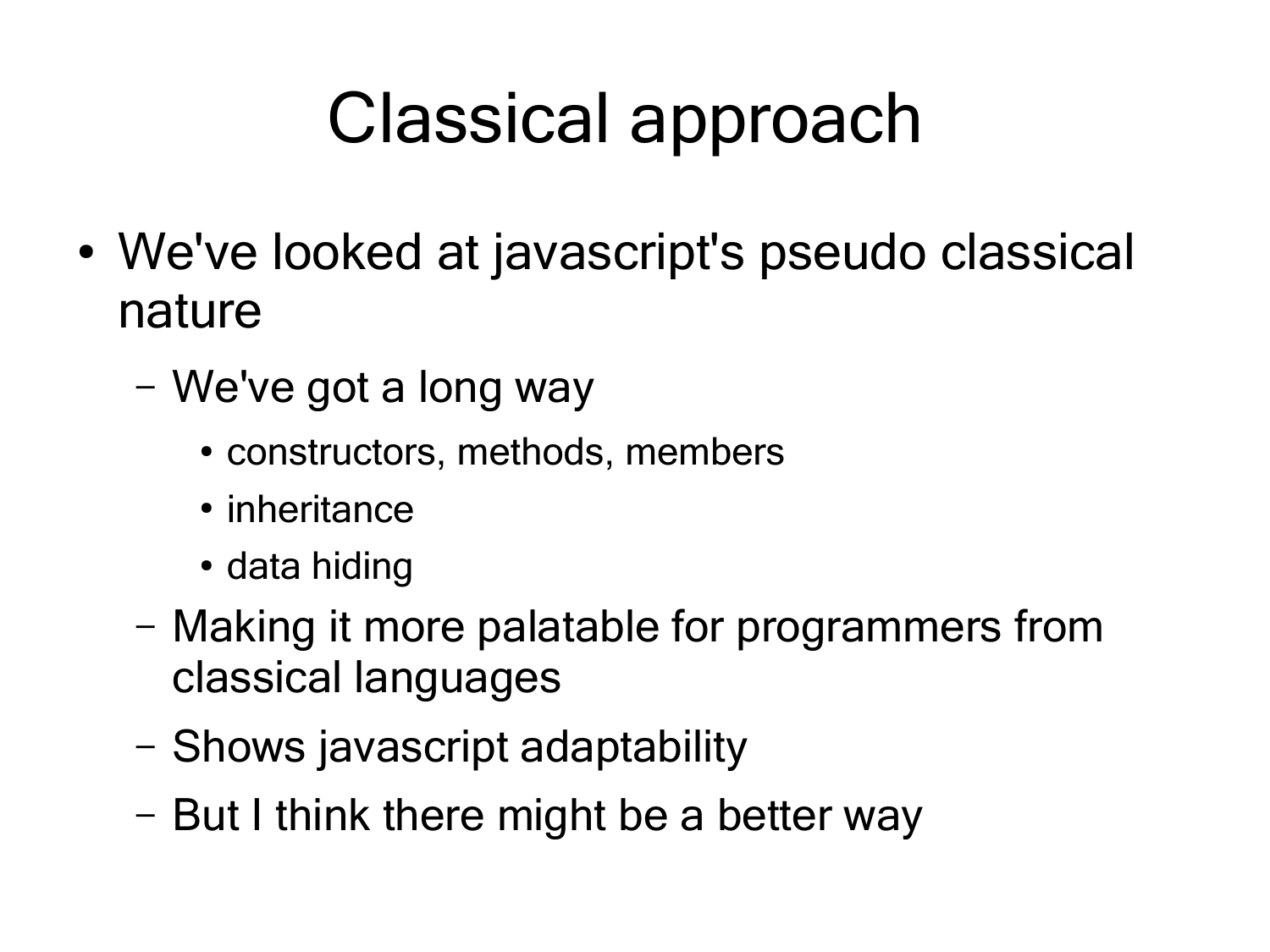#### prototypes

- Javascript is a prototype based language
- It is dynamically typed
	- We don't need type to determine whether an object is suitable for use
	- We don't need to check if an object is of a particular type
	- If it does, it is
- We may still want to re-use or share code
- We could do this without using the pseudoclassical approach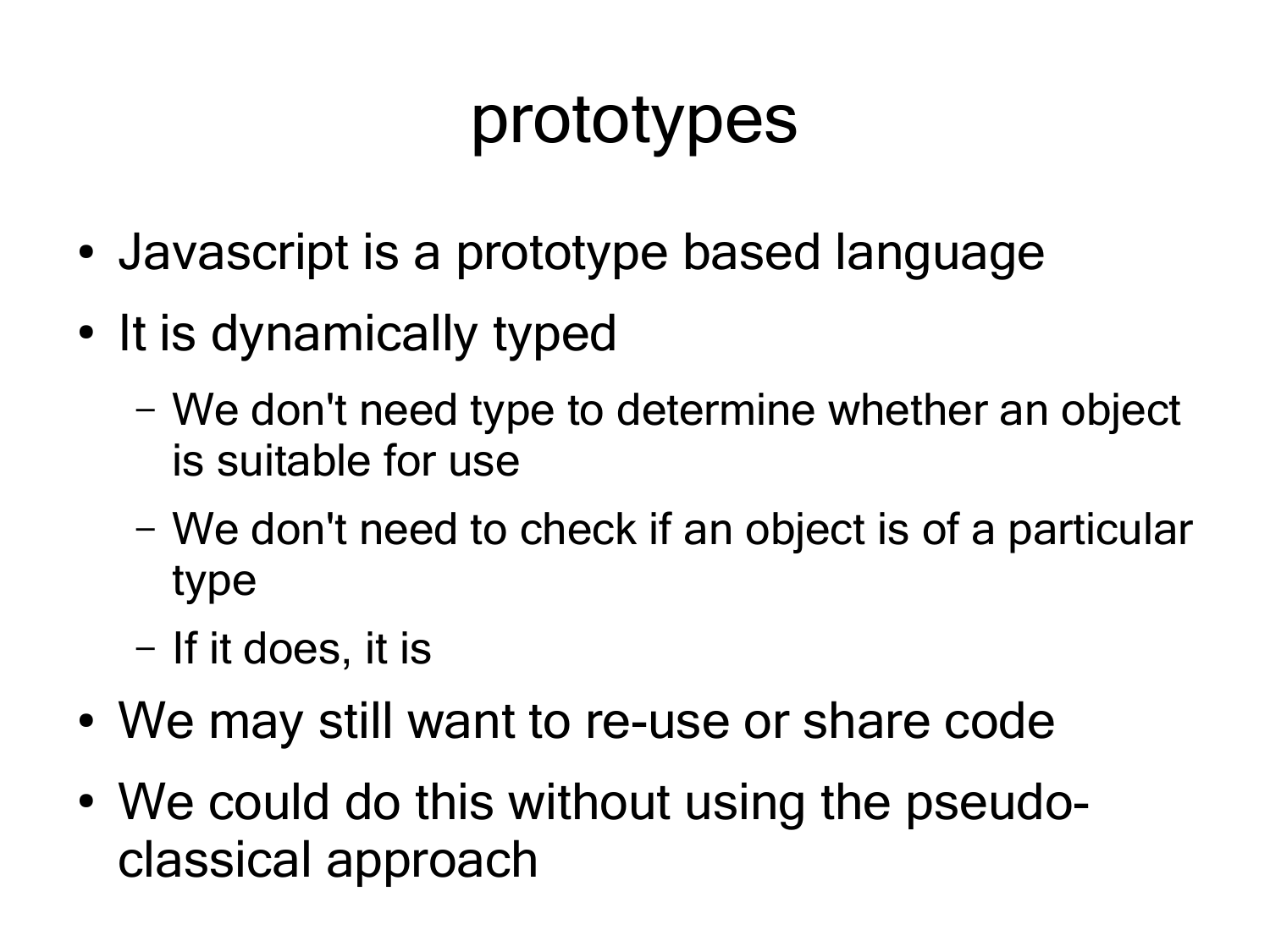## Differential inheritance

- As a concept prototype based programming
	- Is classless
	- Uses cloning and modification of existing objects (prototypes) to achieve inheritance
		- This generally known as differential inheritance
	- This style comes from Self, though there are other languages including Javascript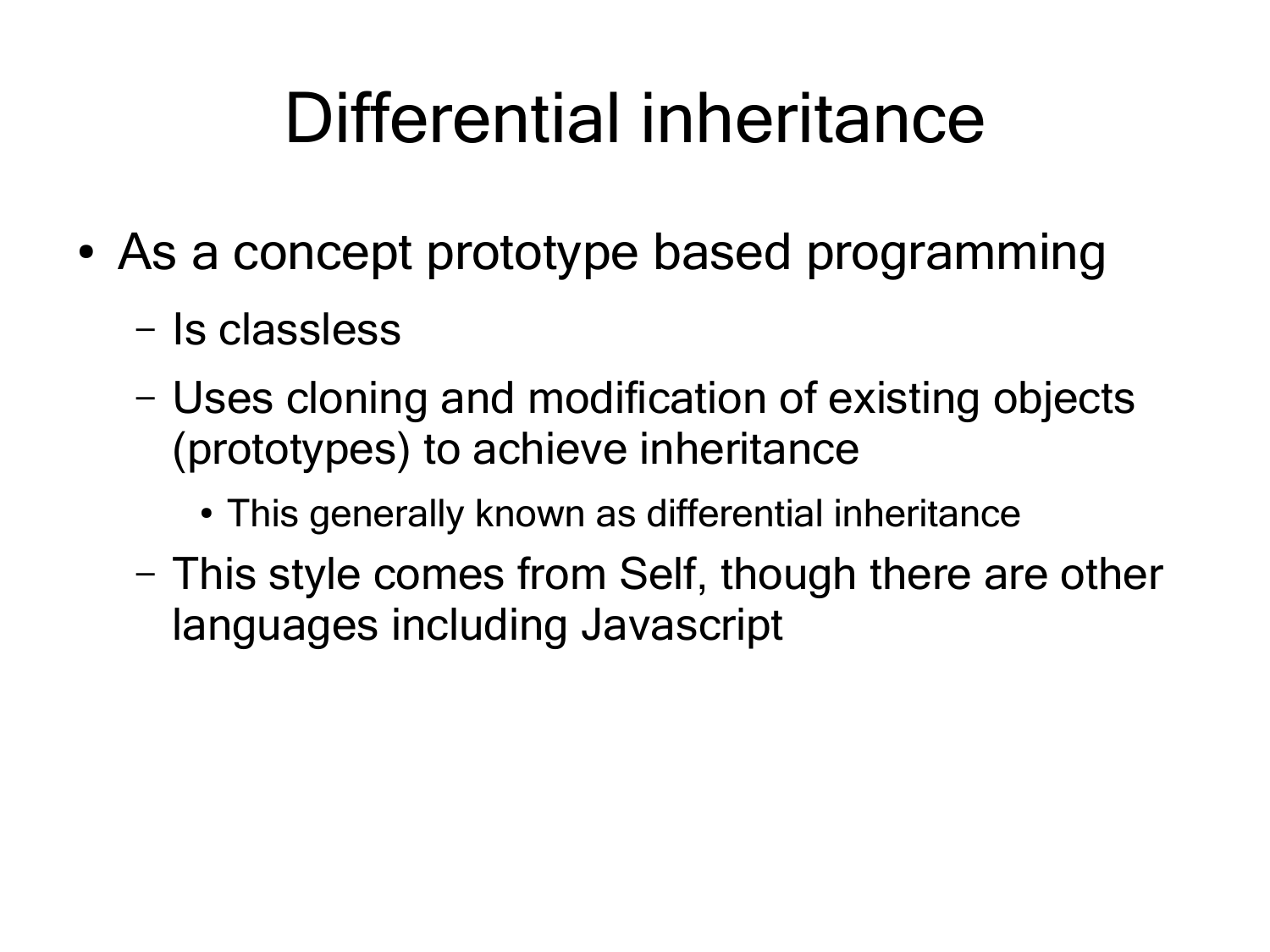## Differential Inheritance

- We can achieve this in javascript by simply replacing an objects prototype with an instance of the parent object
	- We did something like this in the pseudo classical approach
- This time we use objects not 'classes' var lendable = { 'title' : 'Javascript Language'; 'getTitle' : function()

{return this.title;}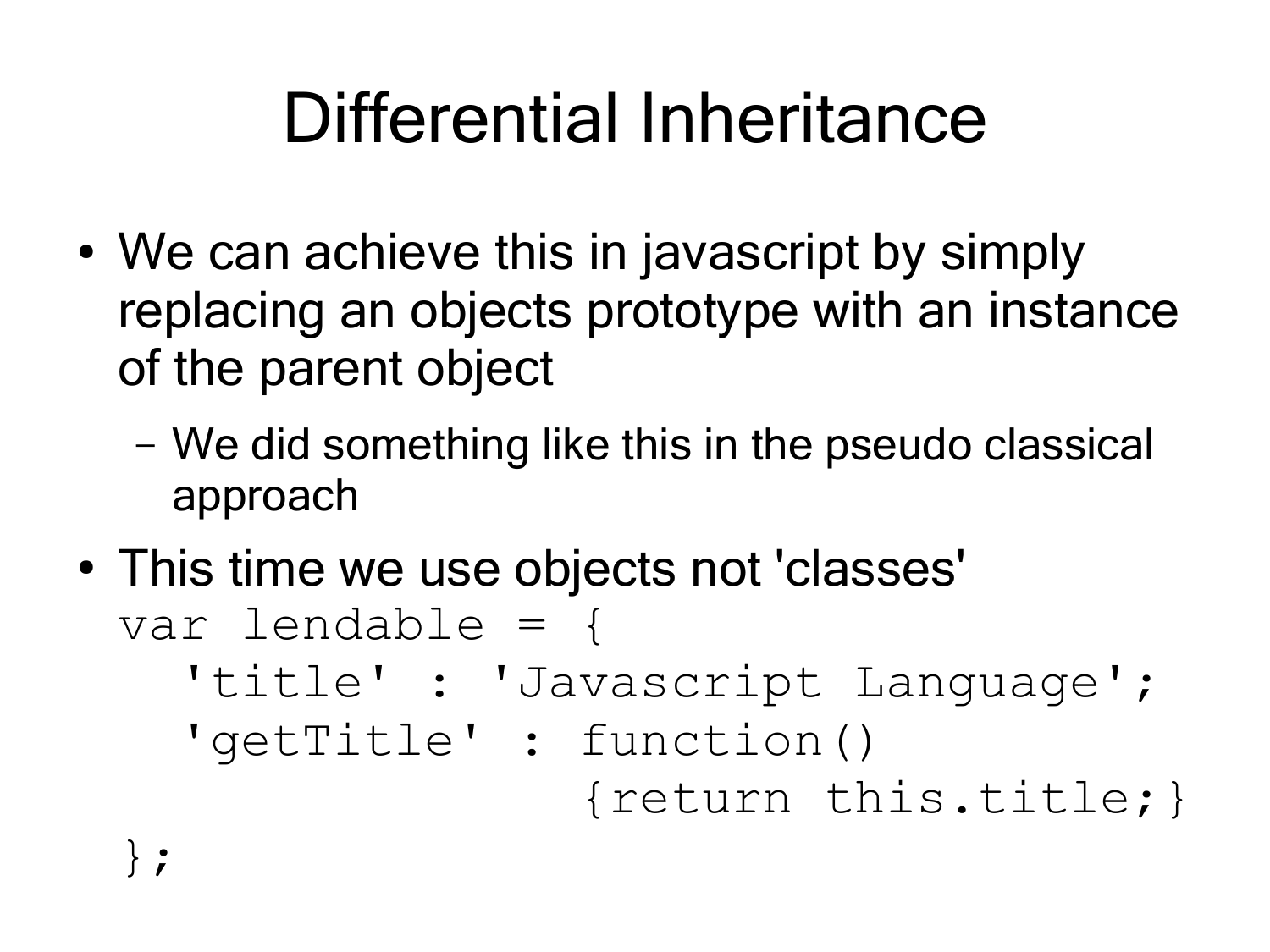#### Differential Inheritance

• We can define book:

var book =  $\{\}$ ; book.prototype = lendable; // augment book

• This can be codified into a function: function object(o) { function f() {} f.prototype = o; return f; } var book = object(lendable);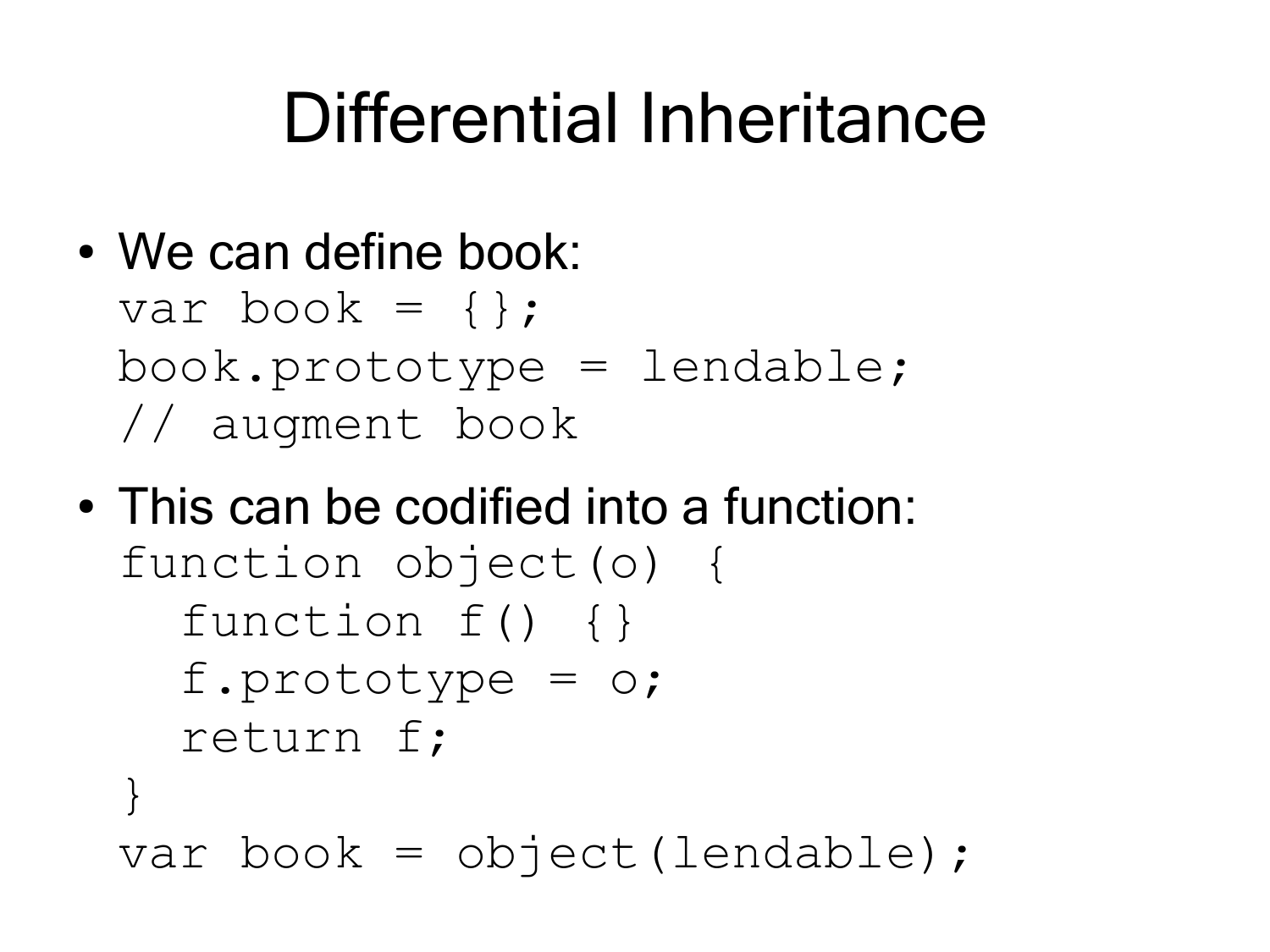## Differential Inheritance

- This is much simpler than the pseudo classical approach
	- No need for new anywhere (or to forget)
- There are downsides:
	- Can't use instanceof to determine type
	- Prototype chain
		- name lookup only works with public names
		- Could get long, not so good for performance
			- But most javascript applications use the network so this is generally moot
	- State dependency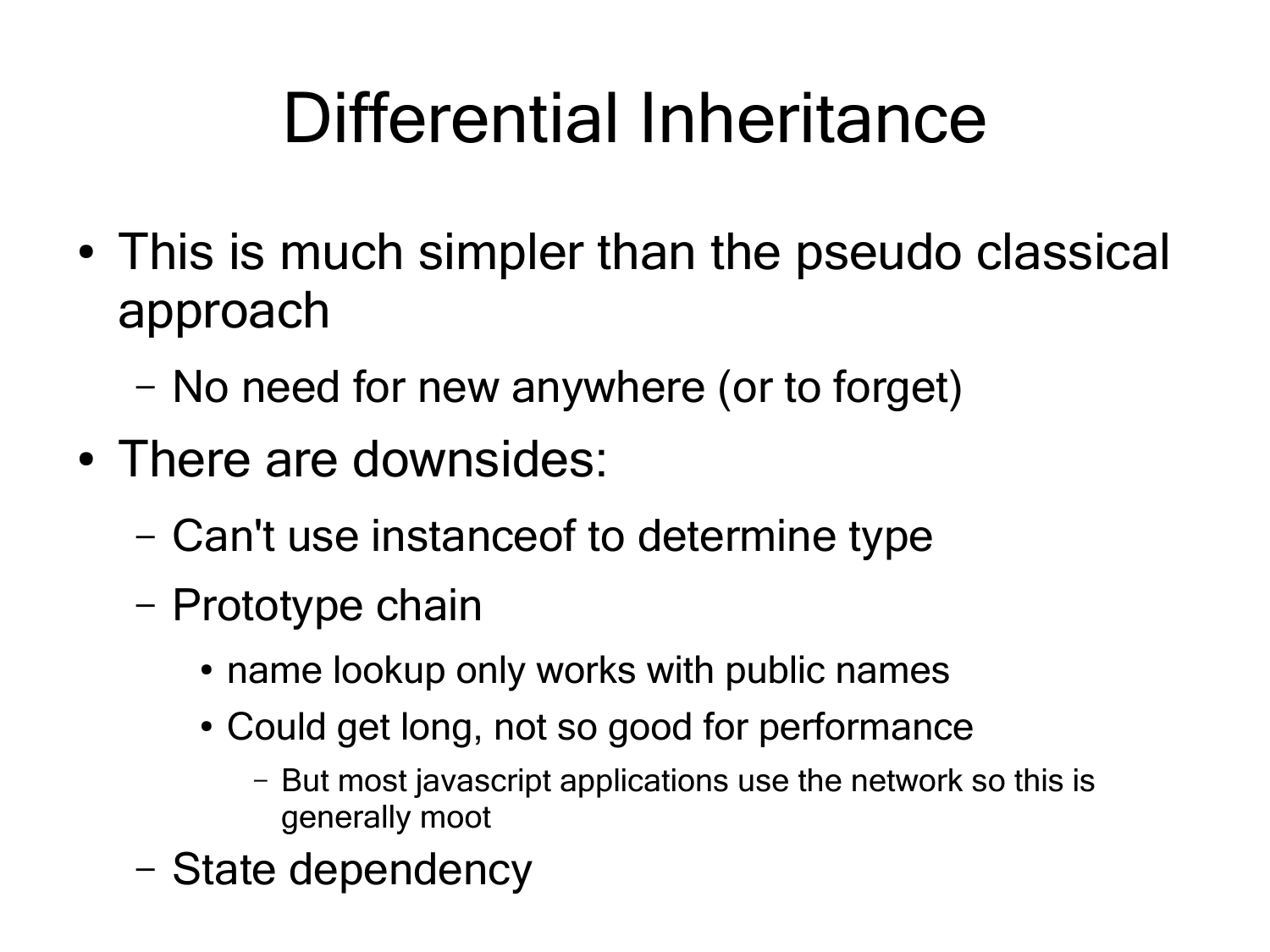### Another approach

- We don't need to use the prototype chain at all
- Equally valid in a prototype based language as differential inheritance
- Like the prototype pattern in the GoF?
	- Without the classes of course
- Douglas Crockford calls this parasitic inheritance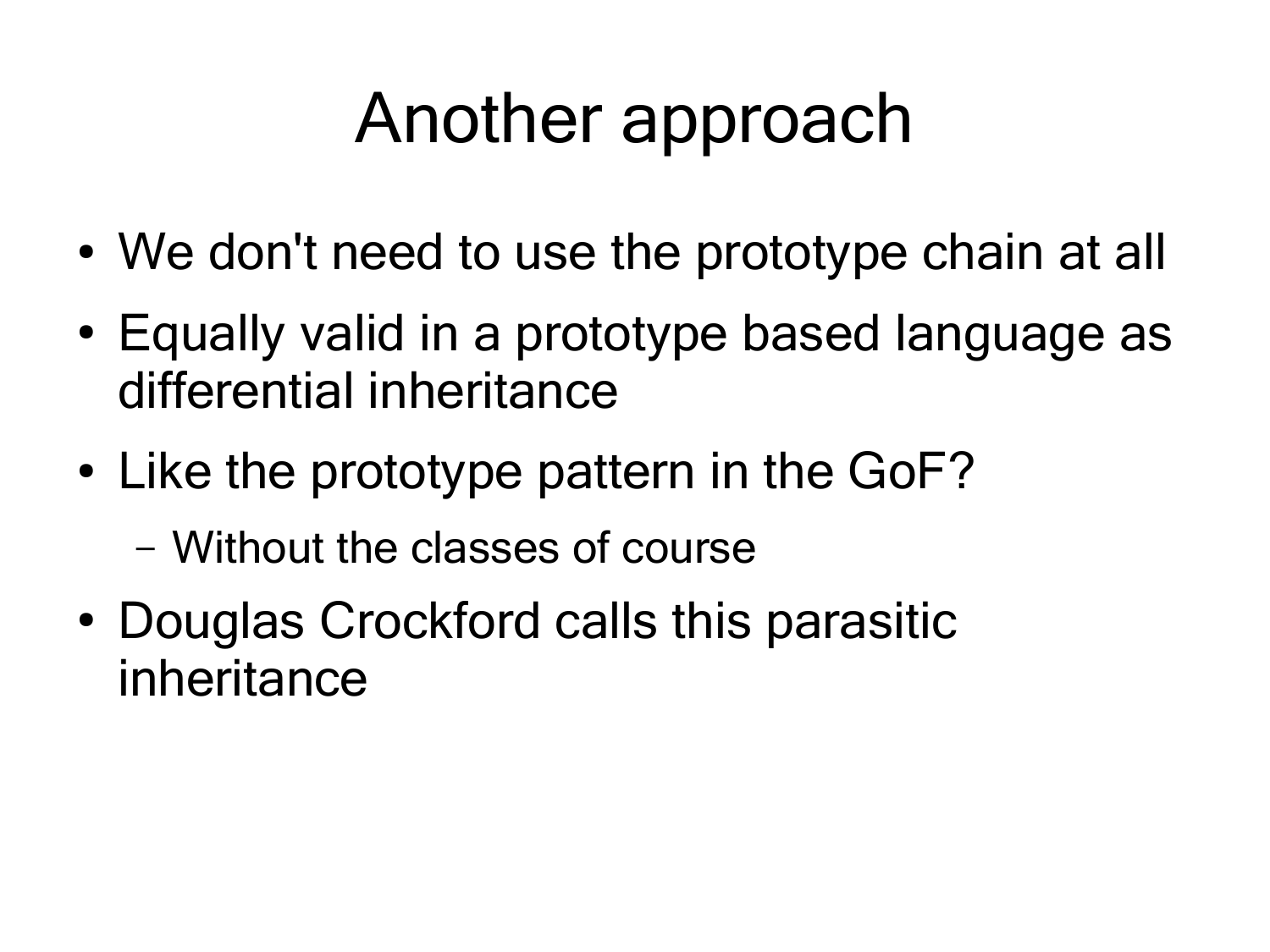#### Parasitic inheritance example

```
• Looking back at Lendable:
 function Lendable(title) {
    var lendable = {};
    lendable.title = title;
    lendable.getTitle =
       function {
         return this.title;
       };
    return lendable;
 }
 var lendable = Lendable();
```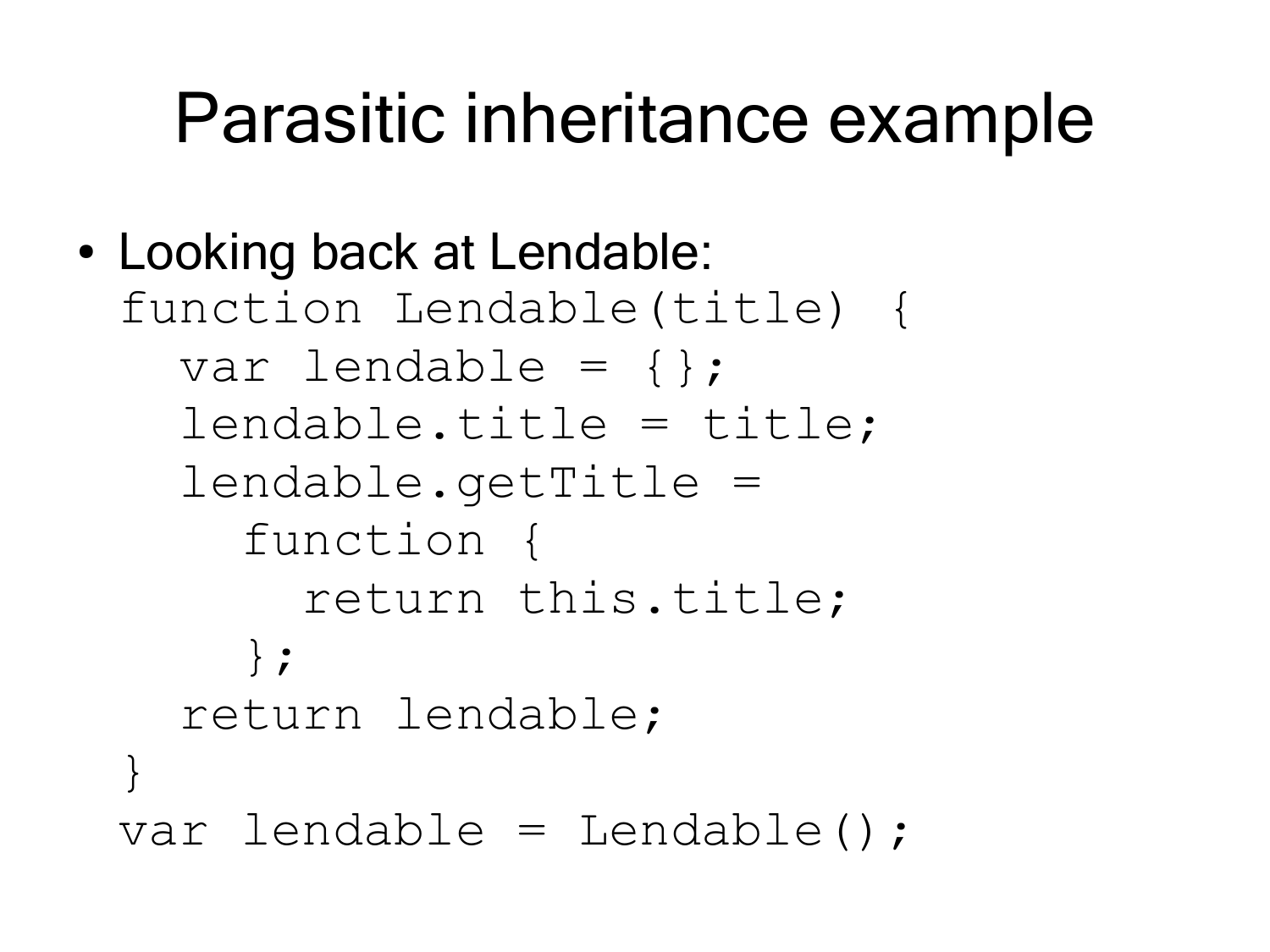#### Parasitic inheritance example

#### • Then book:

```
function Book(isbn,title) {
   var book = Lendable(title);
  book.isbn = isbn; book.getISBN =
     function {
       return this.isbn;
     };
   return book;
}
var book = Book();
```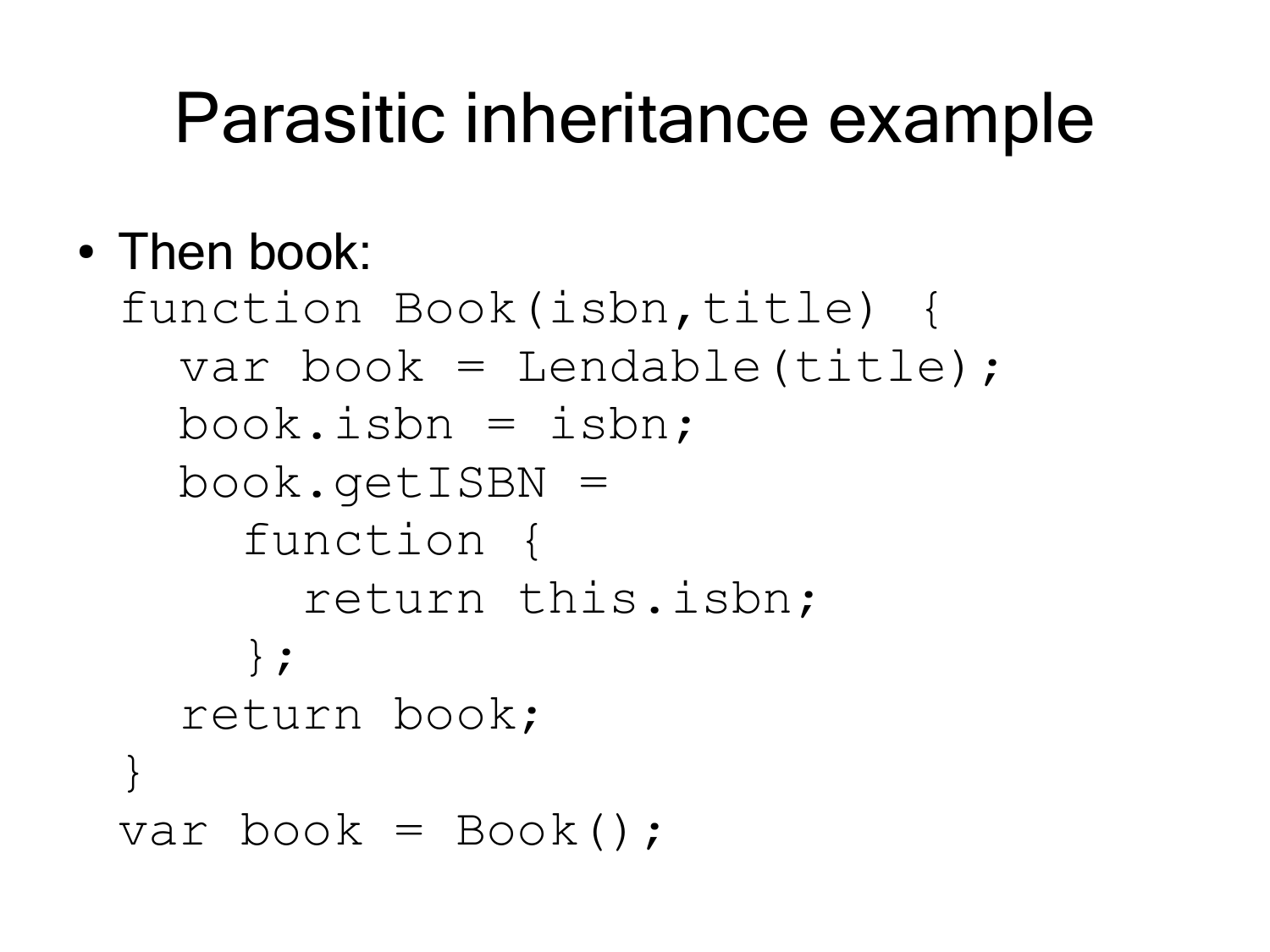#### Parasitic inheritance

- This is more in keeping with the conceptual basis of the language
- The new object is everything the parent was and more
- No state dependency
- Problem: methods are not shared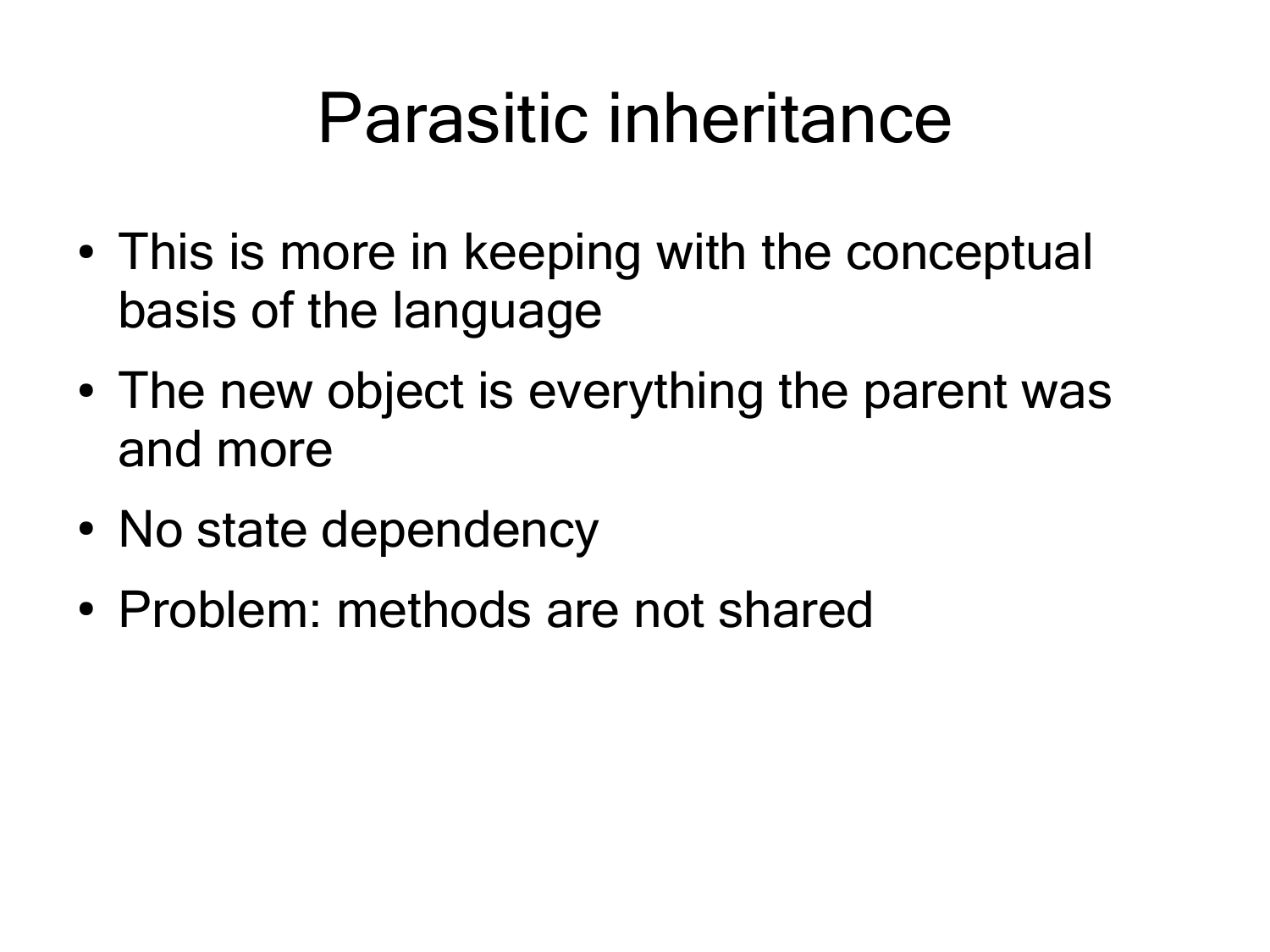#### Parasitic Inheritance

- Is good
	- expect if you want to have a million objects of the same 'type'
	- Memory usage more than the pseudo-classical approach
- We need a hybrid approach for this
	- Use a shared prototype with the public methods
	- Create the objects with this prototype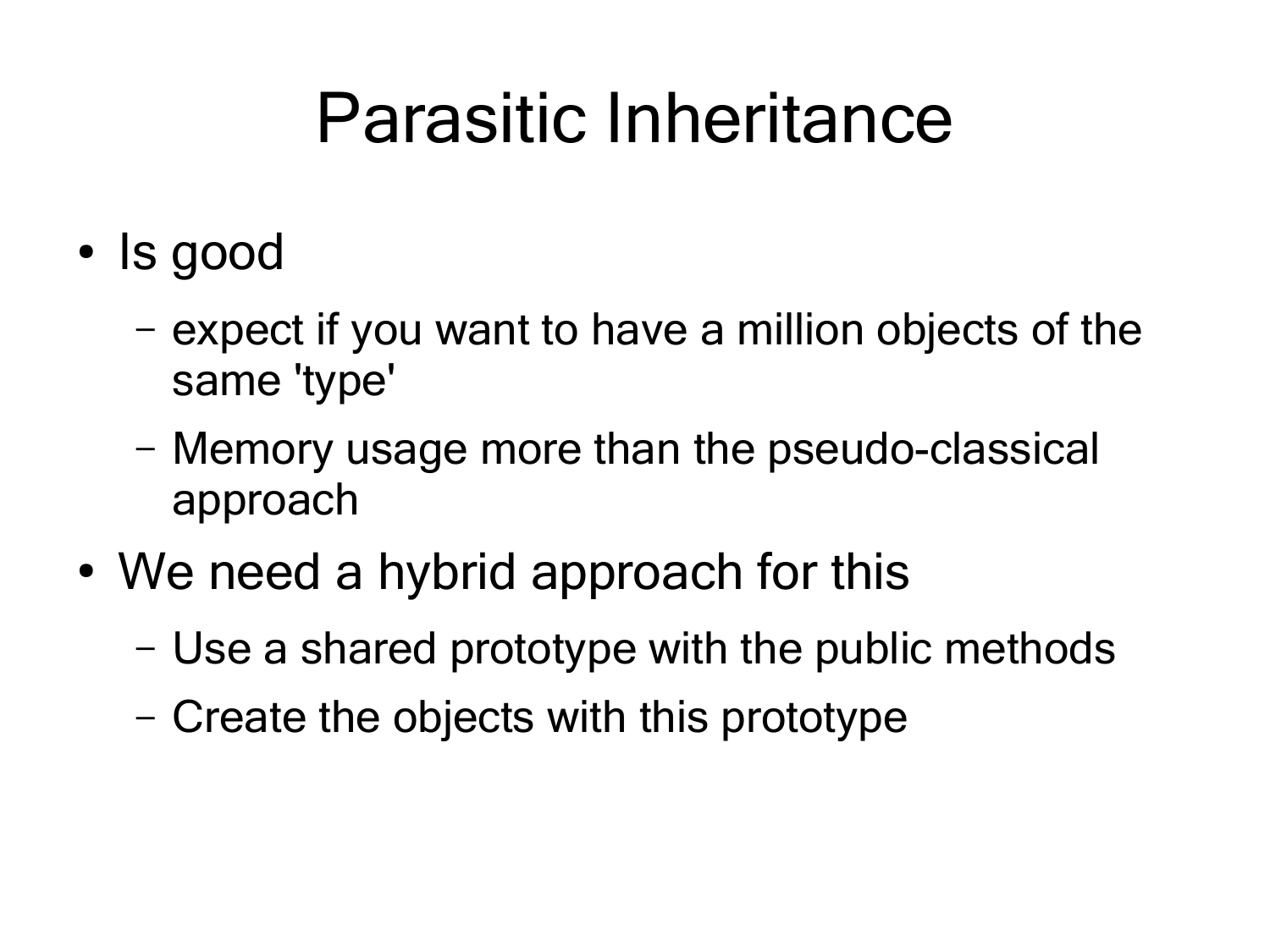# Summary of OO

- Styles of OO
	- Pseudo classical
	- Prototype based
- We don't need the class style in Javascript
	- Except for class (Java, C++?) programmers
- Parasitic Inheritance possibly more in tune with the language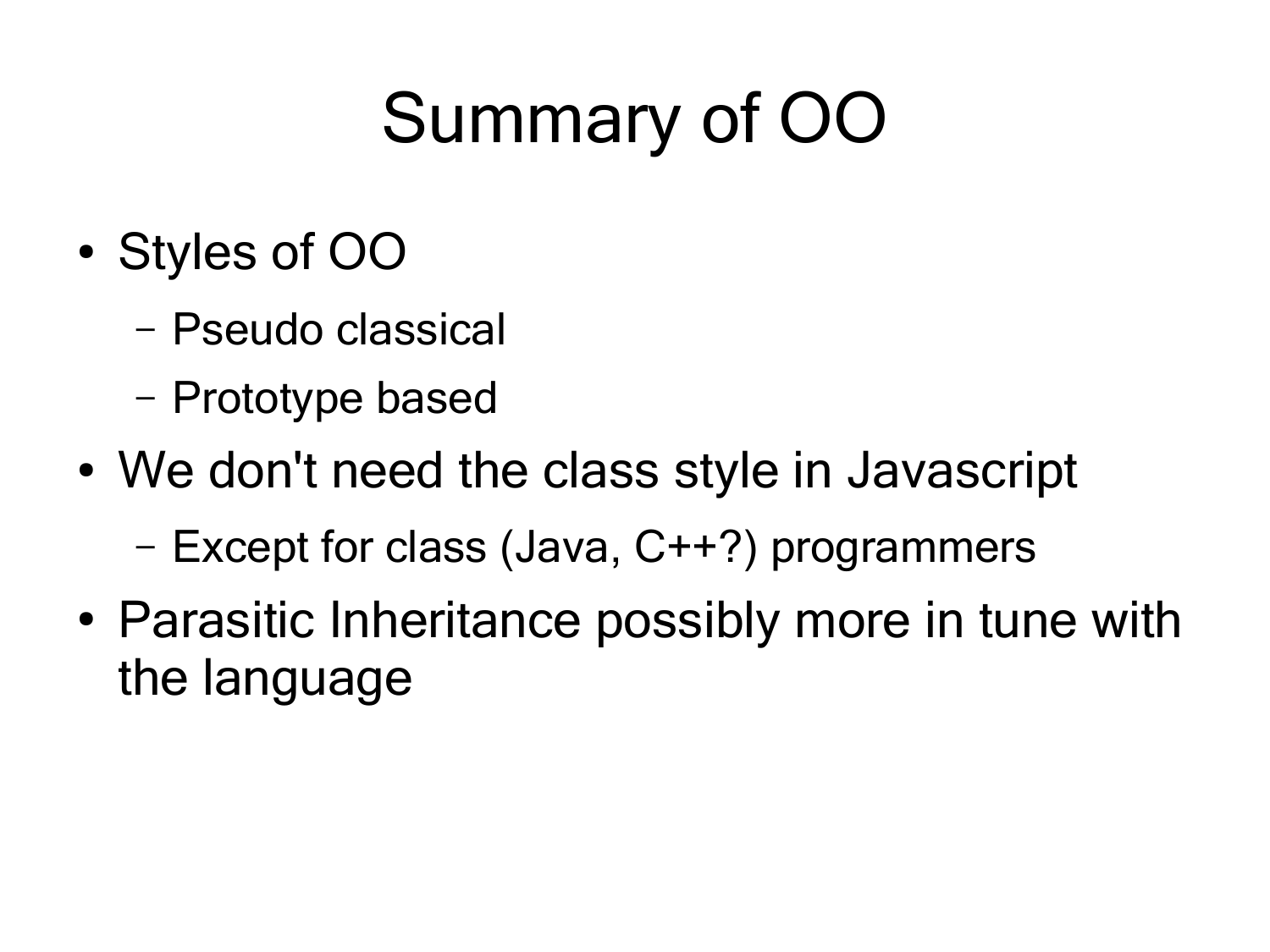# Linkage

- All the examples so far have added names to the global namespace
- The global namespace is basically a global variable
	- Linkage through global variable
	- Bad for mashups and the like
- Use functions to provide namespaces to stop pollution of global namespace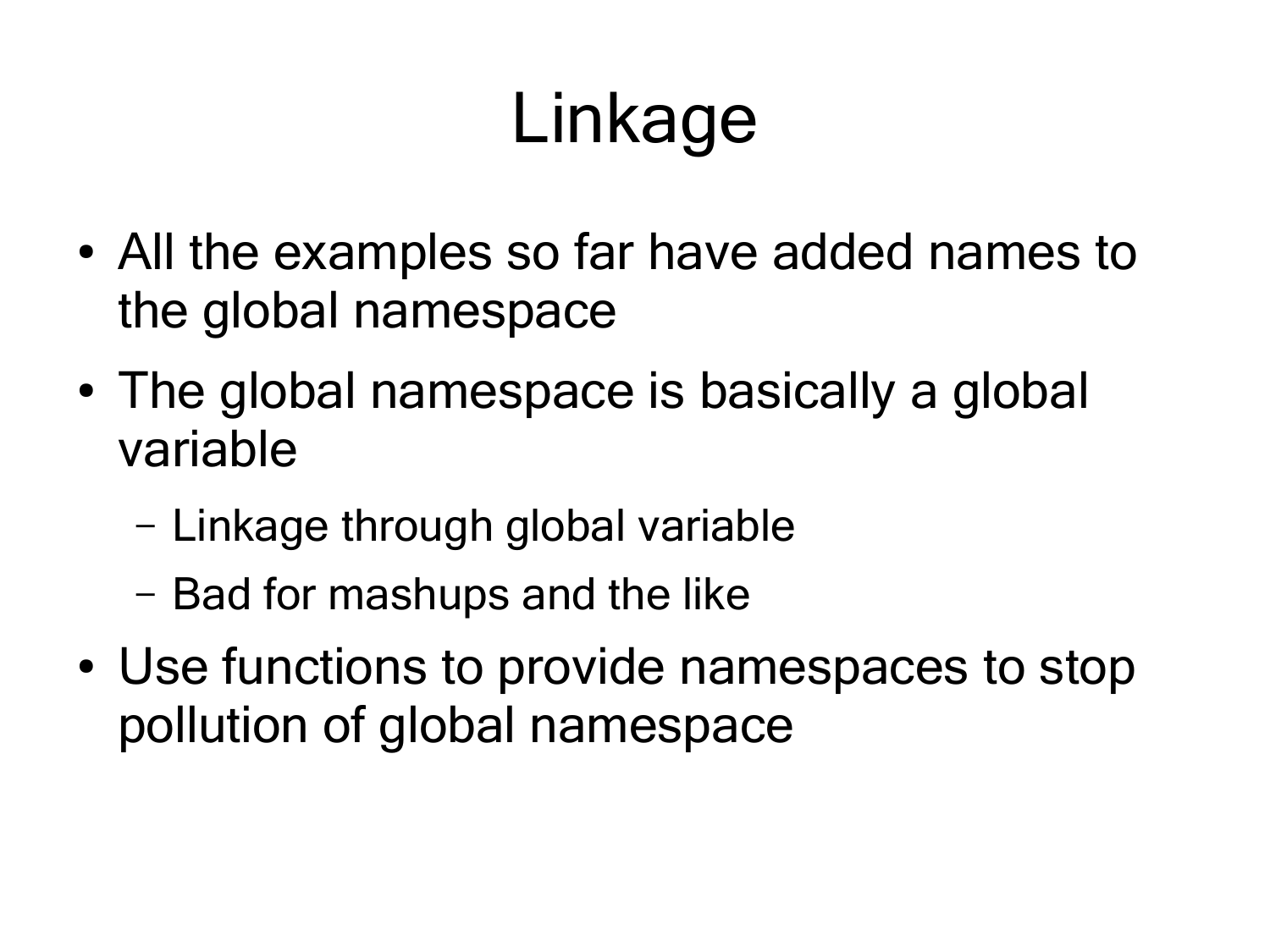- We know that in javascript functions are first class entities
	- We've already used them to create closures
	- We've returned these closures from functions
- We can pass functions as arguments to other functions
	- These functions don't need names
	- Lamda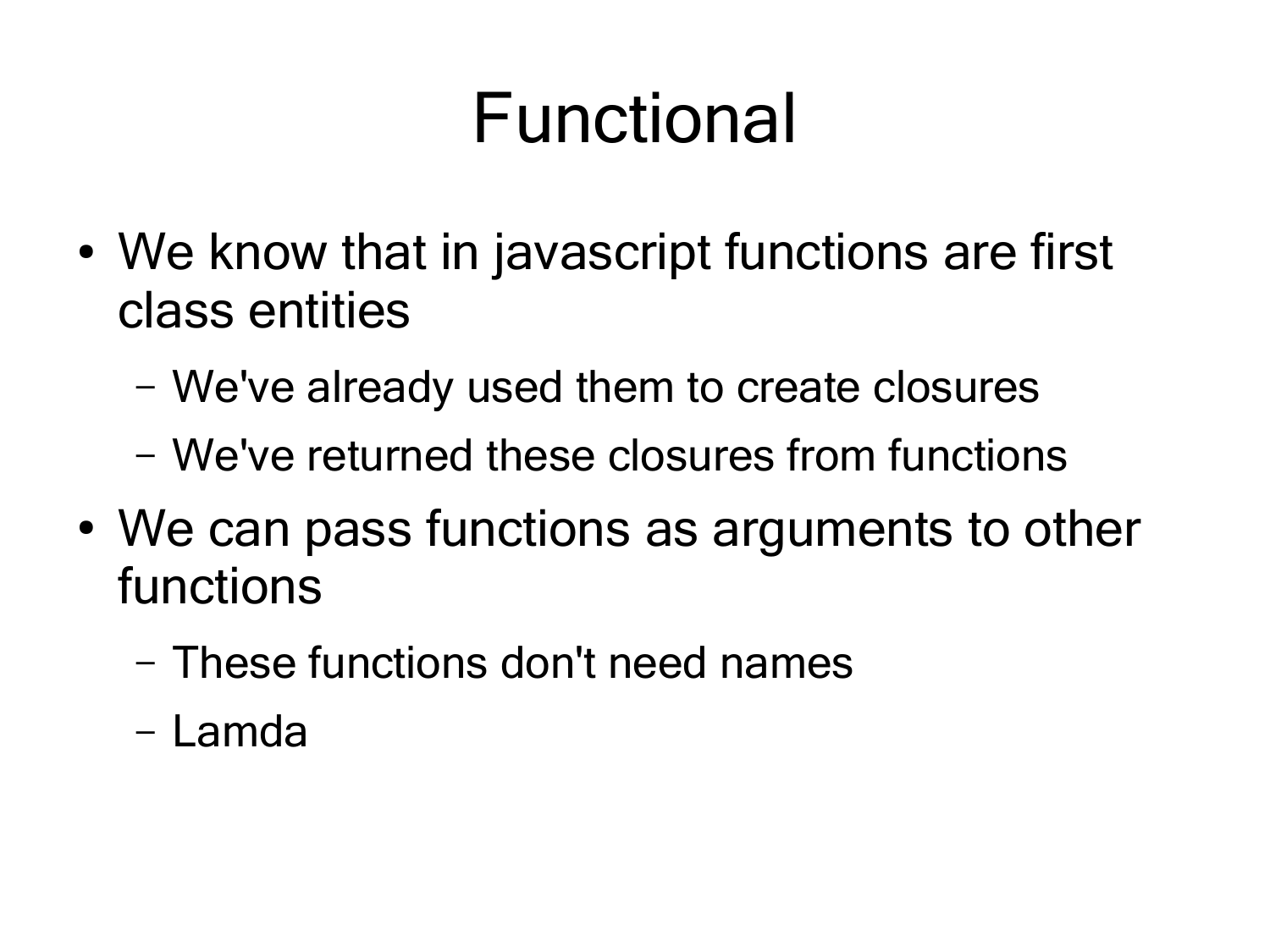```
• An example from Eloquent JavaScript:
 function printArray(a) {
    for (var i=0; i< a.length; i++) {
       print(a[i]);
  }
 }
 function sumArray(a) {
     var sum = 0;
    for (var i=0; i< a.length; i++) {
      sum += a[i];
     }
     return sum;
  }
```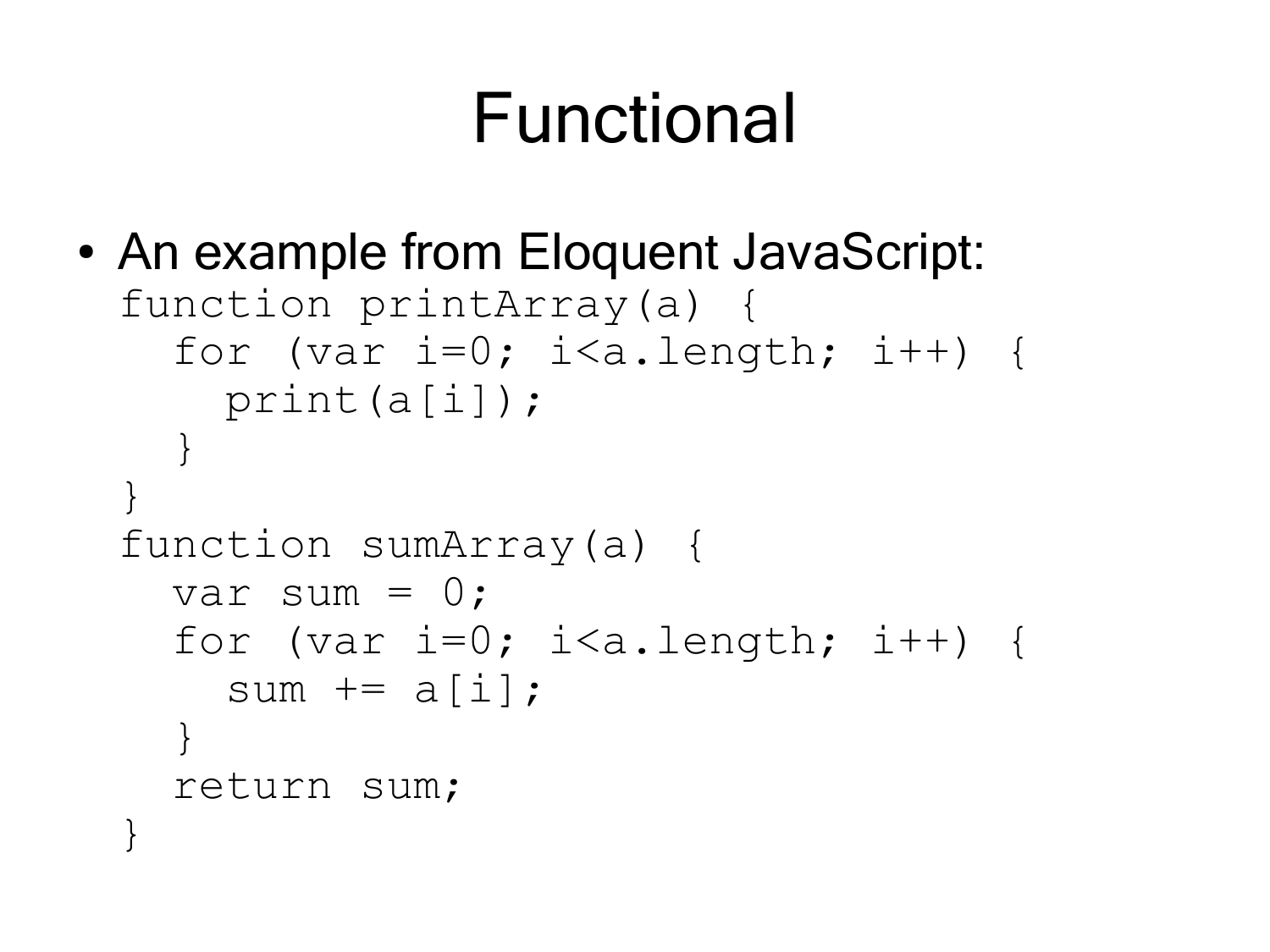- In each example the for loop is repeated
	- The variation point is the function applied to each element
- So we can extract this: function forEach(a, action) { for (var  $i=0$ ;  $i< a$ .length;  $i++$ ) { action(a[i]); } }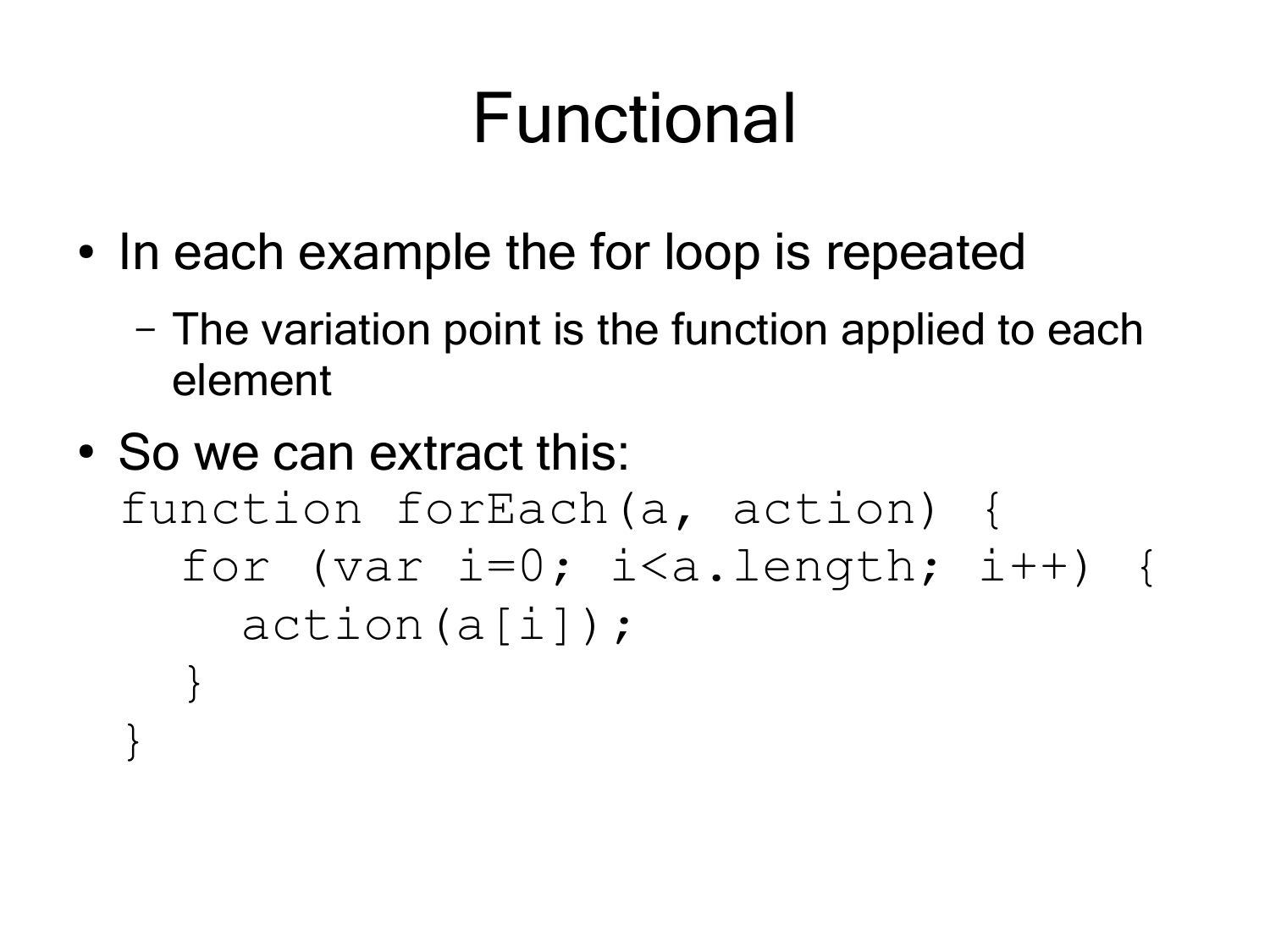```
• And rewrite the examples:
 function printArray(a) {
     forEach(a, print);
 }
 function sumArray(a) {
```

```
var sum = 0;
   forEach(a, function(number) {
     sum += number;
   });
  return sum;
}
```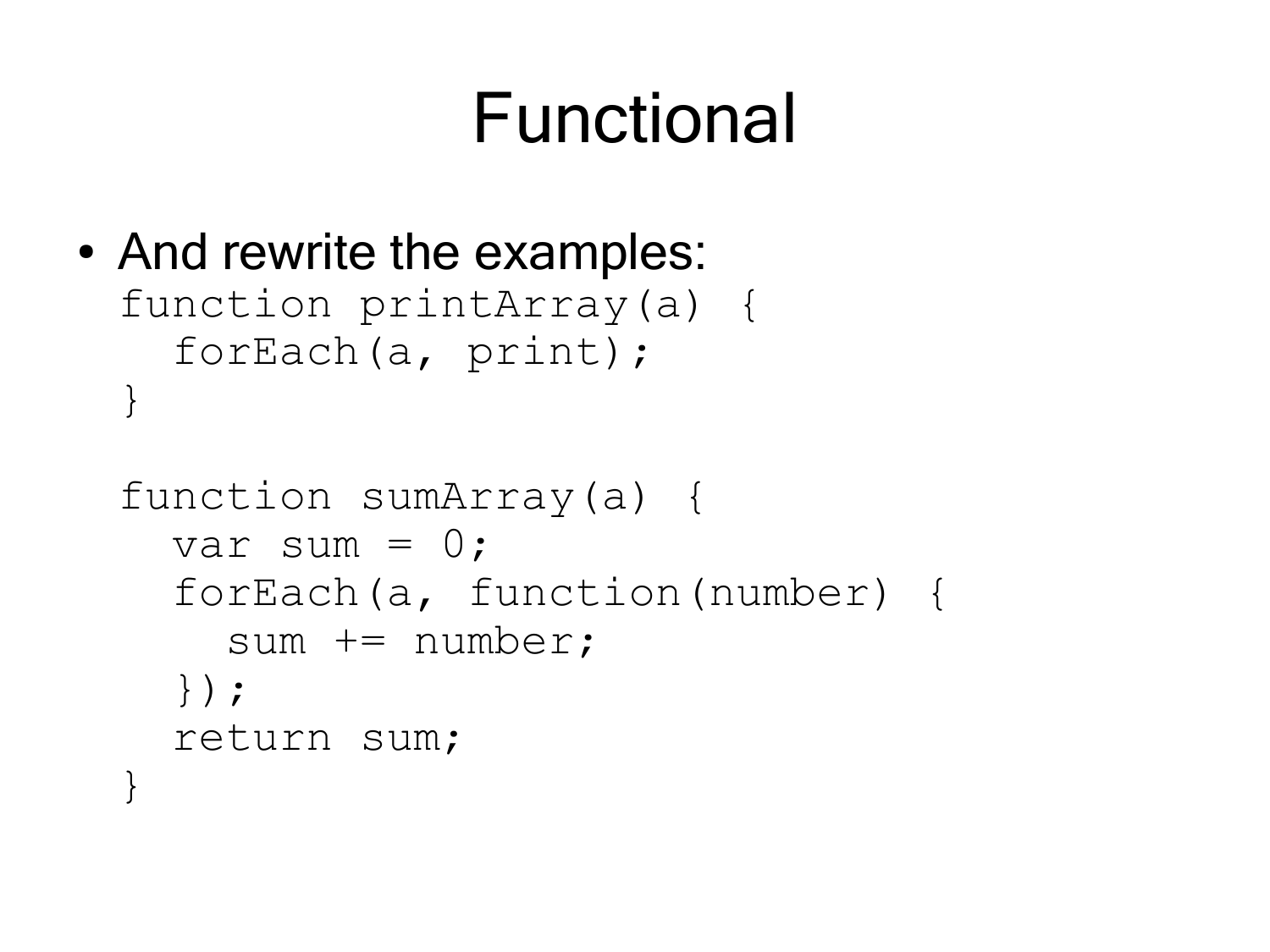- It doesn't appear to give much advantage for these simple examples
- But it does reduce the noise
	- no more loop or index
- A function which operates on another function is called a higher order function
	- Closer to the problem
	- Less mechanism
- "More software, less code"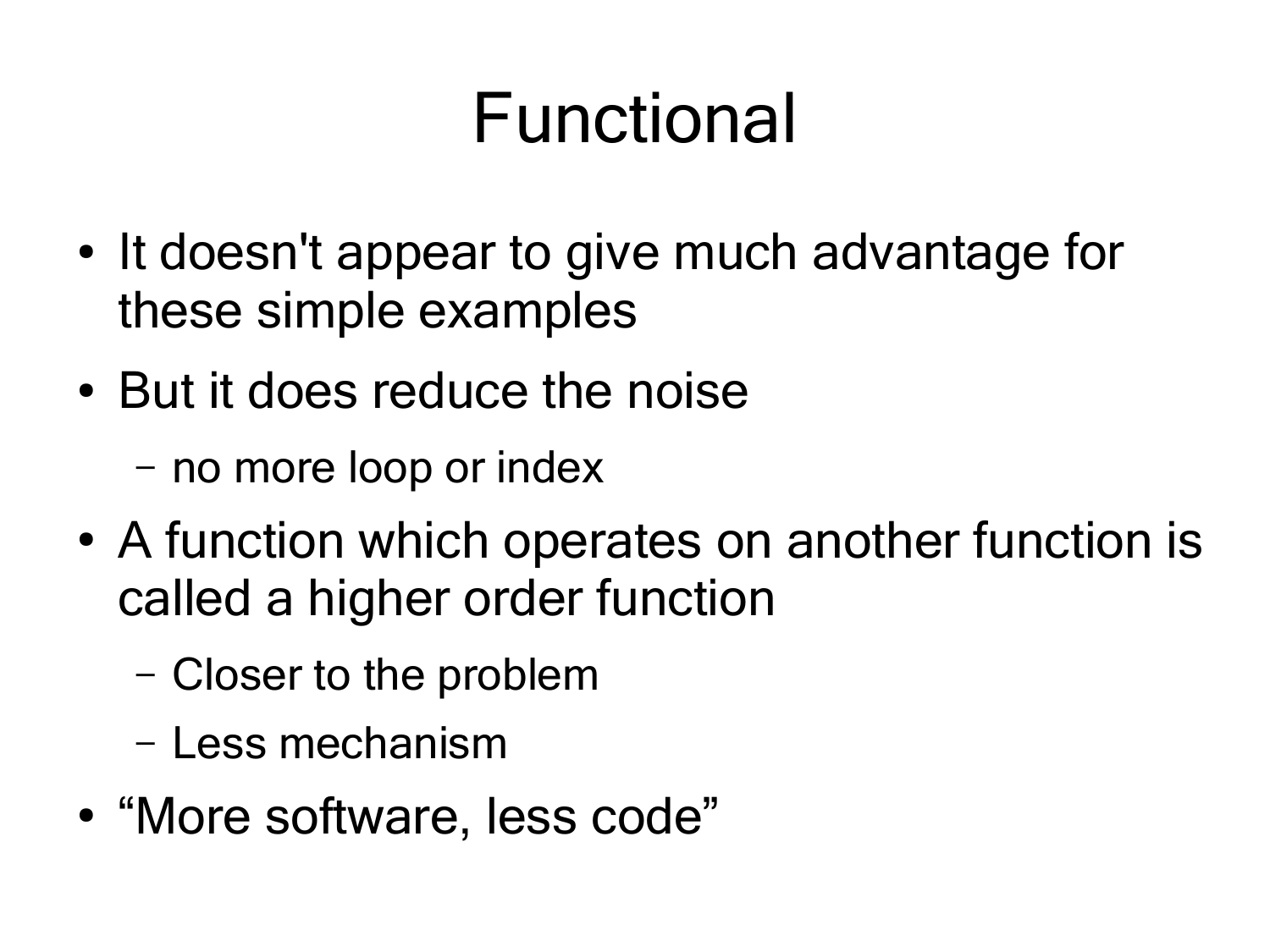- The forEach function used by sumArray was an example of the functional programming reduce
	- from Lisp
- Reduce looks like this in javascript: function reduce(fn, a, base) { var s = base; for (var  $i=0$ ;  $i< a$ .length;  $i++$ ) {  $s = fn(s, a[i]);$  } return s; }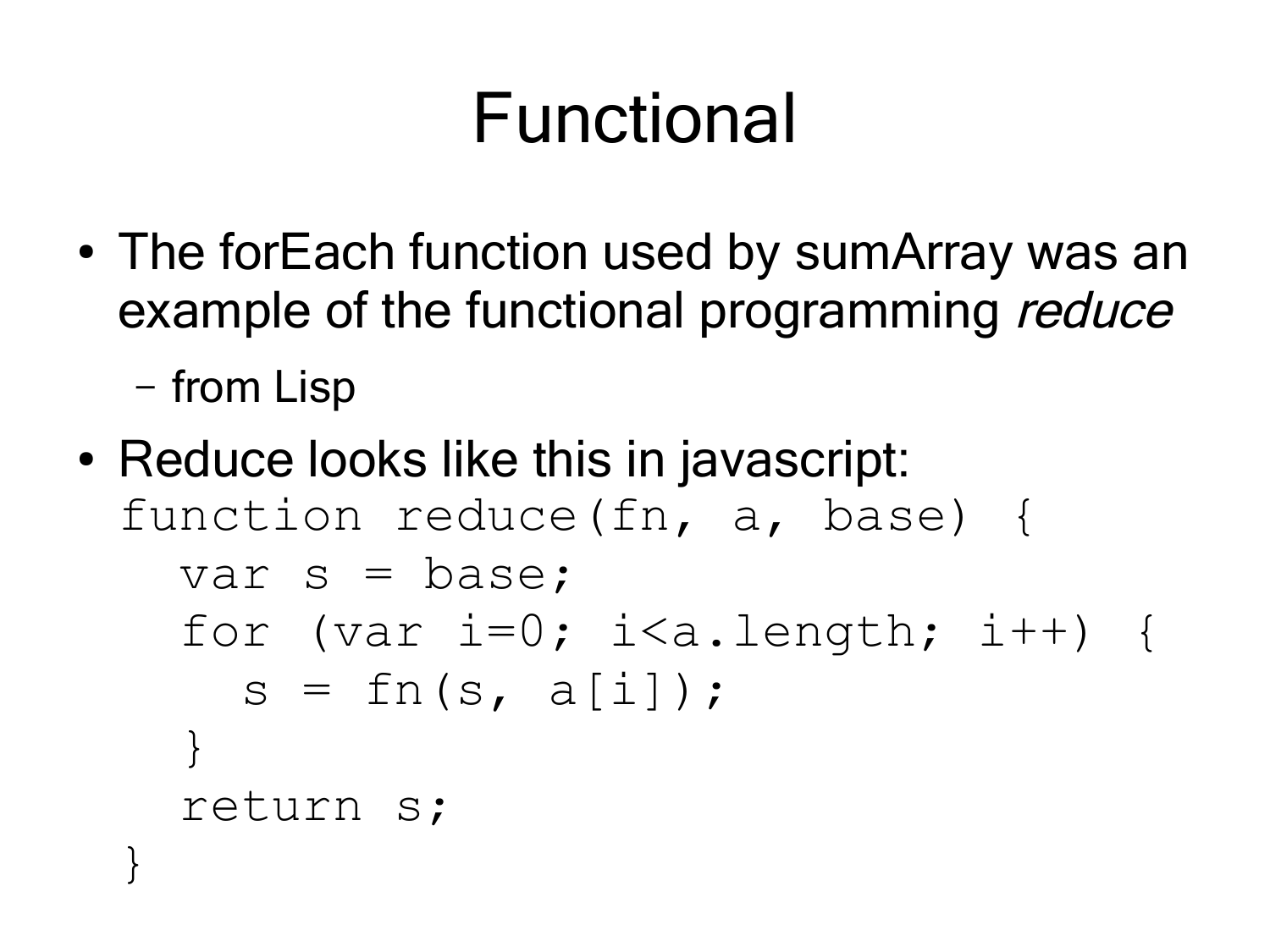• We can write SumArray using it:

```
function sumArray(a) {
   return reduce(function(s, number) {
               return s + number;
           },
          a, 0);
}
```
• Even less code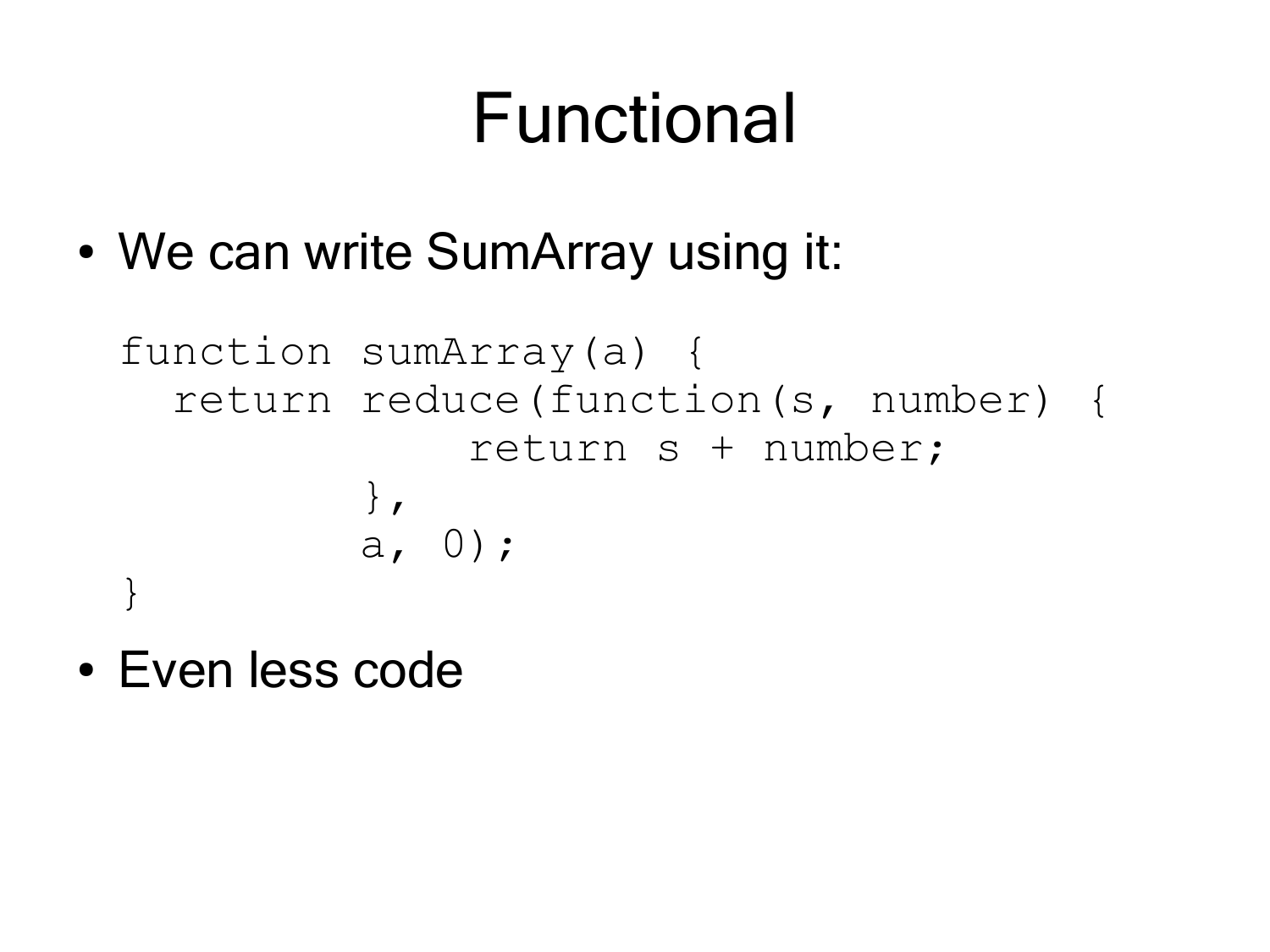• If there is reduce then there must be map:

```
function map(fn, a) {
  var ret = \lceil \cdot \rceil;
  for (var i=0; i< a.length; i++) {
      ret.push(fn(a[i]));
   }
   return ret;
}
```
- You could assign back to a:  $a = \text{fn}(a[i])$ ;
	- But that wouldn't be functional
		- side effects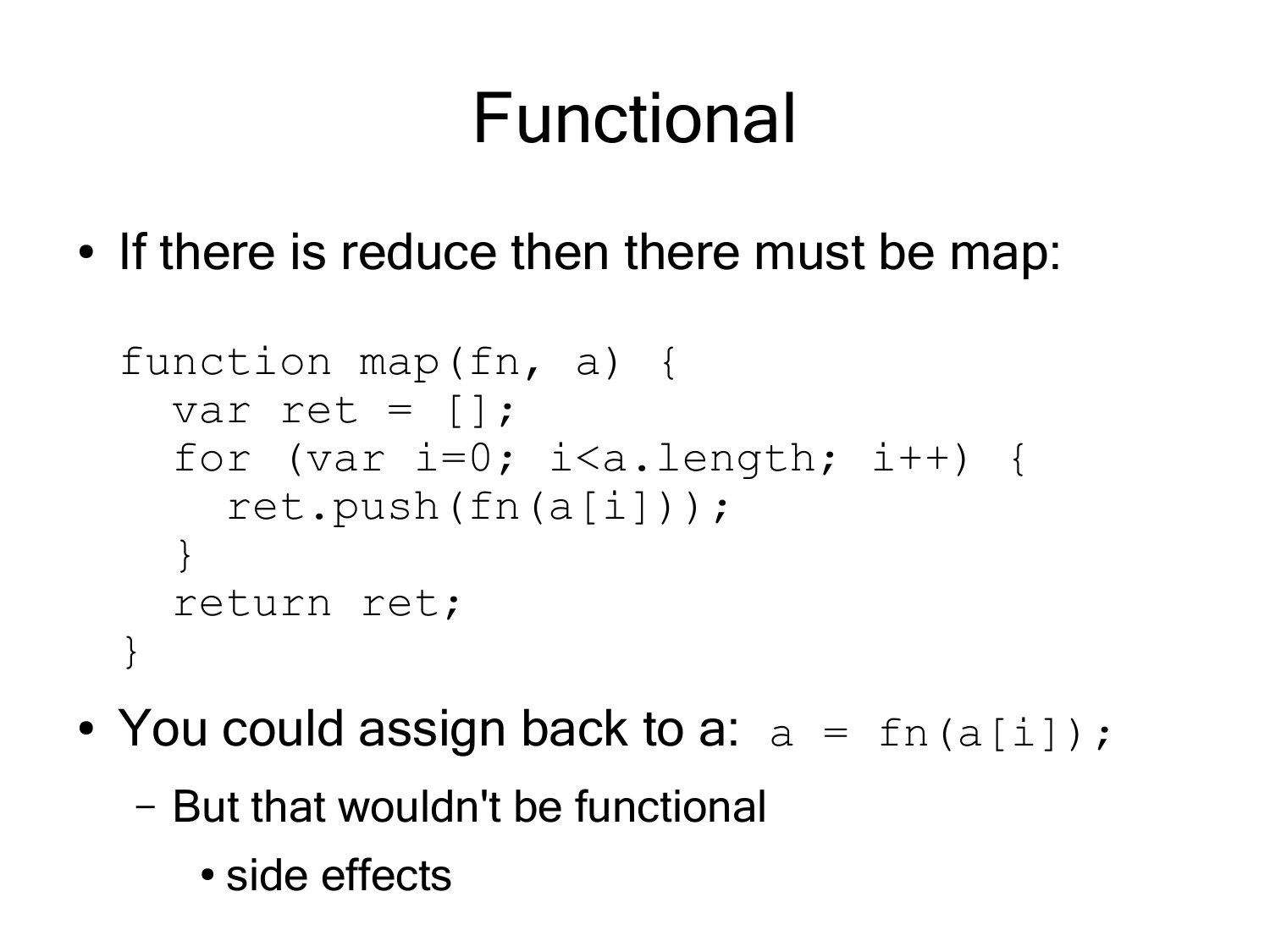- So we can use map to multiply all array entries by 2:
	- function doubleArrayElements(a) { return map(function(number) { return number \* 2; }, a); }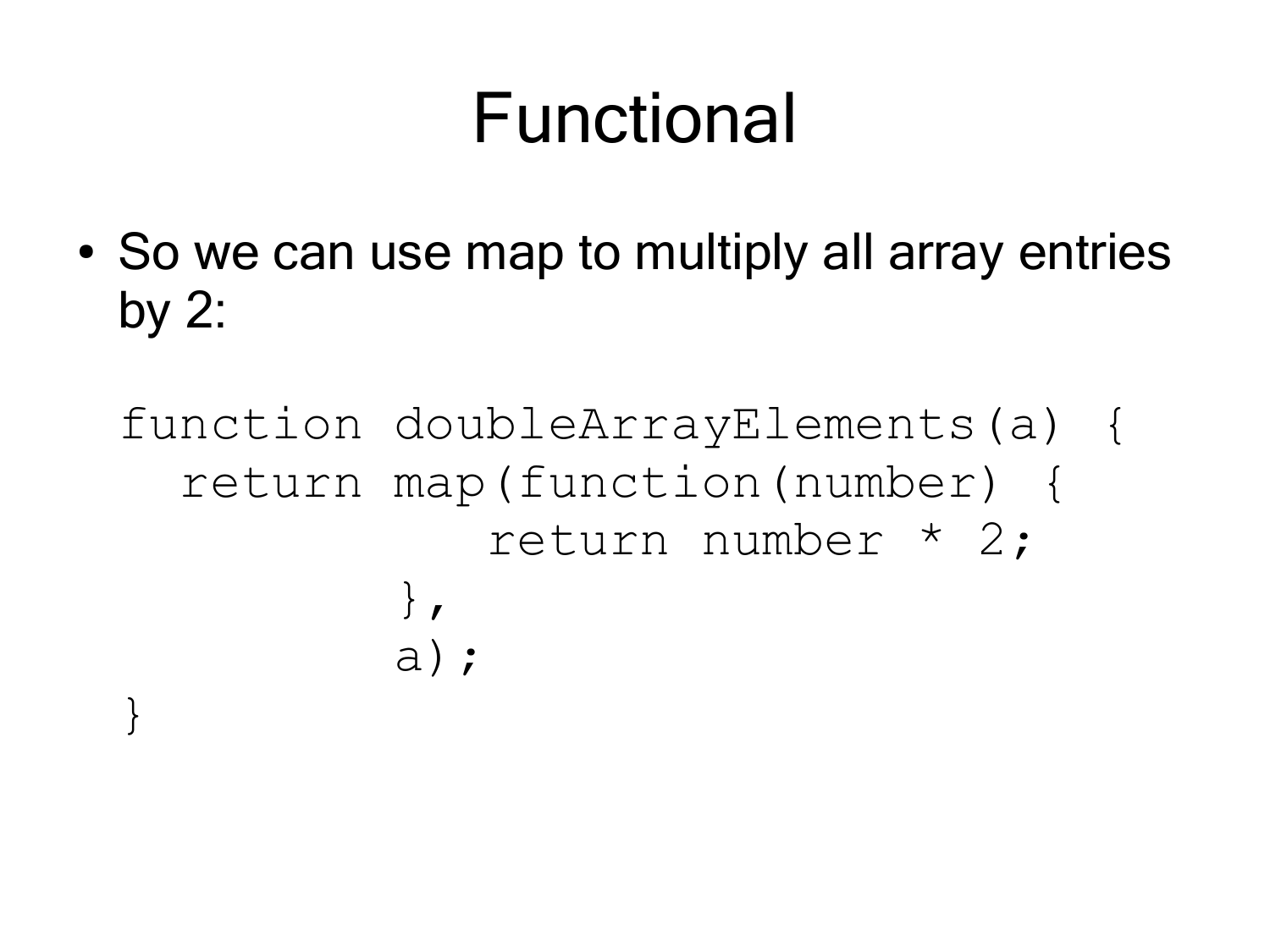- What about recursive unnamed functions?
- If we wanted to calculate the fibonacci number for each array entry (say for an interview): function calculateFabonacci(a) { return map(function(n) {  $f = arguments.callee;$  var s=0; if  $(n=0)$  {return s;} else if  $(n=1)$  {return  $s+=1;$  } else {return  $(f(n-1) + f(n-2))$  ; } }, a); }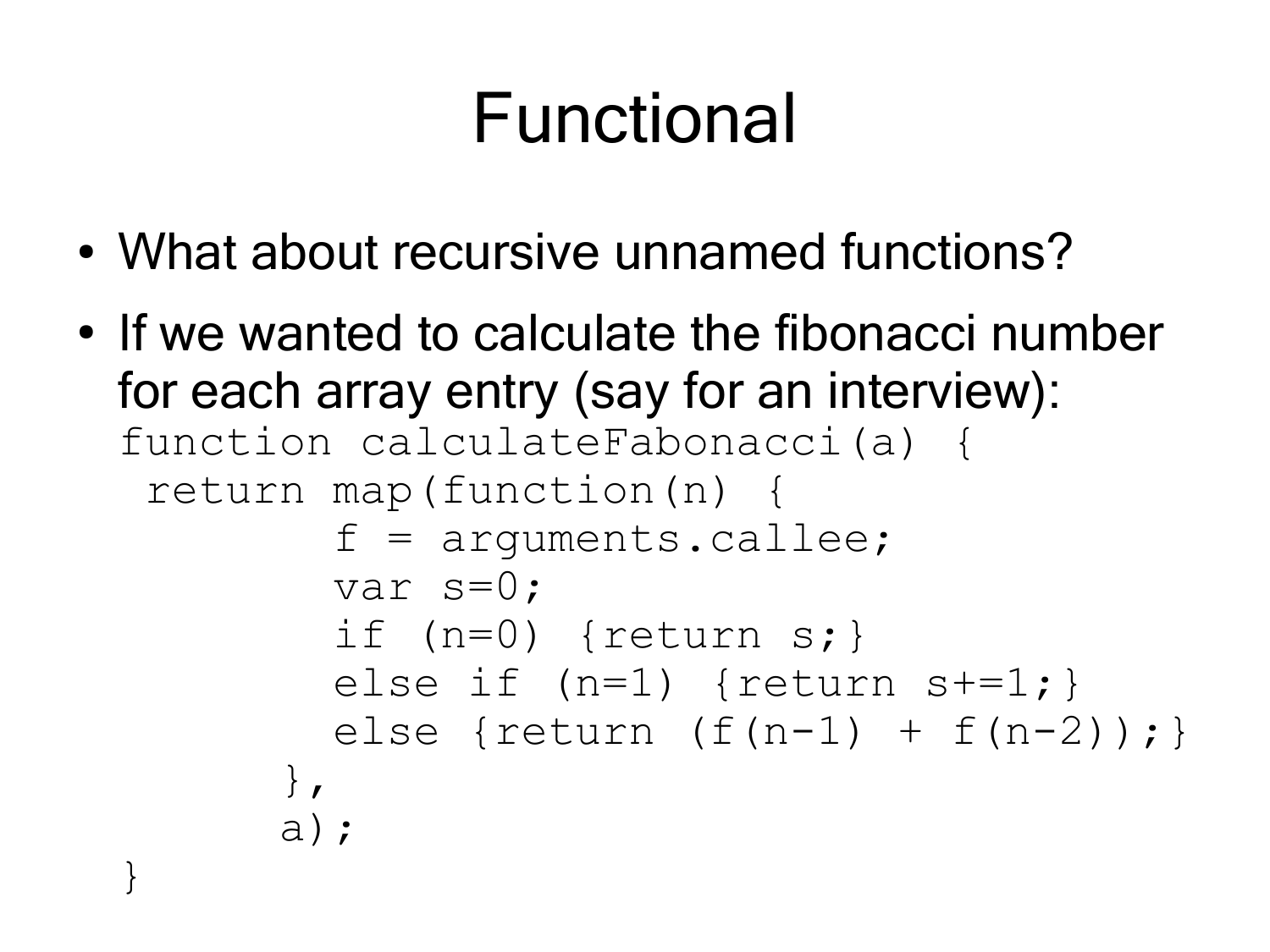- From these simple examples we can see the ability to reduce code and improve expressiveness
- Not bad for a simple language
	- Or maybe it is just misunderstood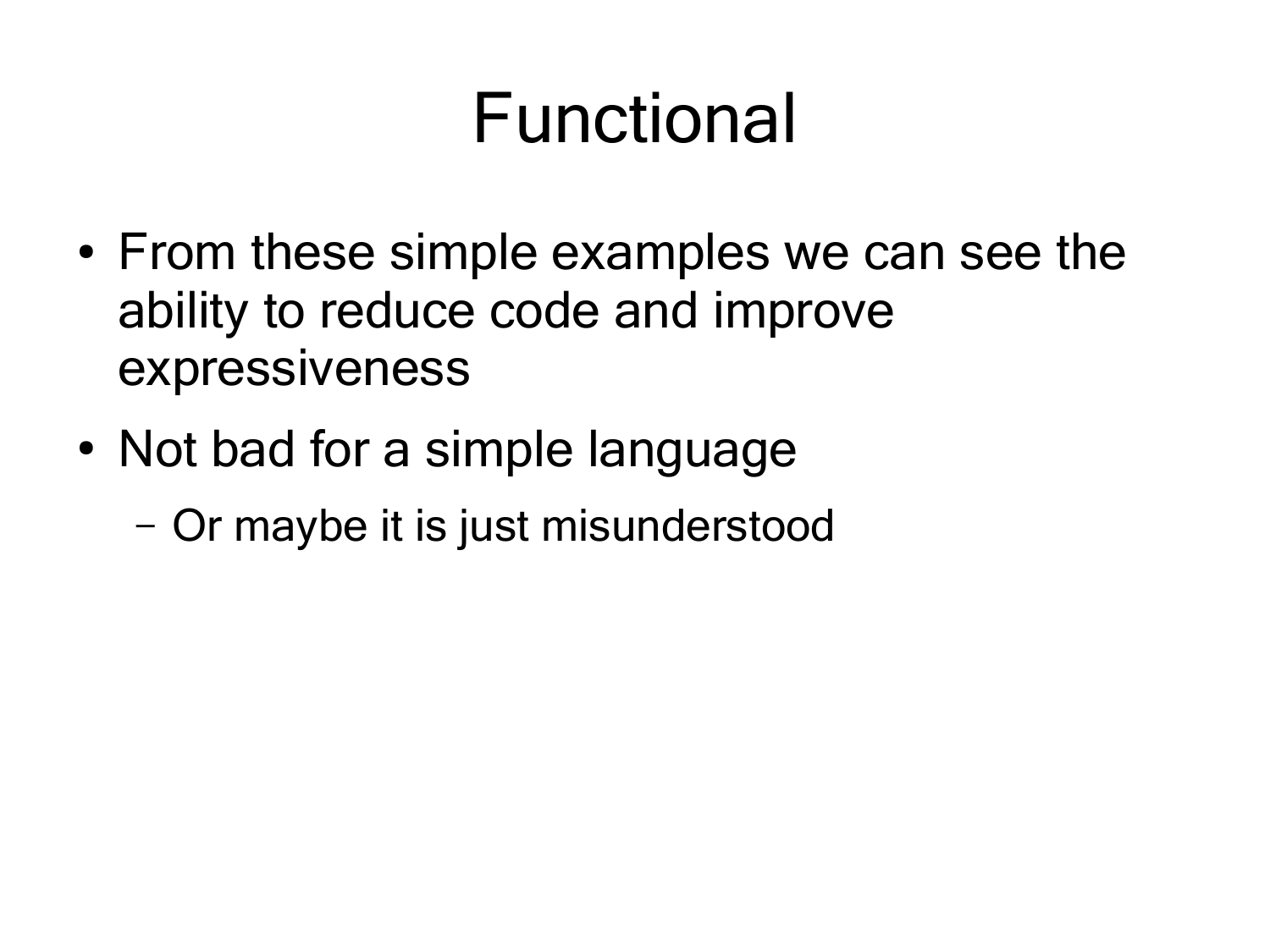# Tools

- A brief look at some tools that help the javascript programmer
	- editors
	- debuggers
	- libraries
	- testing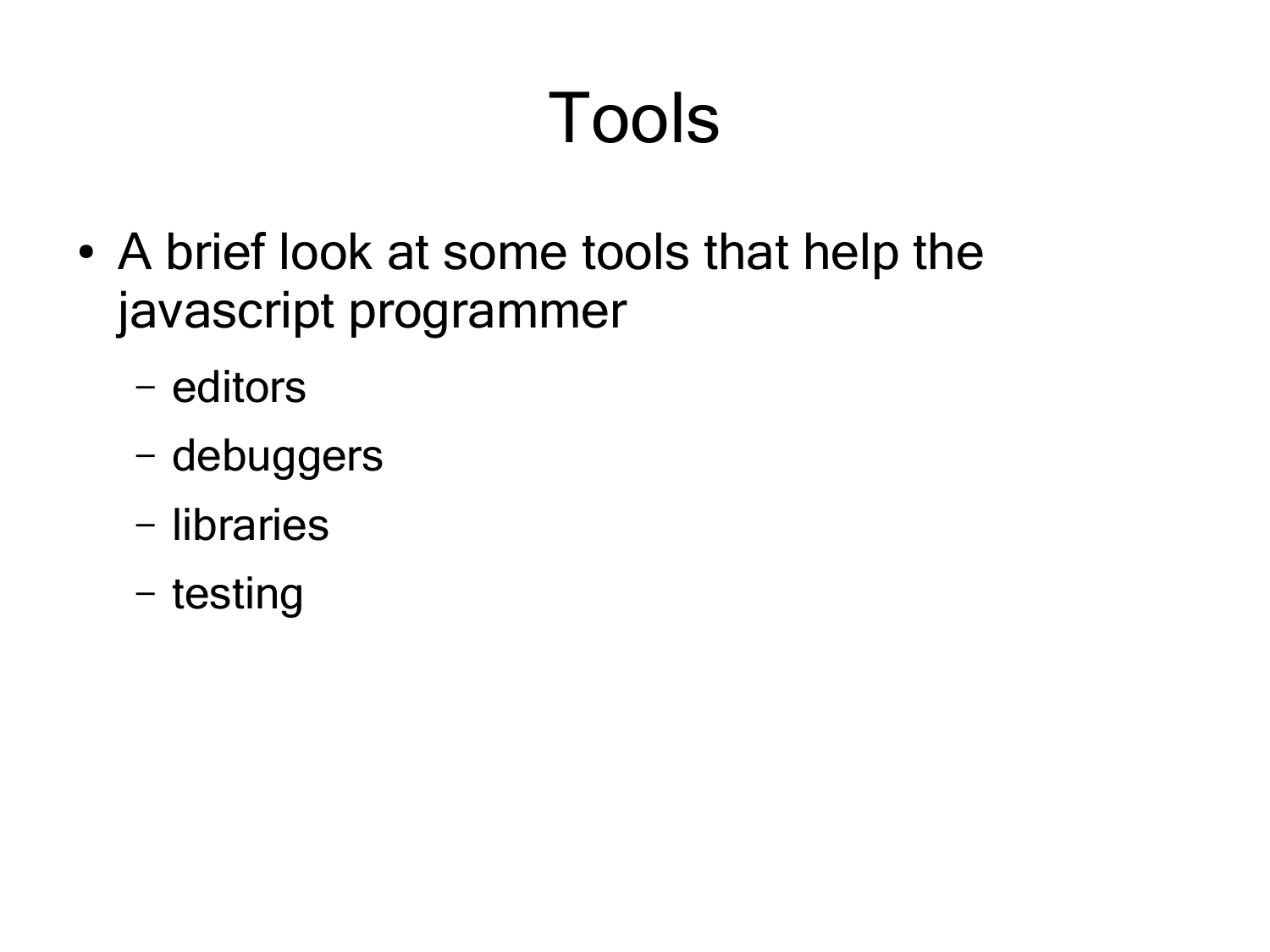# JSLint

- A tool by Douglas Crockford
- Both a lint and layout checker
- Immediately annoying and useful in equal measure
- Helps avoid bad parts of javascript
- JSLintForJava from google allows javscript lint to be used from Ant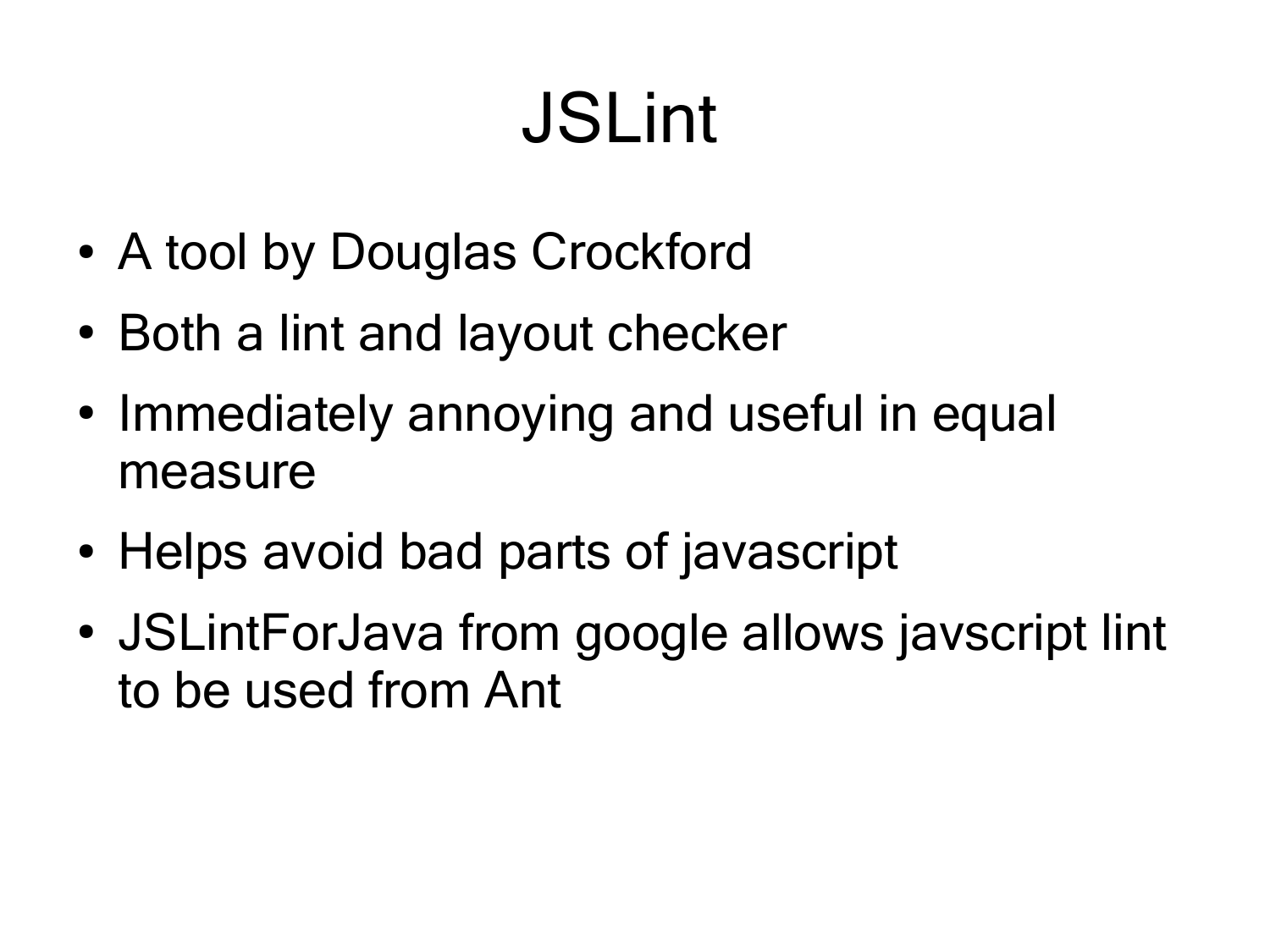## Editors

- Many editors provide highlighting for javascript
- Notable editors
	- Eclipse with JSEclipse (used by colleague)
	- NetBeans (used by another colleague)
	- Scintilla has good highlighting, folding etc
- No real killer IDF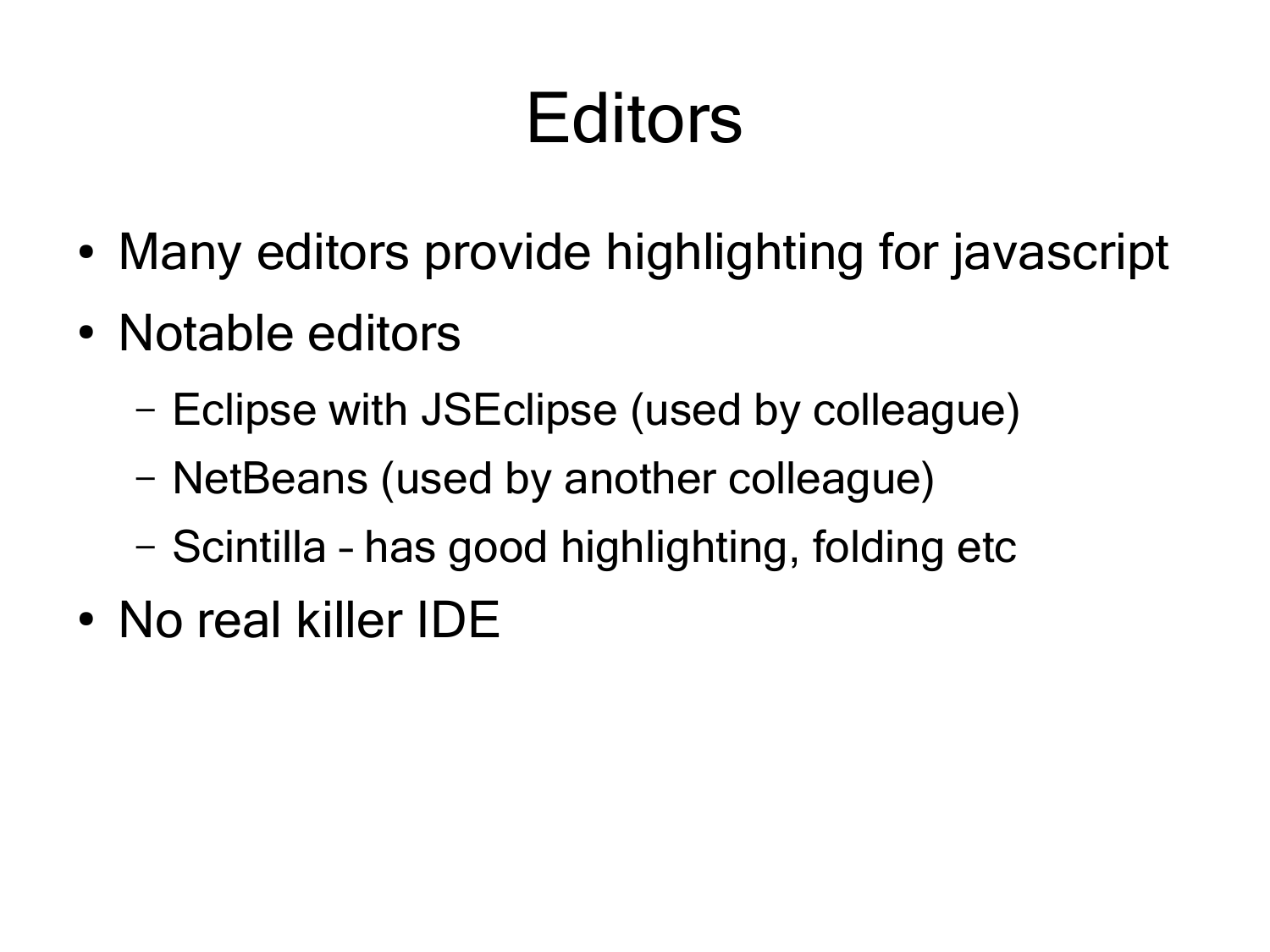# **Debuggers**

- Mainly browser based:
	- Mozilla/Firefox
		- Firebug
		- Javascript debugger
		- Venkman (dormant)
	- IE
		- Microsoft script debugger (Office and Visual Studio)
	- Chrome
		- Has one built in (not so good yet)
- Also one for Rhino (Mozilla Rhino debugger)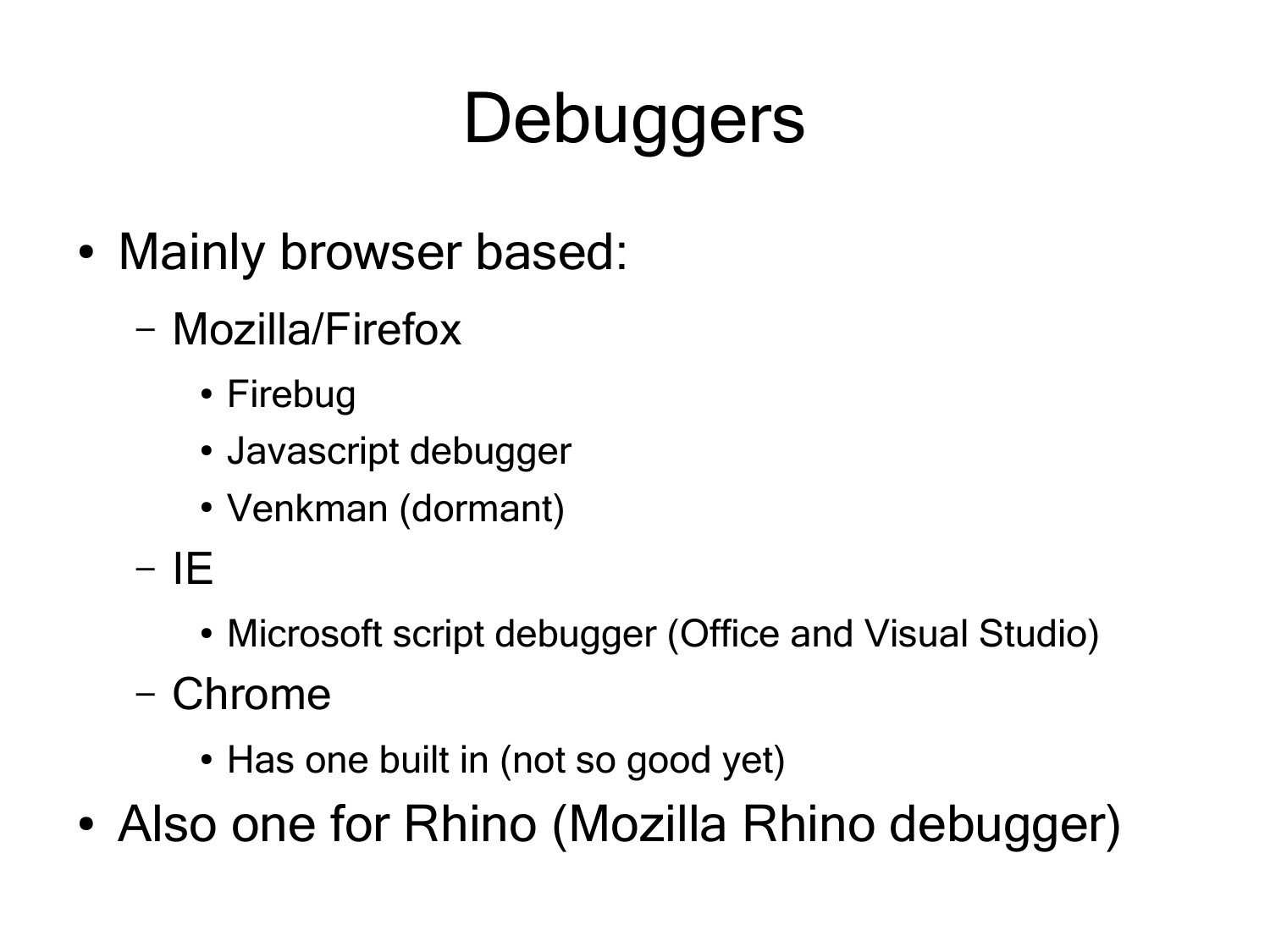## Libraries

- Main libraries:
	- Prototype (for dynamic web applications)
	- Dojo Toolkit (similar to Prototype)
	- X (widgets and more)
- As many AJAX libraries as can be imagined
- Not forgetting:
	- GWT (which makes this session a bit redundant)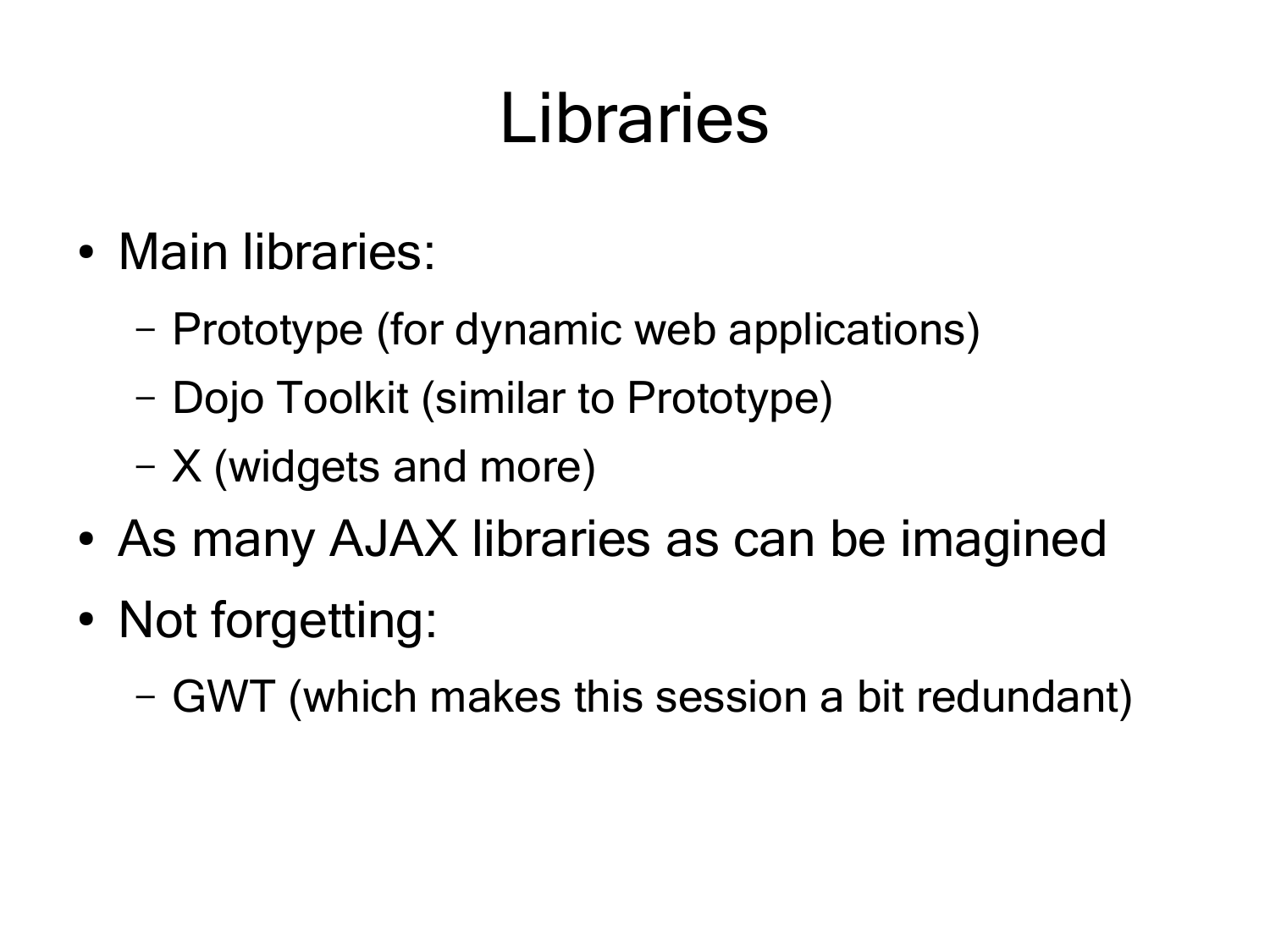# Testing

- Selenium (we use this for system testing)
	- Integrates with ant and junit
- Rhinounit (unit testing on Rhino)
	- Also integrates with ant and junit
- JSUnit
	- Looks good but I've had trouble making it work
- JSNUnit

– For .NET, but I haven't tried it

• JSCoverage/JSMock